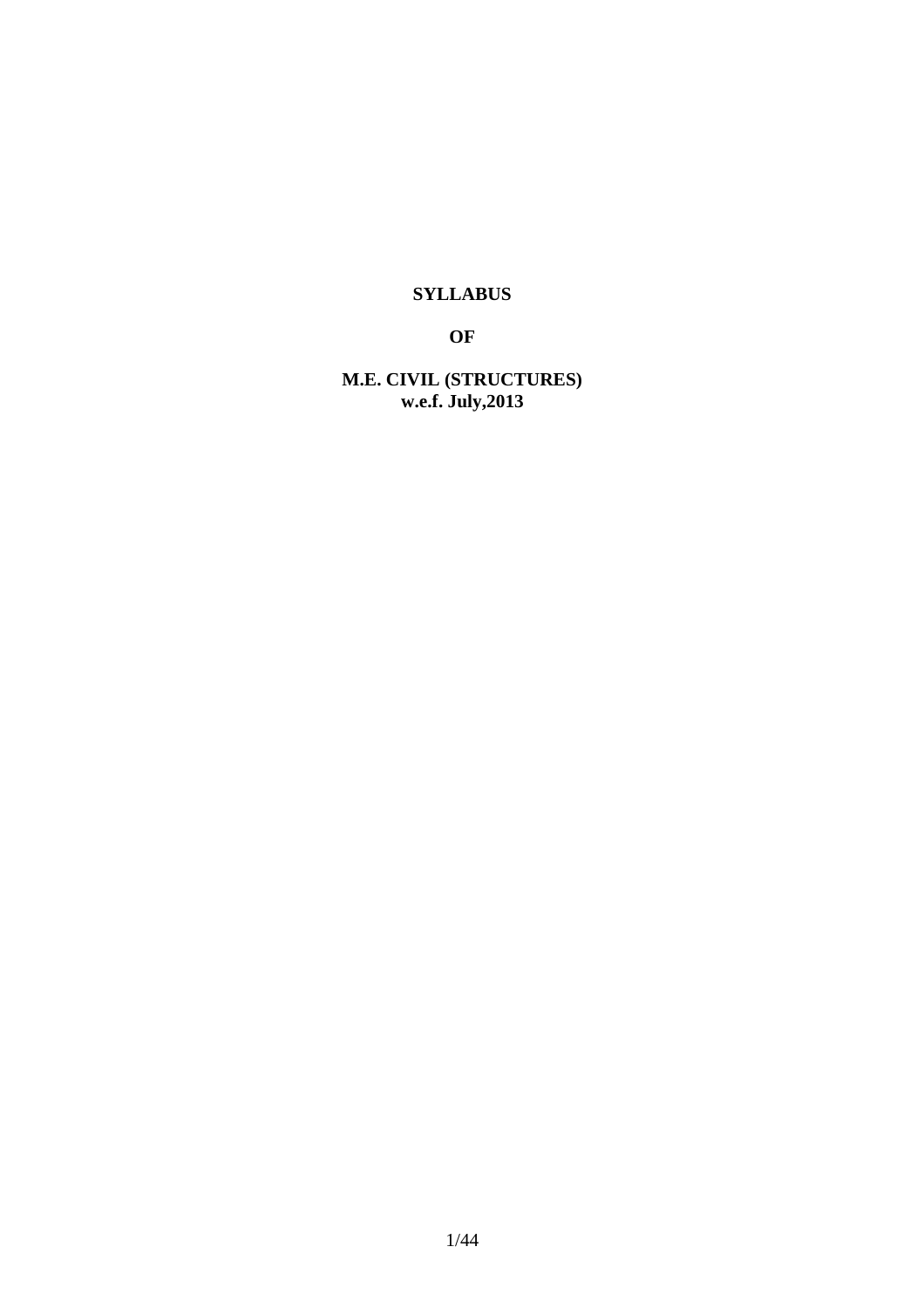## **University of Pune M.E. (Civil) (Structures) COURSE STRUCTURE (2013Course) (w.e.f. June – 2013) University of Pune , Document on Rules and Regulation for P.G.Courses be referred for the detailed information SEMESTER I**

| Code       | <b>Subject</b>                                   | <b>Teaching</b><br><b>Scheme</b> |                                            | <b>Examination Scheme</b>                   |       |                                   |       |                |  |
|------------|--------------------------------------------------|----------------------------------|--------------------------------------------|---------------------------------------------|-------|-----------------------------------|-------|----------------|--|
|            |                                                  | Lect./<br>Pract.                 | <b>Paper</b>                               |                                             |       | Oral /<br>Presentati<br><b>on</b> | Total |                |  |
|            |                                                  |                                  | In<br><b>Semester</b><br><b>Assessment</b> | End<br><b>Semester</b><br><b>Assessment</b> |       |                                   |       |                |  |
| 501<br>001 | Advanced<br>Mechanics of<br>Solids               | $\overline{4}$                   | 50                                         | 50                                          | --    |                                   | 100   | $\overline{4}$ |  |
| 501<br>002 | Structural<br>Dynamics                           | $\overline{4}$                   | 50                                         | 50                                          | $-$   |                                   | 100   | $\overline{4}$ |  |
| 501<br>003 | Advanced<br>Design of Steel<br><b>Structures</b> | $\overline{4}$                   | 50                                         | 50                                          | $- -$ |                                   | 100   | $\overline{4}$ |  |
| 501<br>004 | Research<br>Methodology                          | $\overline{4}$                   | 50                                         | 50                                          | --    |                                   | 100   | 4              |  |
| 501<br>005 | Elective-I                                       | 5                                | 50                                         | 50                                          | $- -$ |                                   | 100   | 5              |  |
| 501<br>006 | Lab Practice-I                                   | 4                                |                                            |                                             | 50    | 50                                | 100   | $\overline{4}$ |  |
|            | <b>Total</b>                                     | 25                               | 250                                        | 250                                         | 50    | 50                                | 600   | 25             |  |

### **501 005-Elective I**

| Code    | <b>2 Credits Course</b> | Code            | 1 Credit<br><b>Course</b> | Code  | <b>Audit Course</b><br>(No Credit<br>Course) |
|---------|-------------------------|-----------------|---------------------------|-------|----------------------------------------------|
| 501     | Cyber                   | 501             | Economics                 | 501   | <b>Mass</b>                                  |
| 005A    | Security/Information    | $005 \text{ F}$ | $&$ Finance               | 005 K | communication,                               |
|         | security                |                 | For                       |       | Photography                                  |
|         |                         |                 | Engineers                 |       | and                                          |
|         |                         |                 |                           |       | Videography                                  |
| 501     | Soil Structure          | 501             | Foreign                   | 501   | Yoga and                                     |
| 005 B   | Interaction             | 005 G           | $L$ anguage $-$           | 005L  | Meditation                                   |
|         |                         |                 |                           |       |                                              |
| 501     | Plastic Analysis and    | 501             | Engineering               |       |                                              |
| 005 C   | Design of Steel         | 005 H           | Ethics                    |       |                                              |
|         | Structure               |                 |                           |       |                                              |
| 501 005 | Optimization            | 501             | Intellectual              |       |                                              |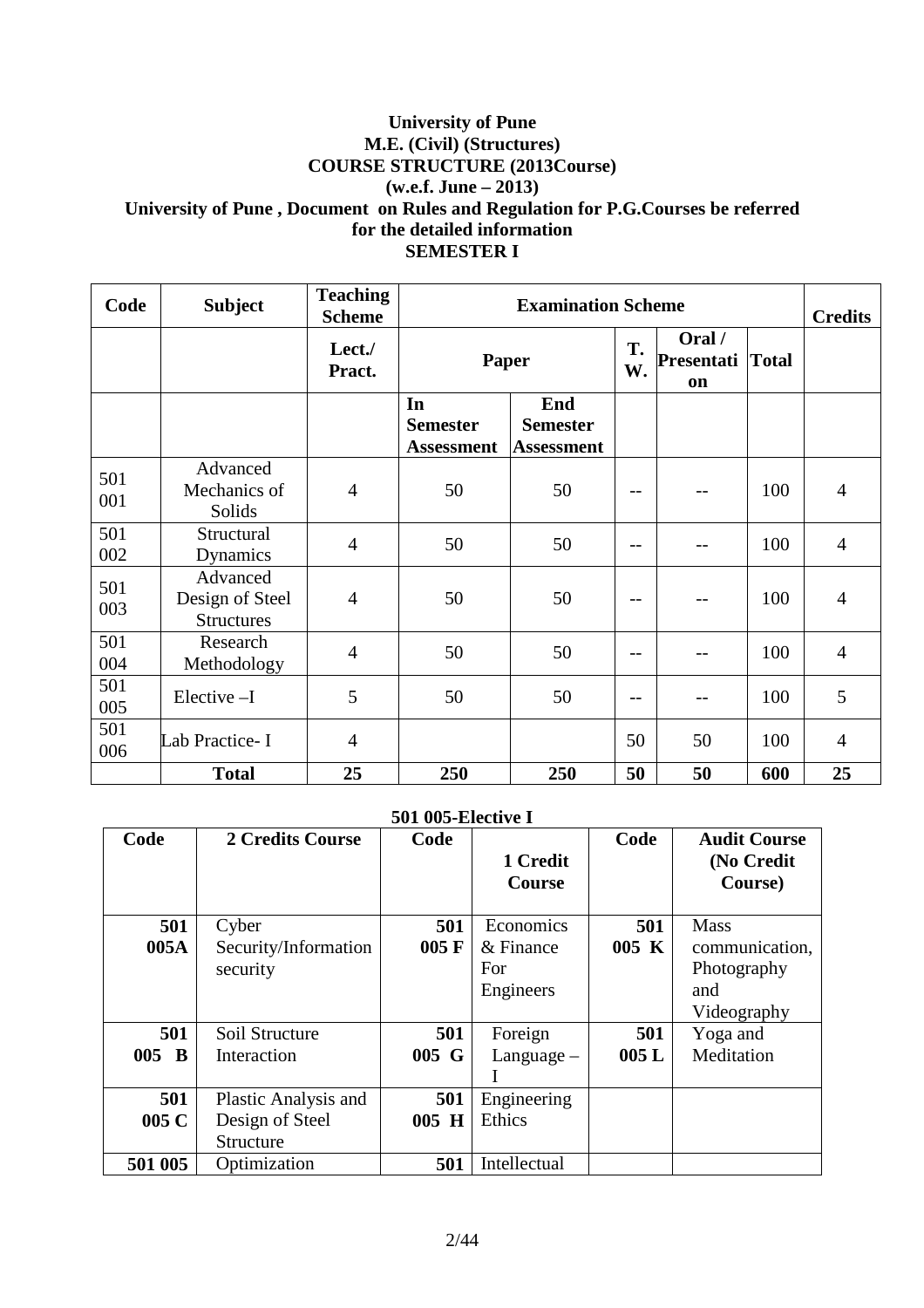| D           | techniques                       | <b>005 I</b> Property Rights |  |
|-------------|----------------------------------|------------------------------|--|
| 501<br>005E | Mechanics of<br>modern materials |                              |  |

## **SEMESTER –II**

| Code       | <b>Subject</b>                                         | <b>Teachi</b><br>ng<br><b>Scheme</b> |                                                       |                        | <b>Credits</b> |                                   |              |                |
|------------|--------------------------------------------------------|--------------------------------------|-------------------------------------------------------|------------------------|----------------|-----------------------------------|--------------|----------------|
|            |                                                        | Lect./<br>Pract.                     | Paper                                                 |                        | TW             | Oral /<br><b>Presentat</b><br>ion | <b>Total</b> |                |
|            |                                                        |                                      | In<br><b>Semester</b><br><b>Assessment Assessment</b> | End<br><b>Semester</b> |                |                                   |              |                |
| 501<br>007 | Finite<br>Element<br>Analysis                          | $\overline{4}$                       | 50                                                    | 50                     |                |                                   | 100          | $\overline{4}$ |
| 501<br>008 | Theory of<br>Plates &<br>Shells                        | $\overline{4}$                       | 50                                                    | 50                     |                |                                   | 100          | $\overline{4}$ |
| 501<br>009 | Advanced<br>Design of<br>Concrete<br><b>Structures</b> | $\overline{4}$                       | 50                                                    | 50                     |                |                                   | 100          | $\overline{4}$ |
| 501<br>010 | Elective-II                                            | 5                                    | 50                                                    | 50                     | --             |                                   | 100          | 5              |
| 501<br>011 | Lab<br>Practice-II                                     | 4                                    |                                                       |                        | 50             | 50                                | 100          | $\overline{4}$ |
| 501<br>012 | Seminar-I                                              | $\overline{4}$                       |                                                       |                        | 50             | 50                                | 100          | $\overline{4}$ |
|            | <b>Total</b>                                           | 25                                   | 200                                                   | 200                    | 100            | 100                               | 600          | 25             |

## **501 010-Elective II**

| Code     | 2 Credits<br><b>Course</b>                               | Code     | 1 Credit<br><b>Course</b>                      | Code     | <b>Audit Course</b><br>(No Credit<br>Course) |
|----------|----------------------------------------------------------|----------|------------------------------------------------|----------|----------------------------------------------|
| 501010 A | L<br>Human<br>Rights                                     | 501010 E | Foreign<br>Language II                         | 501010 I | Performing Arts<br>- Music and<br>Dance      |
| 501010 B | Design of<br>precast<br>components<br>and<br>Ferrocement | 501010 F | <b>Building</b><br>Services and<br>Maintenance | 501010 J | Principle Centred<br>Leadership              |
| 501010 C | Design of                                                | 501010 G | Green                                          |          |                                              |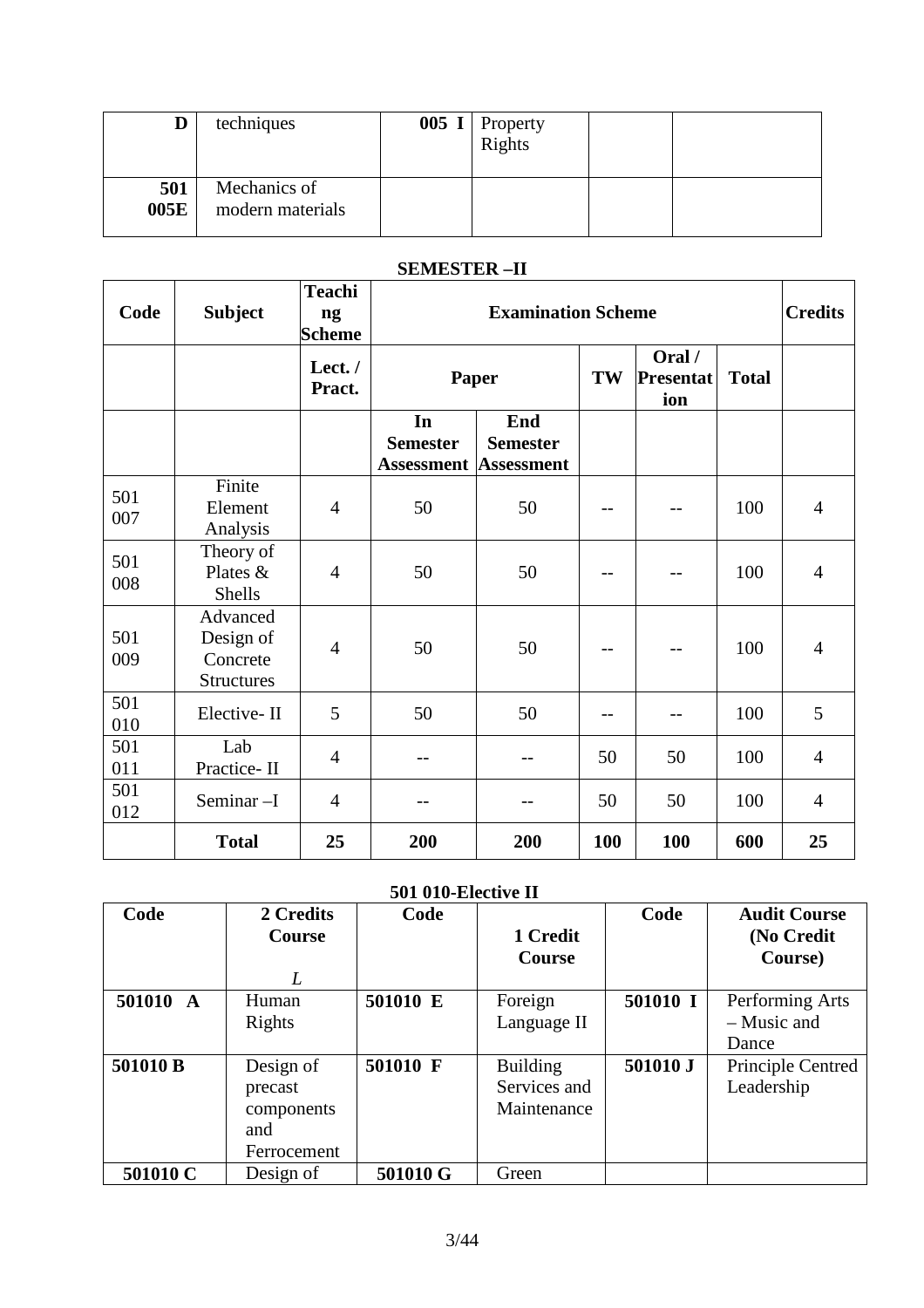|          | Foundations                            |          | <b>Building</b><br>Design and<br>Construction |  |
|----------|----------------------------------------|----------|-----------------------------------------------|--|
| 501010 D | Non linear<br>Analysis of<br>structure | 501010 H | Forensic<br>Civil<br>Engineering              |  |

## **SEMESTER –III**

| Code | <b>Subject</b>                                                                            | <b>Teaching</b><br><b>Scheme</b> |                 | <b>Examination Scheme</b>    |                        |                           |              |                |  |  |
|------|-------------------------------------------------------------------------------------------|----------------------------------|-----------------|------------------------------|------------------------|---------------------------|--------------|----------------|--|--|
|      |                                                                                           | Lect./<br>Pract.                 | Paper           |                              | T.                     | Oral /<br>W. Presentation | <b>Total</b> |                |  |  |
|      |                                                                                           |                                  | In              | End                          |                        |                           |              |                |  |  |
|      |                                                                                           |                                  | <b>Semester</b> | <b>Semester</b>              |                        |                           |              |                |  |  |
|      |                                                                                           |                                  |                 | <b>Assessment Assessment</b> |                        |                           |              |                |  |  |
|      | 601 013 Earthquake<br>Engineering<br>and Disaster                                         | $\overline{4}$                   | 50              | 50                           |                        |                           | 100          | $\overline{4}$ |  |  |
|      | management                                                                                |                                  |                 |                              |                        |                           |              |                |  |  |
|      | $601014$ Design of<br><b>RCC&amp;Prestre</b><br>ssed<br><b>CementConcr</b><br>ete Bridges | $\overline{4}$                   | 50              | 50                           | $-$                    |                           | 100          | $\overline{4}$ |  |  |
|      | $601015$ Elective-III                                                                     | 5                                | 50              | 50                           |                        |                           | 100          | 5              |  |  |
|      | 601 016 Seminar-II                                                                        | $\overline{4}$                   |                 |                              | 50                     | 50                        | 100          | $\overline{4}$ |  |  |
|      | 601 017 Project stage                                                                     | 8                                |                 |                              | 50                     | 50                        | 100          | 8              |  |  |
|      | Total                                                                                     | 25                               | 150             | 150                          | 10<br>$\boldsymbol{0}$ | 100                       | 500          | 25             |  |  |

### **601 015--Elective III**

| Code     | 2 Credits<br>Course<br>L                        | Code    | 1 Credit<br><b>Course</b>              | Code     | <b>Audit</b><br><b>Course</b><br>(N <sub>0</sub> )<br><b>Credit</b><br>Course) |
|----------|-------------------------------------------------|---------|----------------------------------------|----------|--------------------------------------------------------------------------------|
| 601 015A | <b>Bio</b><br>Mechanics<br>and Bio<br>Materials | 601015E | Design of<br>Composite<br>Construction | 601015H  | Chess                                                                          |
| 601015B  | Adv analysis<br>of steel<br>Frames              | 601015F | Foreign<br>Language                    | 601015 I | Abacus                                                                         |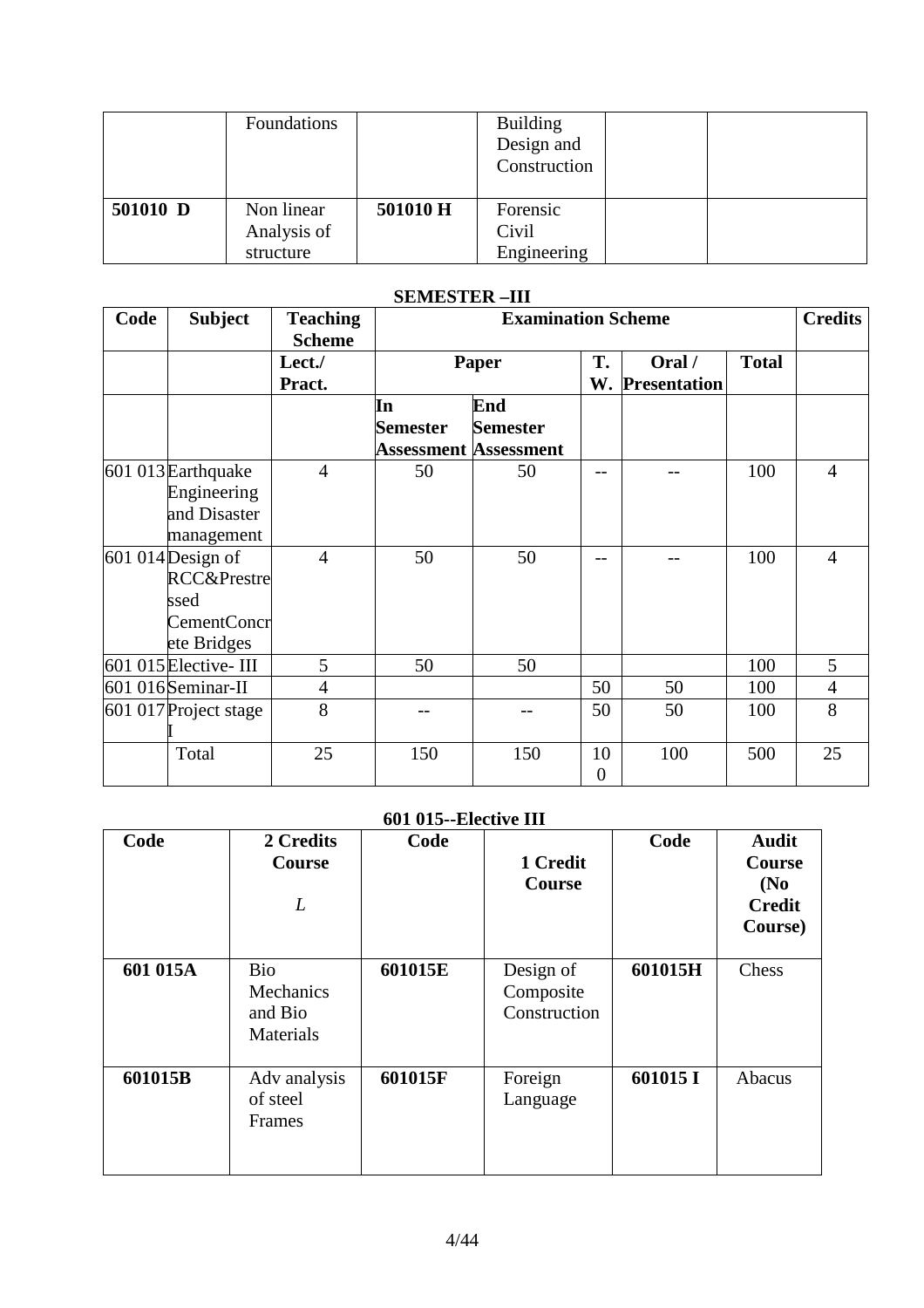| 601015C | Theory of<br>Plasticity                             | 601015G | Safety<br>Practices in<br>construction. |  |
|---------|-----------------------------------------------------|---------|-----------------------------------------|--|
| 601015D | Design of<br>Concrete<br>Shell<br><b>Structures</b> |         |                                         |  |

### **SEMESTER –IV**

| Code    | <b>Subject</b>              | <b>Teaching</b><br><b>Scheme</b> |                                                | <b>Examination Scheme</b>                   |     |                              |      |    |
|---------|-----------------------------|----------------------------------|------------------------------------------------|---------------------------------------------|-----|------------------------------|------|----|
|         |                             | Lect./<br>Pract.                 | Paper                                          |                                             | TW  | <b>Oral/Pre</b><br>sentation | Tota |    |
|         |                             |                                  | In<br><b>Semester</b><br><b>Assessmen</b><br>τ | End<br><b>Semester</b><br><b>Assessment</b> |     |                              |      |    |
| 601 018 | Seminar<br>Ш                | 5                                |                                                |                                             | 50  | 50                           | 100  | 5  |
| 601 019 | Project<br>Work<br>Stage II | 20                               |                                                |                                             | 150 | 50                           | 200  | 20 |
|         | <b>Total</b>                | 25                               |                                                | --                                          | 200 | <b>100</b>                   | 300  | 25 |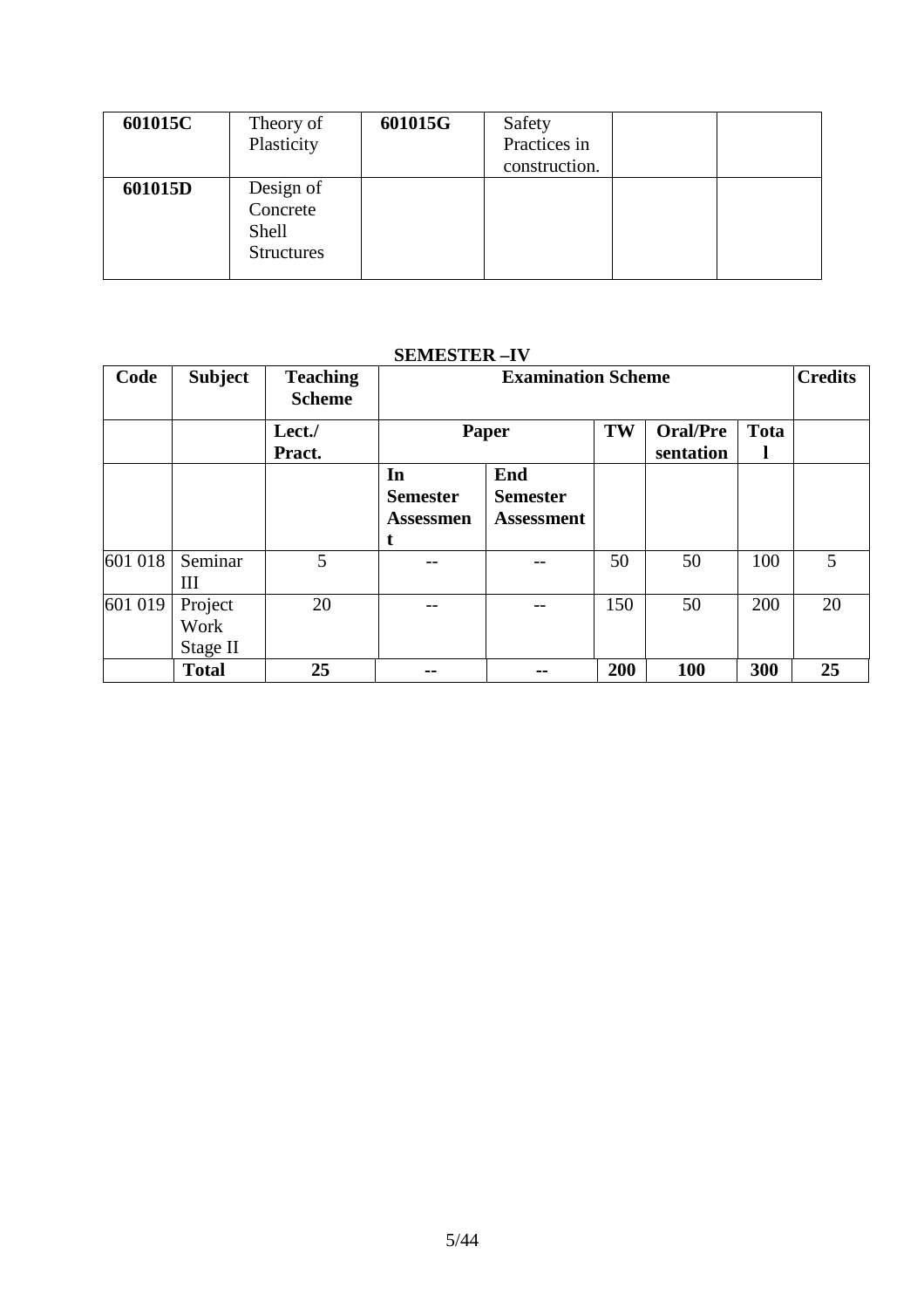**University of Pune M.E. (Civil) (Structures)--2013Course Semester I 1Credit =2 Modules=15 Hrs. 501 001 - Advanced Mechanics of Solids** 

**Teaching Scheme Examination Scheme Lectures: 4 hours/week In semester Exam: 50 marks Credits 4 End Sem. Exam. : 50 marks Duration of End Sem.Exam:3Hrs** 

## **Module1:**

### **Analysis of Stresses and Strains**

Concept of stress at a point, stress tensor, stress on inclined plane, stress components on a rectangular parallelepiped in Cartesian coordinate system, derivation of stress equilibrium equations, transformation of stresses, stress invariants. The state of strain at a point, strain displacement relations, strain compatibility condition and stress compatibility conditions, Relations between Elastic Constants, Problems on Navier Lame's Equilibrium Equations, Problems on Beltrami-Michell compatibility equations, Boundary value problems in Elasticity.

### **Module 2:**

### **Stress-Strain Relationship**

Generalized Hook's law for Isotropic, Orthotropic, plane stress, plane strain and axisymmetric problems, Problems in 2D and 3D Cartesian coordinate system, Airy's stress function, bending of beams.

### **Module 3:**

### **Polar Coordinate System**

Relationship between Cartesian and Polar coordinate system, Equilibrium equations, Strain displacement relations, Stress-strain relationship, Strain-displacement relationship for plane stress and plane strain conditions,

### **Module 4:**

### **Stress concentration problems**

Stress concentration problems such as stress concentration due to circular hole in stressed plate(Kirsch's Problem), stresses under concentrated load such as concentrated load acting on the vertex of a wedge (Michell's Problem) and Concentrated load acting on the free surface of a plate (Flamant's Problem), Axisymmetric Problems such as stresses in thick cylinders subjected to internal and external uniformly distributed pressures (Lame's Problem).

## **Module5:**

### **Beams Curved in Plan**

Analysis of Beams Curved in Plan such as cantilever circular arc, Semicircular beams fixed at two ends and subjected to central concentrated load, simply supported semicircular beam subjected to UDL supported on three equally spaced columns, Analysis of circular ring beam. **Module6:** 

### **Beams Curved in Elevation**

Analysis of Beams Curved in Elevation, Application to curved circular and elliptical Rings and Crane hooks.

### **Module7:**

### **Torsion**

Assumptions and Torsion equation for general prismatic solid bars, Warping of Non-circular sections and St. Venant's theory, Prandtle's stress function approach, Torsion of Circular,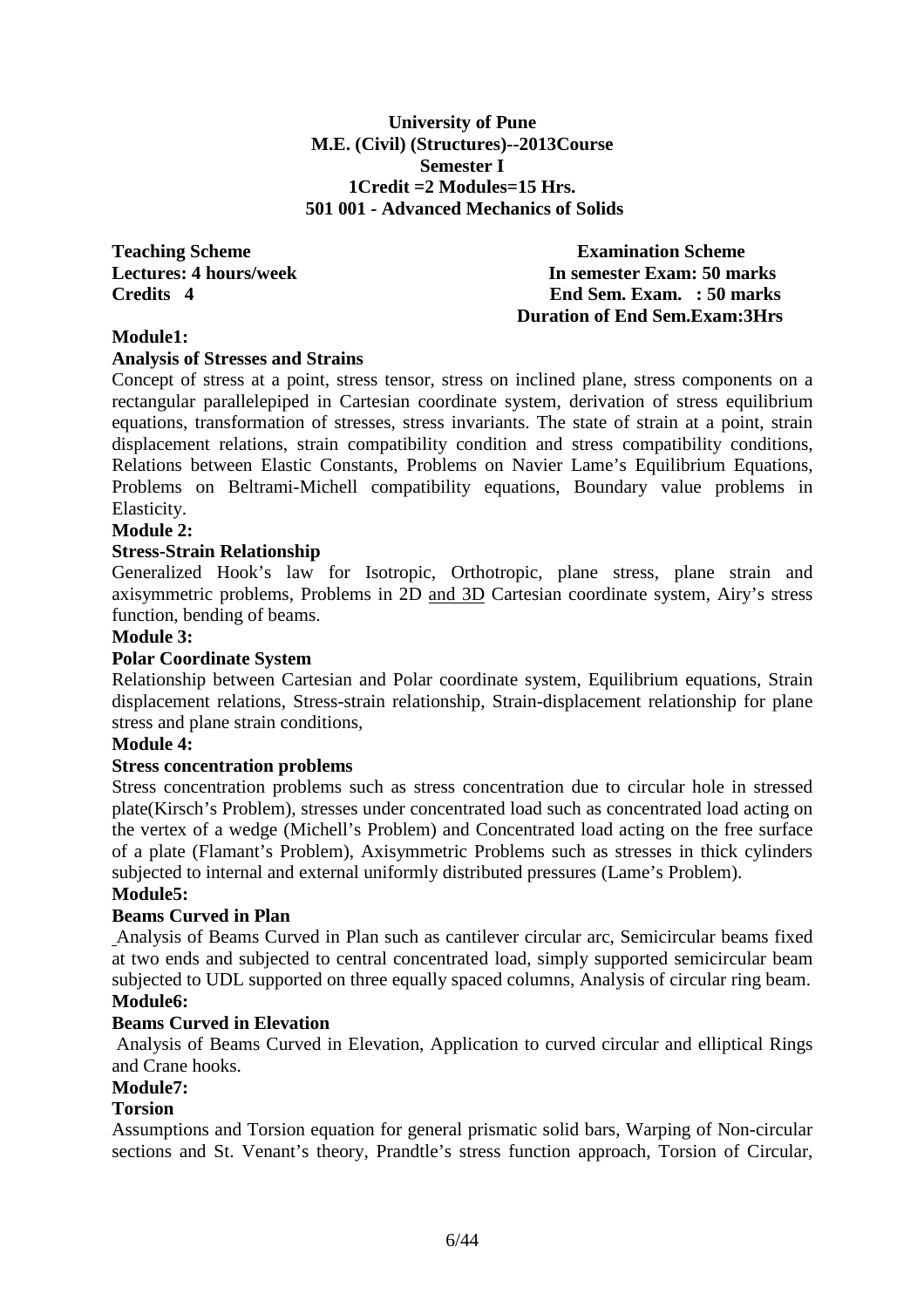Elliptical and Triangular cross-section, Torsion of thin-walled structures by membrane analogy, Torsion of rolled sections and shear flow

## **Module 8:**

## **Beams on Elastic Foundation**

Differential equation, Infinite beams with concentrated load, concentrated moment, and finite uniformly distributed load. Semi-Infinite beams with free & hinged ends subjected to finite uniformly distributed load, hinged end. Finite beams with free end and hinged end.

## **Reference Books**

1. Swaroop Adarsh---Mechanics of Materials------- New Age International Publishers

2 S. Crandall, N. Dahl and T. Lardner - Mechanics of Solids, McGraw Hill Publications

3. S.S.Bhavikatti – Structural Analysis-II Vikas Publishing House, Pvt Ltd.

4.Enrico Volterra and J. H. Gaines – Advanced Strength of Materials, Prentice Hall

5. Nautiyal, B.D.--Introduction to Structural Analysis--- New Age International Publishers

6. S M A Kazimi – Solid Mechanics, Tata McGraw-Hill Publications

7. Irving Shames, Mechanics of deformable solids, Prentice Hall

8. Scholer, Elasticity in Engineering, McGraw-Hill Publications

9. Sadhu Singh – Theory of Elasticity, Khanna Publishers

10. L.S.Sreenath – Advanced Mechanics of Solids, Tata McGraw-Hill Publications

11. N. K. Bairagi- Advanced Solid Mechanics- Khanna Publishers, New Delhi.

12.Timoshenko and Goodier - Theory of Elasticity, McGraw-Hill Publications

13.Wang - Applied Elasticity, Dover Publications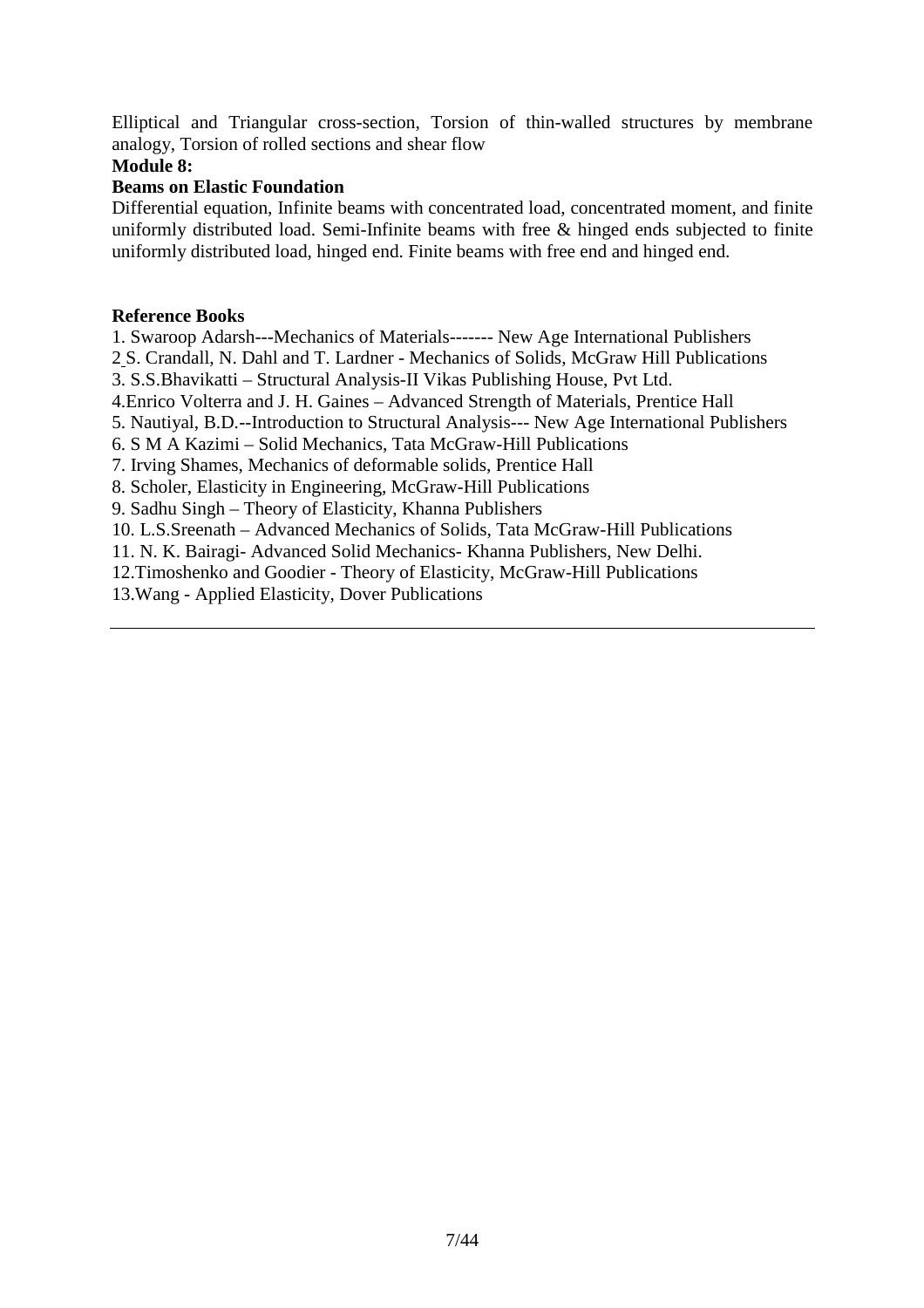## **University of Pune M.E. (Civil) (Structures)--2013Course Semester I 1Credit =2 Modules=15 Hrs.**

### **501 002 : Structures Dynamics**

**Teaching Scheme Examination Scheme Lectures: 4 hours/week In semester Exam: 50 marks Credits 4 End Sem. Exam. : 50 marks Duration of End Sem.Exam:3Hrs** 

## **Module1:**

Nature of exciting forces, degrees of freedom and mathematical modelling of dynamic systems. Single degree freedom system (SDOF): An undamped and damped free vibrations, Viscous and Coulomb's damping.

## **Module 2:**

SDOF system: Undamped and damped Forced Vibrations to harmonic excitations, Fourier analysis of periodic forces. Response to unit impulse and arbitrary loading by Duhamel's integral.

## **Module 3:**

SDOF system: Step and Ramp forces, Pulse loadings, Response to ground motion and transmissibility..

## **Module4:**

Non-linear analysis by step-by-step method with linear acceleration

## **Module 5:**

 Multiple degrees of freedom (MDOF) system: Free vibrations of a shear building, fundamental frequencies and mode shapes,

## **Module6:**

Orthogonality of mode shapes, Power and Stodola methods. Concept of Tuned Mass Dampers..

## **Module7:**

MDOF System: Forced Vibrations of shear building, transformation of coordinates and mode superposition method, Response to ground motion. Non-linear analysis by Wilson-Theta method

## **Module8:**

Continuous system: Free transverse vibrations of beams for various boundary conditions. Free vibration analysis of a cantilever beam by Rayleigh Ritz and Finite Element Method.

## **Lab Practice assignment for the term work:**

Report on the experimental work based on Horizontal and Vertical Shake Table

## **Reference Books**

1. Dynamics of structures--Poultre, Wiley India

2. Mario Paz – Structural Dynamics Theory and Computation, CBS Publications

3.Anil K Chopra – Dynamics of Structures Theory and Applications to Earthquake Engineering,

Prentice-Hall Publications

4.R.W Clough and J Penzin – Dynamics of Structures, McGraw Hill Publications 5.R.C. Roy - Structural Dynamics an Introduction to Computer Methods, John Wiley & Sons **Publications**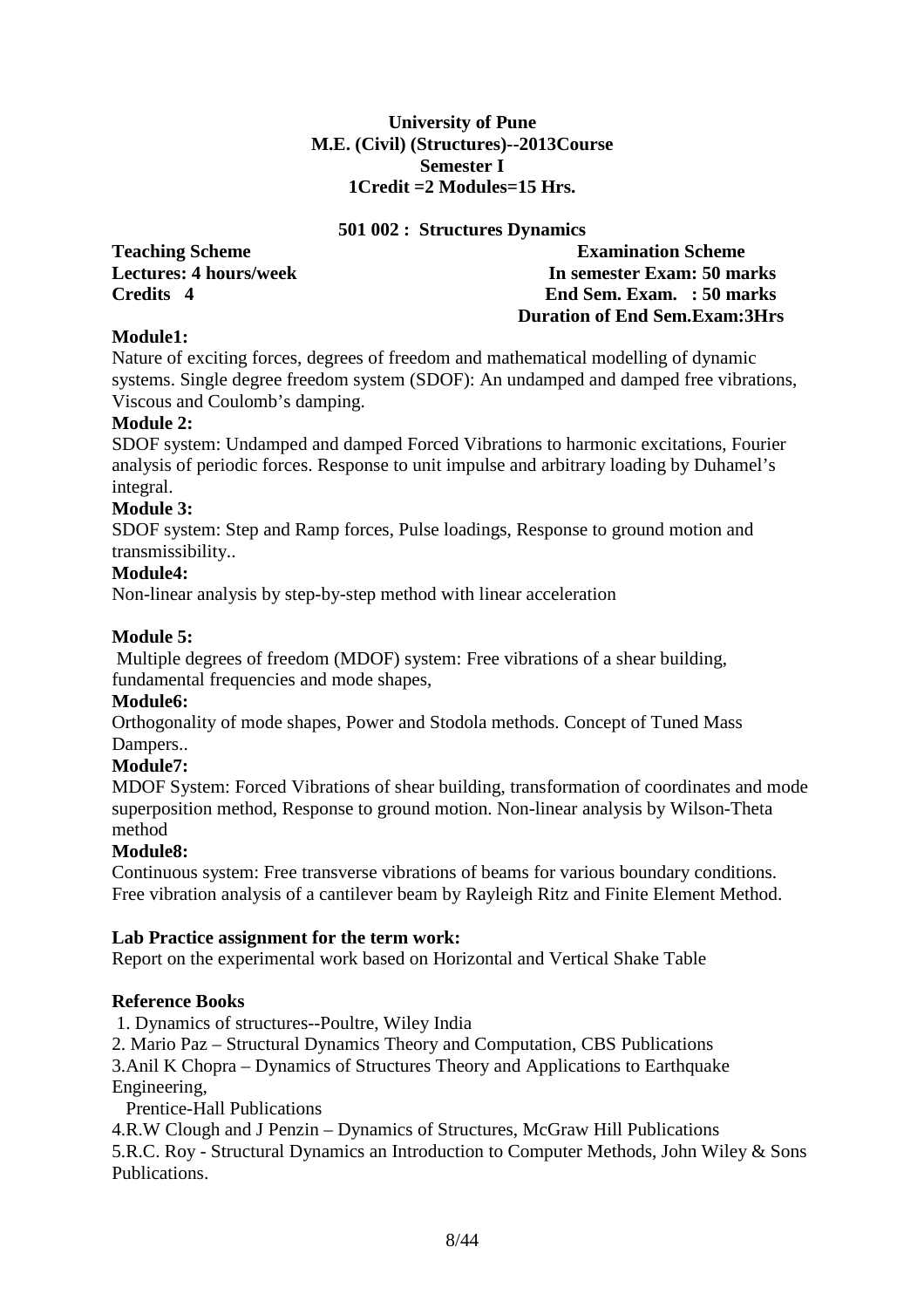## **University of Pune M.E. (Civil) (Structures)--2013Course Semester I 1Credit =2 Modules=15 Hrs.**

### **501 003 : Advanced Design of Steel Structures**

**Teaching Scheme Examination Scheme Lectures: 4 hours/week 1.1 In semester Exam: 50 marks Credits 4 End Sem. Exam. : 50 marks Duration of End Sem.Exam:3Hrs** 

**Module1:** Hoarding Structures - Analysis and design of hoarding structures under dead, live and wind load conditions as per codal provisions by limit state method, introduction to fatigue failure.

**Module 2:** Castellated beams - Concept, fabrication of the castellated beam from rolled steel section, design of castellated beam for bending and shear as per codal provisions by limit state method.

**Module 3:** Microwave Towers - Introduction, structural configuration, function, analysis and design.

**Module** 4Transmission Towers - Introduction, structural configuration, bracing systems, analysis and design as per codal provisions. Use working stress method.

**Module 5:** Tubular Structures - Design of tubular Trusses and scaffoldings using circular hollow, rectangular hollow sections as per codal provisions, detailing of joints.

**Module 6:** Cold form light gauge section - Type of cross section, stiffened, multiple stiffened and un-stiffened element, flat-width ratio, effective design width, design of light gauge compression, tension and flexural members as per codal provisions.

**Module 7:** Design of chimneys – Introduction, type, joints, lining, ladder, forces acting on chimneys, design of thickness of steel plates for self supporting chimney,

**Module8 -**Design of base plate, anchor bolt and foundation, stability of steel chimneys. Use working stress method.

## **References Books and I. S. Codes**

1. Ram Chandra, Design of steel Structures, Volume II, Standard Book House, Delhi.

- 2. Punmia and Jain, Comprehensive Design of steel structure, Laxmi Publication, Delhi.
- 3. M Raghupathi, Design of steel structures, Tata McGraw Hill, New Delhi.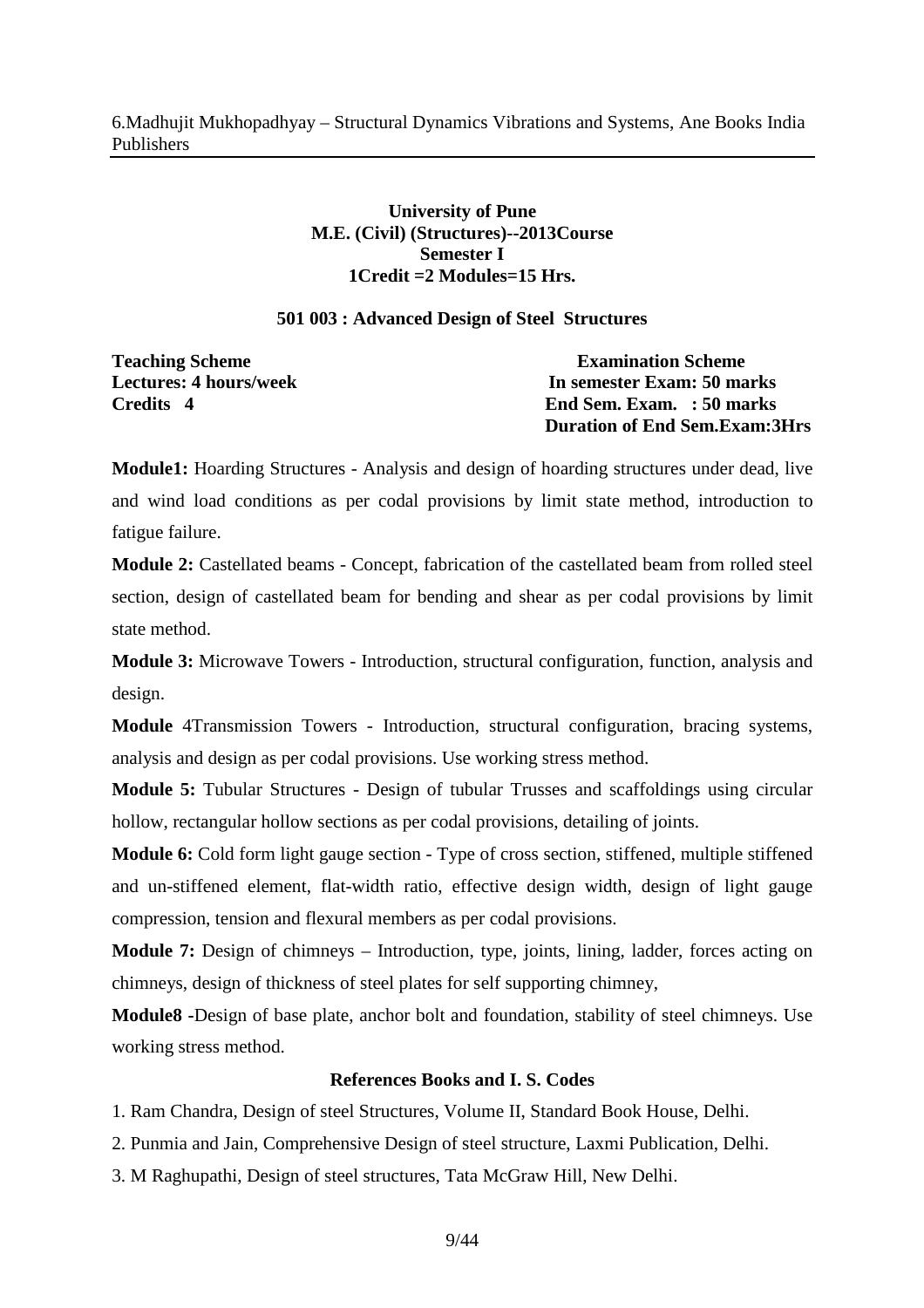- 4. S K Duggal, Limit state design of steel structures, Tata McGraw Hill Education.
- 5. N Subramanian, Design of steel structures, Oxford University Press.
- 6. Sarwar Alam Raz—Structural Design in Steel---New Age International Publishers
- 7. IS: 800 2007, Code of Practice for General Construction in Steel, BIS, New Delhi.
- 8. IS: 800 1984, Code of Practice for General Construction in Steel, BIS, New Delhi.
- 9. IS: 801 1975, Code of Practice for use of cold formed light gauge steel structural members in general building construction, BIS, New Delhi.

----------------------------------------------------------------------------------------------------------------

### **University of Pune M.E. (Civil) (Structures)--2013Course Semester I 1Credit =2 Modules=15 Hrs.**

**501 004 : Research Methodology** 

**Teaching Scheme Examination Scheme Lectures: 4 hours/week 1.1 In semester Exam: 50 marks Credits 4 End Sem. Exam. : 50 marks Duration of End Sem.Exam:3Hrs** 

### **Module1:**

**Introduction to Research**, Meaning of research, types of research, process of research, Sources of research problem, Criteria / Characteristics of a good research problem, Errors in selecting a research problem, Scope and objectives of research problem, formulation of research hypotheses**.** Search for causation

### **Module 2:**

**Developing a Research Proposal** Format of research proposal, Individual research proposal, Institutional research proposal,Significance,objectives,methodology,Funding for the proposal,Different funding agaencies.Framework for the planning

### **Module 3:**

**Literature survey-** Definition of literature and literature survey, need of literature survey, sources of literature, elements and objectives of literature survey, styles of literature survey, and strategies of literature survey.

### **Module 4:**

 **Data collection ,Measuring,Sampling and Scaling—**Classification of data, benefits and drawbacks of data, evaluation of data,qualititative methods of data collection, methods of qualitative research, Sampling,sample size,sampling strategy,attitude measurement and scaling, types of measurements, criteria of good measurements, classification of scales. **Module 5:** 

**Preliminary data analysis-** Testing of hypothesis- concepts and testing , analysis of variance techniques, introduction to non parametric tests.Valedity and reliability,Approaches to qualitative and quantitative data analysis,

### **Module 6:**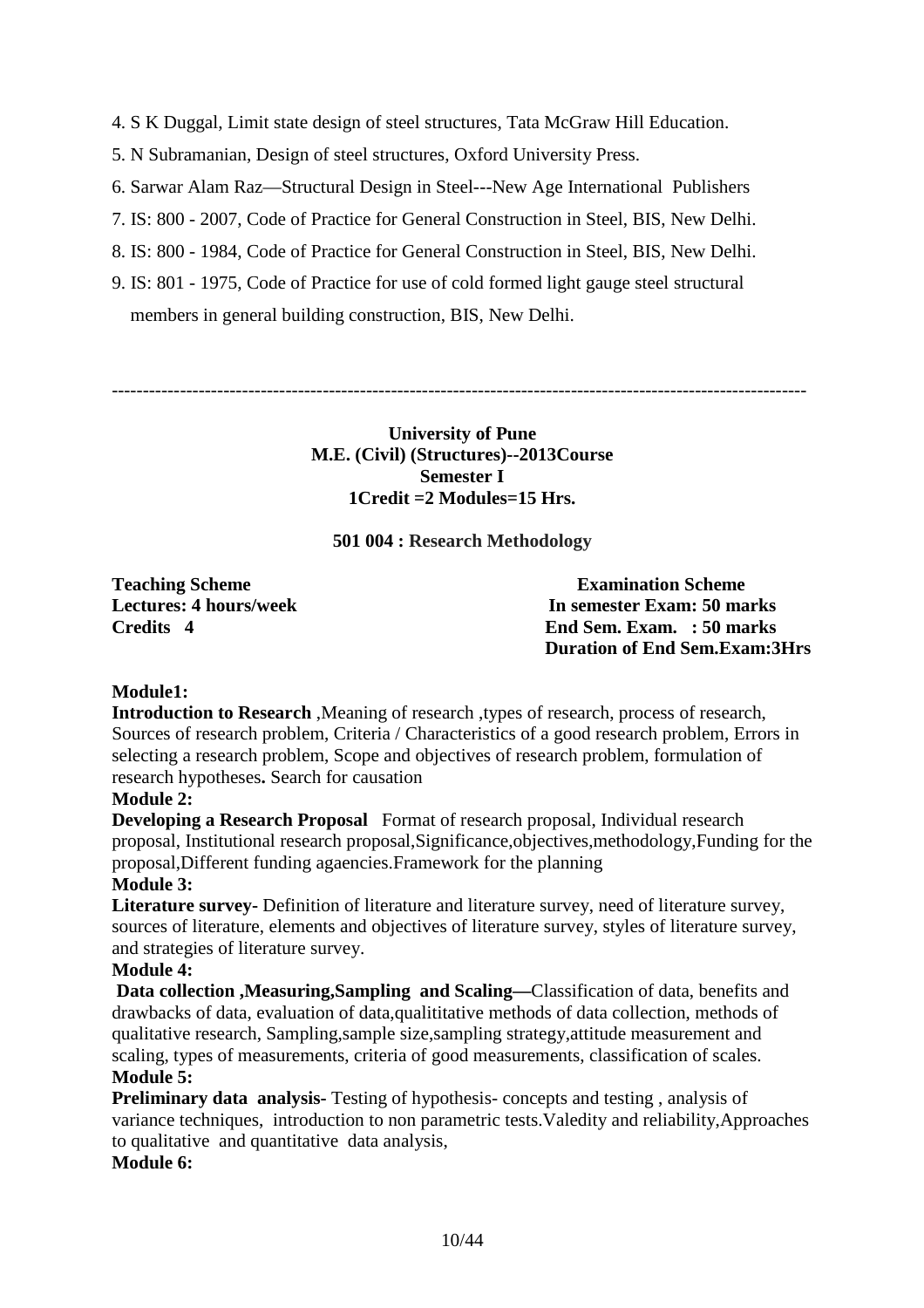**Advanced data analysis techniques-**Correlation and regression analysis, Introduction to factor analysis, discriminant analysis, cluster analysis, multidimensional scaling,Descriptive statistics,Inferential statistics,Mutidimentional measurementnand factor analysis

## **Module 7:**

**Report writing—**Need of effective documentation, importance of report writing, types of reports, report structure, report formulation,Plagirism.

## **Module 8:**

**Presentation of research---**Research briefing, presentation styles, impact of presentation, elements of effective presentation, Writing of research paper, presenting and publishing paper, patent procedure,

## **Reference Books:**

- 1**.** Research Methodology: concepts and cases—Deepak Chawla and Neena Sondhi,Vikas Publishing House Pvt.Ltd. (ISBN 978-81-259-5205-3)
- 2.Research Methods for Business—Sekaran Uma and Rogure Boudie—Wiley,India
- 3. Research Methodology: Methods and Trends', by Dr. C. R. Kothari--- New Age International Publishers.
- 4.Research Methods in Education---Louis Cohen,Manion,Morrison---Routledge(Taylor &Francis Group) / -- Cambridge University Press India Pvt. Ltd.-ISBN-978-0-415-58336-7
- 5. Research Methodology: An Introduction' by Wayne Goddard and Stuart Melville
- 6. Research Methodology: A Step by Step Guide for Beginners', by Ranjit Kumar

7. Research in Education---John Best and James Kahn,Prentice Hall of India Pvt.Ltd.

**e-Resource---For class room ppts---www.wileyeurope.com/college/sekaran** 

**-------------------------------------------------------------------------------------------------------** 

**University of Pune M.E. (Civil) (Structures)--2013Course Semester I 1Credit =2 Modules=15 Hrs.** 

## **501 005 : ELECTIVE –I**

**Teaching Scheme Examination Scheme Lectures: 5 hours/week In semester Exam: 50 marks Credits 5 End Sem. Exam. : 50 marks Duration of End Sem.Exam:3Hrs** 

**Select any combination having total of 5 credits from following technical / interdisciplinary courses** 

| ----------<br>•елесиvе 1 |                                           |                         |                                              |             |                                                                    |  |  |  |  |
|--------------------------|-------------------------------------------|-------------------------|----------------------------------------------|-------------|--------------------------------------------------------------------|--|--|--|--|
| Code                     | <b>2 Credits Courses</b>                  | Code                    | 1 Credit<br><b>Courses</b>                   | Code        | <b>Audit Courses</b><br>(No Credit<br>Course)                      |  |  |  |  |
| 501 005<br>A             | Cyber<br>Security/Information<br>security | 501 005<br>$\mathbf{F}$ | Economics<br>and Finance<br>for<br>Engineers | 501<br>005K | <b>Mass</b><br>communication,<br>Photography<br>and<br>Videography |  |  |  |  |
| 501 005<br>В             | Soil Structure<br>Interaction             | 501 005<br>G            | Foreign<br>Language -                        | 501<br>005L | Yoga and<br>Meditation                                             |  |  |  |  |

**----------------Elective I**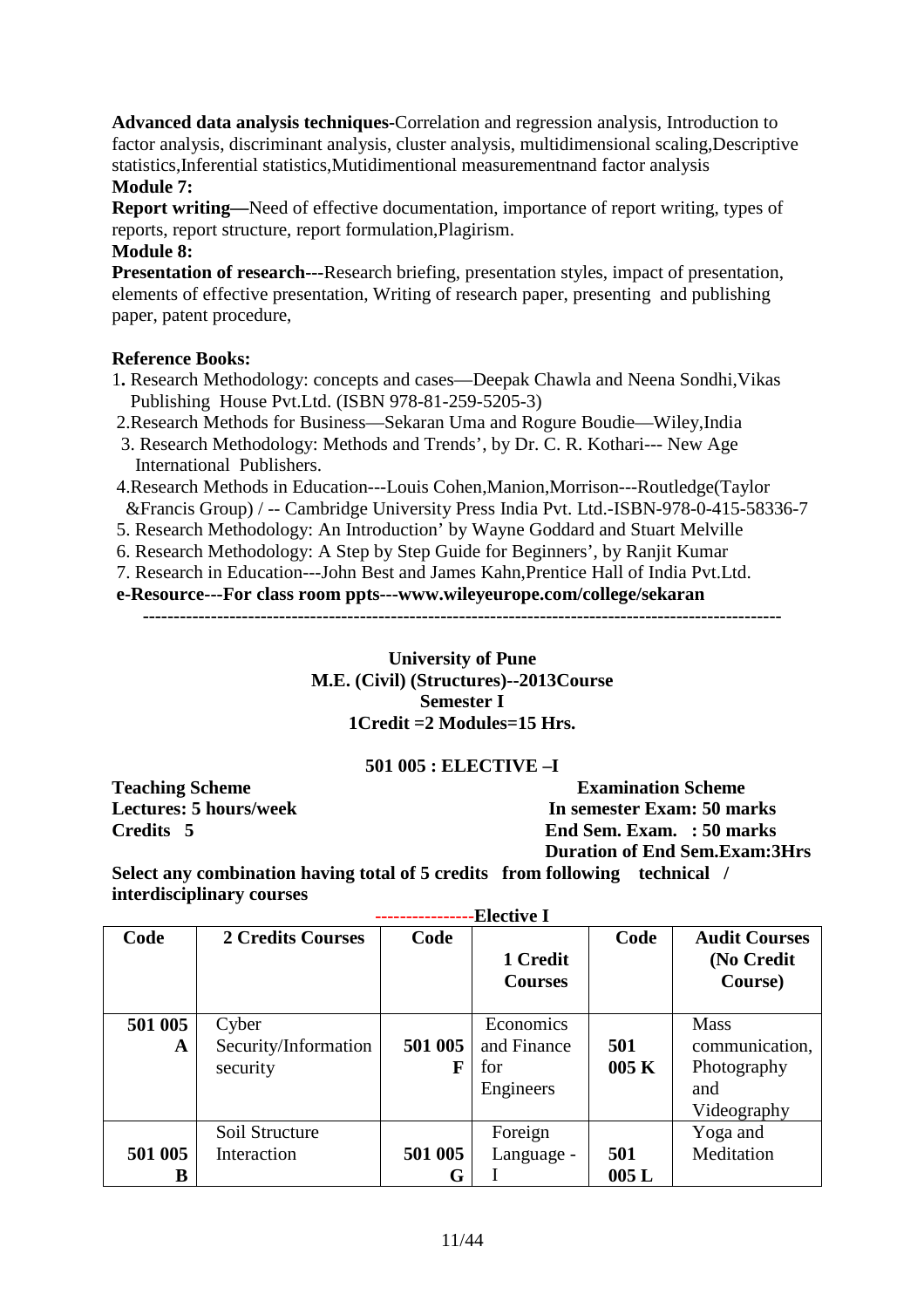|         | Plastic Analysis and |         | Engineering  |  |
|---------|----------------------|---------|--------------|--|
| 501 005 | Design of Steel      | 501 005 | Ethics       |  |
| C       | Structure            | H       |              |  |
|         | Optimization         |         | Intellectual |  |
| 501 005 | technique            | 501 005 | Property     |  |
| D       |                      |         | Rights       |  |
|         |                      |         |              |  |
| 501 005 | Mechanics of         |         |              |  |
| E       | modern materials     |         |              |  |
|         |                      |         |              |  |

## **501 005 –A-Elective I - Cyber Security / Information security (2Credits course) Module1:**

**Basic Concepts of Technology and Law***:* Basics of Information Technology, Basics of Indian Legal System, Information Technology Act 2000 (Amended), Relevant Amendments in all other laws.E-Contract**:** The essence of digital contracts, Law of Contract, Construction of E-contracts, Issues of security, Employment contracts, Consultant Agreements and Digital signature

## **Module2:**

**Intelligent Property Issues in Cyber space:** Doman names and related issues, Copyright in digital media, Patents in cyber world.

**Rights of Neitzens and E- Governance:** Privacy and freedom issues in cyber world, E-Governance, Cyber crimes and Cyber laws.

## **Module 3:**

**Information Security Fundamentals:** Background, Importance, Statistics, National and International Scenario, Goals of security, Confidentiality, Privacy, Integrity, Non-repudiation, Availability.

Essentials of computer security - Sources of security threats – Intruders, Viruses, Worms and related threats - Threat identification - Threat analysis - Vulnerability identification and Assessment.

## **Module 4:**

**Security Investigation:** Need for Security, Business Needs, Threats, Attacks, Legal, Ethical and Professional Issues

## **Access Control, Intrusion Detection and Server Management, Firewalls:**

Overview of Identification and Authorization, Overview of IDS, Intrusion, Detection Systems and Intrusion Prevention Systems, User Management, Overview of Firewalls, Types of Firewalls, DMZ and firewall features

**Security Policies and Management:** Security Policy Design, Designing Security Procedures, Risk Management and Assessment Techniques, Security standards, Security Models. Security Management Practices, Security Laws, Information Classification Process, Risk Management, Security Procedures and Guidelines, Business Continuity and Disaster Recovery, Ethics and Best Practices, Security Assurance,

## **Reference Books:**

- 1) Bakshi P M and Sri R K, Cyber and E-commerce Laws, Bharat Publishing House,  $1<sup>st</sup>$ Edn, 2002
- 2) Syed Shakil Ahmed, Rajiv Raheja, A handbook on Information technology: Cyber law and E-Commerce, Capital Law House, 2004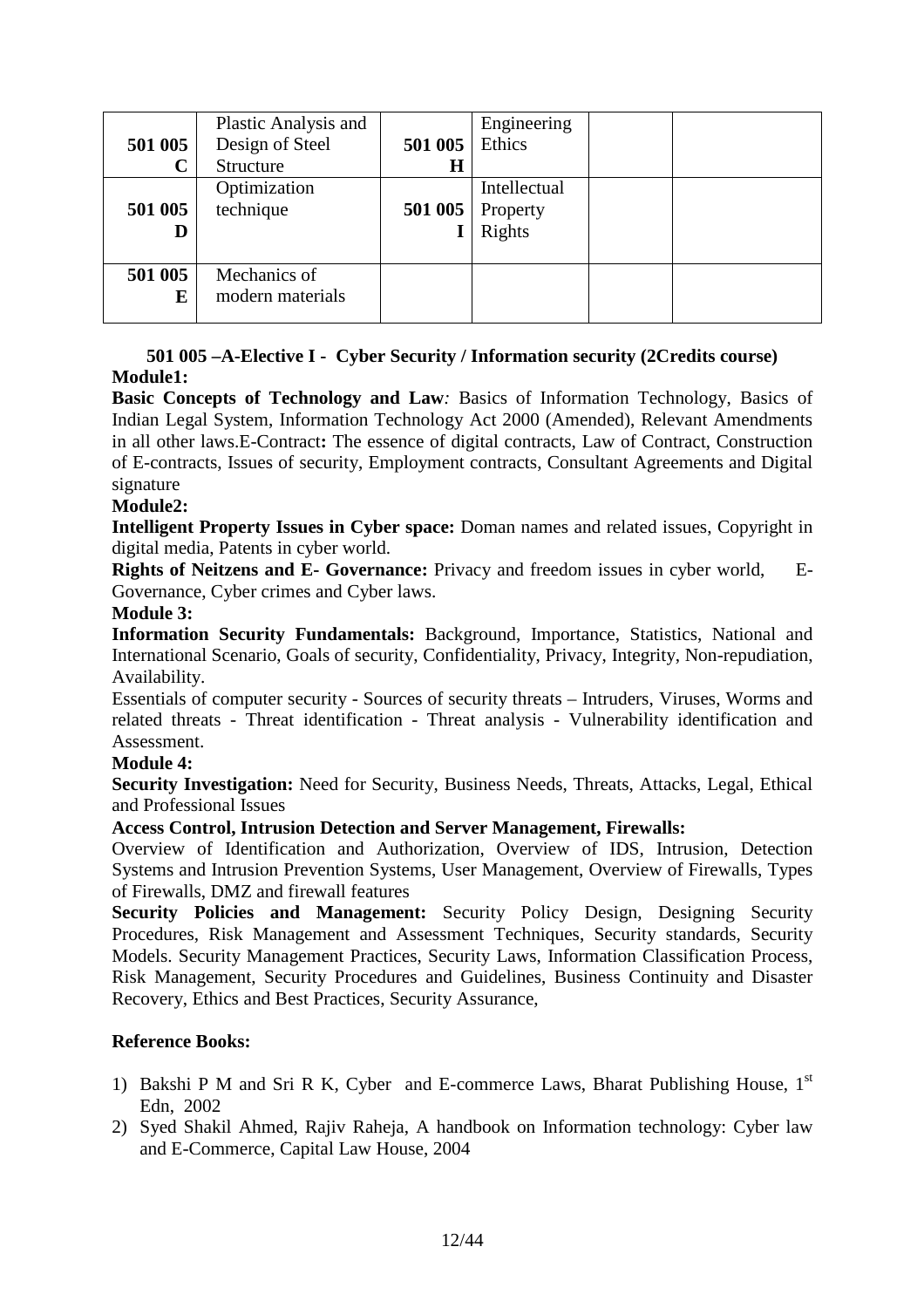- 3) Rodney D Ryder, Business Process Outsourcing, Date Protection and Information Security, Wadhwa & Co.,  $1<sup>st</sup>$  Edn, 2001
- 4) Vakul Sharma, Information Technology Law and Practice, Delhi Law House, 3<sup>rd</sup> Edn, 2011
- 5) Lipton, K., Cyberspace Law Cases and Materials, 2<sup>nd</sup> edition. Aspen Publishers. NY: New York, 2006
- 6) Michael E Whitman and Herbert J Mattord, Principles of Information Security, Vikas Publishing House, New Delhi, 2003
- 7) Micki Krause, Harold F. Tipton, Handbook of Information Security Management, Vol 1- 3 CRC Press LLC, 2004.
- 8) Michael E Whitman and Herbert J Mattord, Principles of Information Security, Vikas Publishing House, New Delhi, 2003

## **501 005 –B-Elective–I Soil Structure Interaction (2Credits course)**

### **Module 1**

Introduction, Importance and Applications of Soil Structure Interaction **(**SSI)

a) Introduction to SSI, Importance of SSI, Applications and examples of SSI for structural engineer, Effects of structure roughness/smoothness on soil behaviour.

b)General soil-structure interaction problems – Shallow Foundations, Sheet piles,

Mat/Raft foundations etc., Contact pressures and soil-structure interaction for shallow Foundations, Fixed/Flexible Base.

### **Module 2:**

Soil Structure Interaction - Parameters

a) Concept of sub grade modulus, effects/parameters influencing sub grademodulus, Flexiable and Rigid Foundations – Rigidity calculations, Static and Dynamic Spring Constants – Winkler Model, Estimation of soil spring constants/stiffness for foundations design.

b)SSI Models - Elastic Continuum, Winkler Model, Multi-Parameter Models, Hybrid Model. Structure Contact Interface

### **Module 3:**

Soil Behaviour

a)Arching in soils. Elastic and plastic analysis of stress distribution on yielding bases. Analysis of conduits/pipes in soils. Beams on elastic foundation concept, introduction to the solution of beam problems.

b)Seismic Soil-Structure Interaction - Dynamic response of soil, strain-compatibility, and damping characteristics of soil-structure. Shake-table tests.

## **Module 4:**

A) SSI in Retaining Structures: Curved failure surfaces, their utility and analytical/graphical predictions from Mohr-Coulomb envelope and circle of stresses. Earth pressure computations by friction circle method. Earth pressure distribution on walls with limited/restrained deformations, Dubravo's analysis. Earth pressures on sheet piles, braced excavations. Design of supporting system for excavations.

B)Soil-Pile Behaviour: Introduction, axial and laterally loaded piles, load-displacement behaviour, Modified Ramberg Osgood Model, pile group, interaction effect in pile group, soil-pile modelling in FEM, Elastic continuum and elasto-plasticanalysis of piles and pile groups. Non-linear load-deflection response.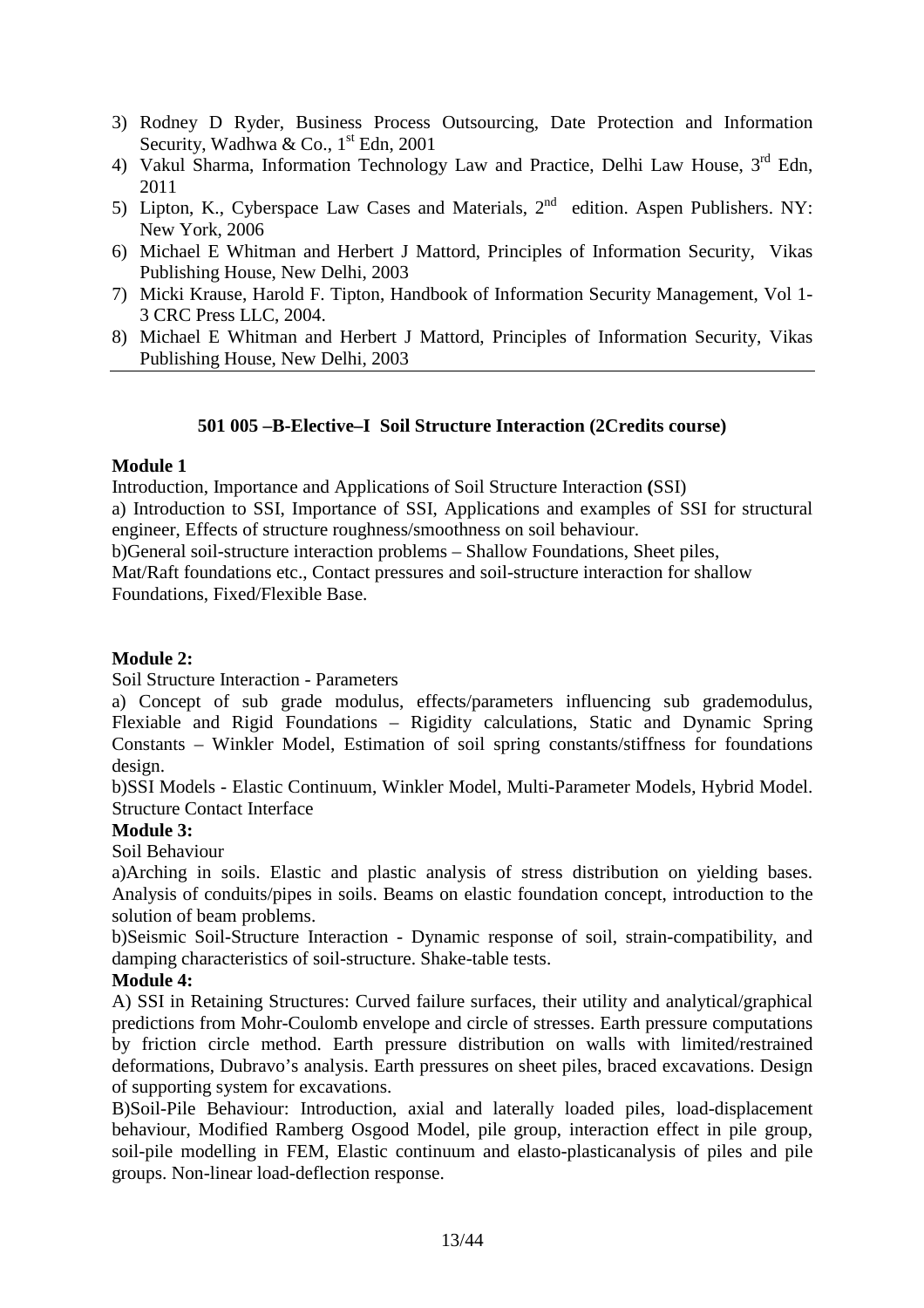## **Reference Books:**

1. Bowels J.E., "Analytical and Computer Methods in Foundation", McGraw Hill Book Co. New York.

2. Desai C.S. and Christian J.T., "Numerical Methods in Geotechnical Engineering" McGraw Hill Book Co. New York.

3. Soil Structure Interaction, the real behaviour of structures, Institution of Structural Engineers, 1989.

4. Elastic Analysis of Soil Foundation Interaction, Developments in Geotechnical Engg.vol-17, Elsevier Scientific Publishing Co.

5. Prakash, S., and Sharma, H. D., "Pile Foundations in Engineering Practice."John Wiley & Sons, New York, 1990.

## **General Reading Suggested:**

### **Codes/Hand books:**

1)"Foundation Engineering Handbook," H.-Y. Fang, Editor, Van Nostrand Reinhold, 2nd Ed., New York, USA.

----------------------------------------------------------------------------------------------------------------

### **e-Resources:**

1)http://trb.metapress.com/home/main.mpx ... … (Free Online Research Reports)

## **501 005 –C-Elective-I Plastic Analysis& Design of Steel Structure (2Credits course)**

### **Module 1:**

Plastic collapse loads of gable portal frames, various mechanisms.

Analysis of Multi Bay- Multi Storey rectangular portal frame, Joint & Various mechanisms (Two bays - Three storeys)

### **Module 2:**

Secondary design considerations: Effect of axial force, shear, residual stresses and brittle fracture on moment capacity. Design of beams with high shear, interaction of bending & axial force: section and member strength.

### **Module 3:**

 Design of rectangular and gable portal frames Design of corner connection with and without haunches. Review of semi-rigid connections .

### **Module 4:**

Design of beam to column Moment resisting connections. End plate: Flush & extended, T-Stub connections. Combined tension & shear considerations in welded & bolted connection.

### **Reference Books:**

1) "Limit state Design of Steel Structures", S K Duggal , McGraw Hill education, 2010

2) "Limit State Design of Steel Structures", Dr. M R Shiyekar, PHI Publication, 3rd Print

3 ) A.S. Arya and J.L. Ajmani – Design of Steel Structures, Nemchand& Bros., Roorkee

- 4) Ramchandra Design of Steel Structures Vol II, Standard Book House, Delhi
- 5) B.G. Neal Plastic Method of Structural Analysis, Chapman & Hall
- 6) L.S. Beedle Plastic Design of Steel Frames, John Willey & Sons

7) Structural design in steel by Salwar Alam Raz New Age International Publishers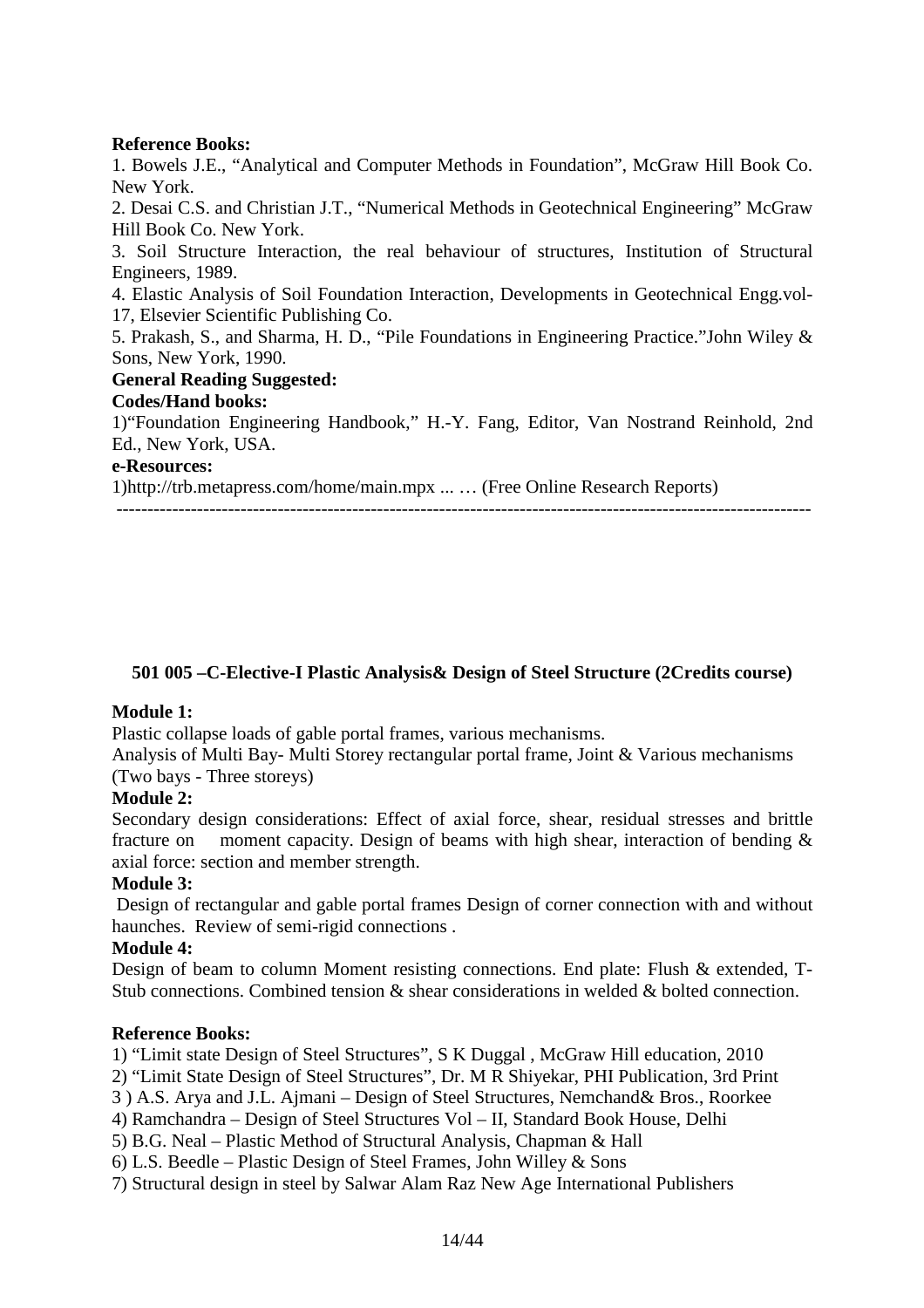8) Steel Designers Manual – ELBS

## **General Reading Suggested:**

1)Codes: IS: 800 - 2007 Code of Practice for General Construction in SteelHand books

- 2) SP: 6 (6) 1972 Handbook for Structural Engineers: Application of plastic Theory in Design of Steel Structures
- 3) Handbook for Structural Engineers SP 6 (8) 1972 (Reaffirmed 1993) Bureau of Indian Standards.

4) NPTEL

5)e-Recourses:)Teaching Resource for Structural Steel Design – INSDAG Kolkatta

## **501 005 –D-Elective –I Optimization Techniques (2Credit Course)**

**Module 1:** 

**Linear Programming I:** Introduction to Optimization techniques, Linear programming basic concepts, graphical method, Simplex method

**Module 2:** 

Linear Programming II: Big M Method, Two phase method, Duality, sensitivity analysis. Application of Linear Programming to Hydraulics & Water Resource

### **Module 3:**

 **Non Linear Programming**: Unconstrained one Dimensional search methods: Dichotomous search method, Fibonacci, Golden section, Multivariable unconstrained techniques: Steepest ascent and Descent methods, Newton's methods, Constrained technique: Lagrangian Multiplier

### **Module 4:**

**Dynamic Programming**:Principle of optimality, recursive equations.

## **Reference Books**

1. Engineering Optimazation Theory & Practice – S.S. Rao., Wiely. Wiely.

- 2.Engineering Optimization—Methods and Applications—Ravindran,Wiely
- 2. Operation Research Taha Hamdey A.
- 3. Principles of Operation Research Wagner, Prentice Hall.
- 4. Operation Research Hira and Gupta, S.Chand
- 5. Operation Research—Ravindran-- Wiely.

### **501 005 –E-Elective –I Structural Mechanics of Modern Materials (2 Credits course) Module 1**

Introduction to Modern Materials: Fiber-Reinforced Polymer Composite (FRPC) Materials: Definition, Historical development, applications. Fibers and Matrix, types and their properties.

Manufacturing process and methods for composites. Types and classification of composite materials, properties, advantages over conventional materials. Piezoelectric Materials: History,crystal structure, applications. Shape Memory Alloys (SMA), Functionally Graded Materials (FGM): definition and applications.

### **Module 2**

Engineering Properties of Modern Materials: FRPC Composite Lamina: Micromechanics approach, methods. Longitudinal and transverse elastic properties of composite lamina, inplane shear modulus for continuous fibers. Stress-strain relationship, compliance and stiffness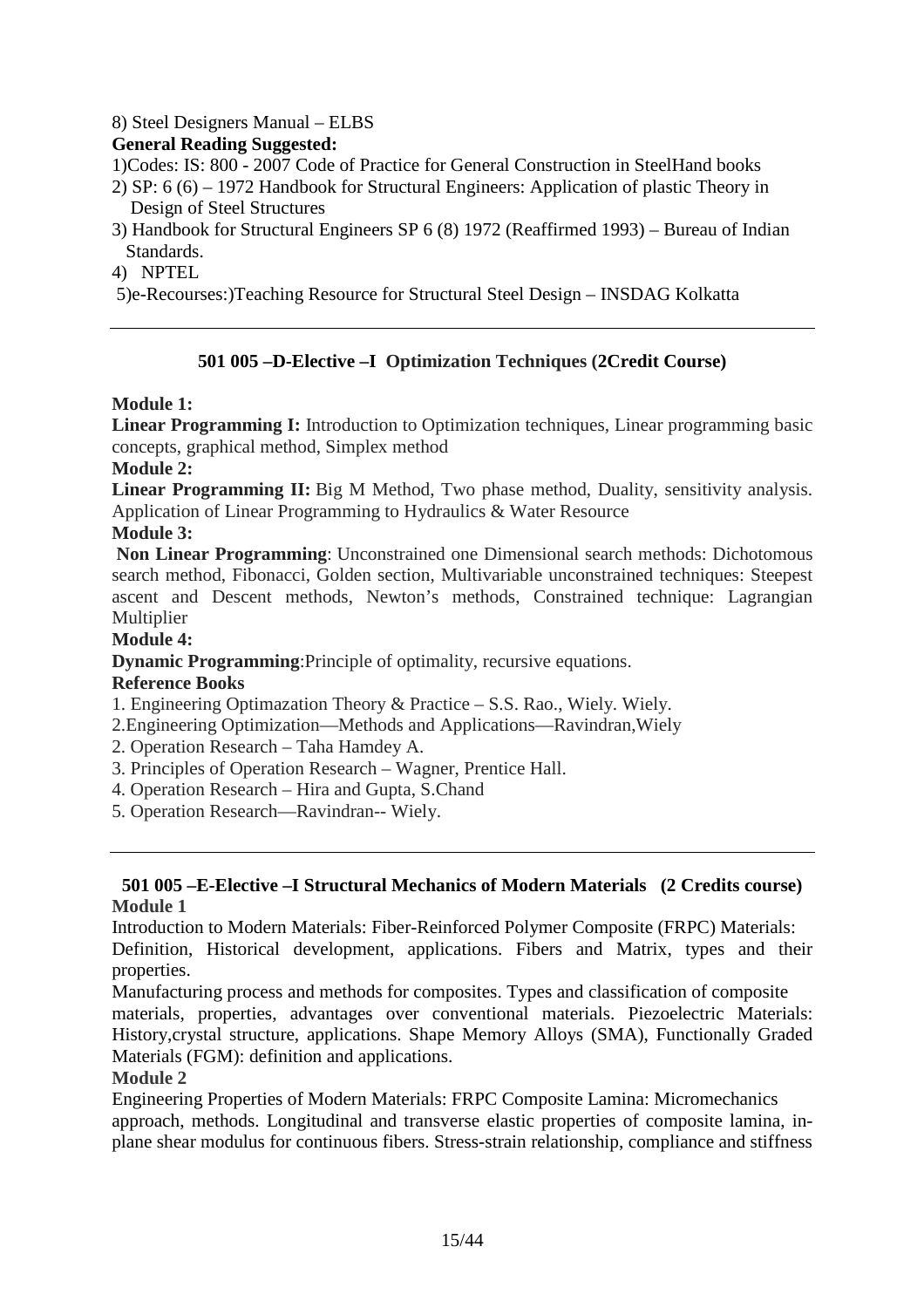matrices for generally anisotropic, specially orthotropic material, transversely isotropic material, orthotropic, isotropic materials, Plane stress condition for thin lamina, transformation of stress

a) Three dimensional transformations. Stress-Strain: Force Equilibrium, Strain Compatibility, Constitutive Laws of materials. Introduction to Fracture Mechanics.

b)Design of Steel Fiber Concrete elements – flexure, shear, ductility etc., smeared concept, constitutive models for FRC, codal provisions for FRC (ACI, RILEM etc.), Hybrid Fiber composites, behaviour of macro-micro-nano fiber matrix.

Stiffness matrix for Functionally Graded Materials.Pultruded Rod,GFRComposite,flexural members,Self healing Materials,Nano Composites.

## **Module 3**

Strength of Composite Lamina: Introduction. Failure theories, Maximum stress theory,

Maximum strain theory, Energy based interaction theory (Tsai-Hill), Interactive tensor

polynomial theory (Tsai-Wu), Failure mode based theory (Hasin-Rotem). Computation of lamina strength by Tsai-Wu theory for plane stress condition. Comparison of various failure theories.

## **Module 4**

Elastic behaviour of Composite Laminates: Basic assumptions, Laminate configurations, Straindisplacement relationship, Stress-strain relationship, Force and moment resultants, Laminate compliances and stiffness matrices, Transformation of matrices. Load deformation relationship for symmetric laminates, symmetric cross-ply, symmetric angle-ply, balanced, antisymmetric cross-ply and angle ply, orthotropic, quasi-isotropic laminates.

Experimental Methods of Testing of Composite Materials: Fiber volume ratio,

void volume ratio. Determination of, tensile, compressive and shear properties of unidirectional laminates. Testing of interlaminar fracture toughness, Biaxial testing. Introduction to stress concentration in laminates.

## **Reference Books**

- 1. Isaac M. Daniel and Ori Ishai Engineering Mechanics of Composite Materials, Oxford University Press, Second Edition, New Delhi.
- 2. Michael W. Hyer Stress Analysis of Fiber-Reinforced Composite Materials, WCB/McGraw-Hill,Singapore.
- 3. Jones R. M. Mechanics of Composite Materials, McGraw-Hill, New York
- 4. Roman Solecki and R Jay Conant Advanced Mechanics of Materials, Oxford University Press,New York, Special Edition for sale in India.

## **501 005 –F- Elective –I Economics and Finance for Engineers (1Credit Course)**

### **Module1:**

 **Introduction & Basics of Economics & Finance:** Meaning & necessity of: Economics, Costing & Finance, History & fundamentals of Economics, Basics of Finance & Accounting, rates of interest, Basics of Financial Statement, Financial Analysis, Inflation, etc.

### **Module2:**

**Principles of Costing, Estimation & Valuation:** Basics of Costing, activity based costing & case studies, Basics of Estimation & Valuation, present & future values of properties, Profitability & Financial Decisions, Inventory Management

### **Reference**

1. As specified by the instructor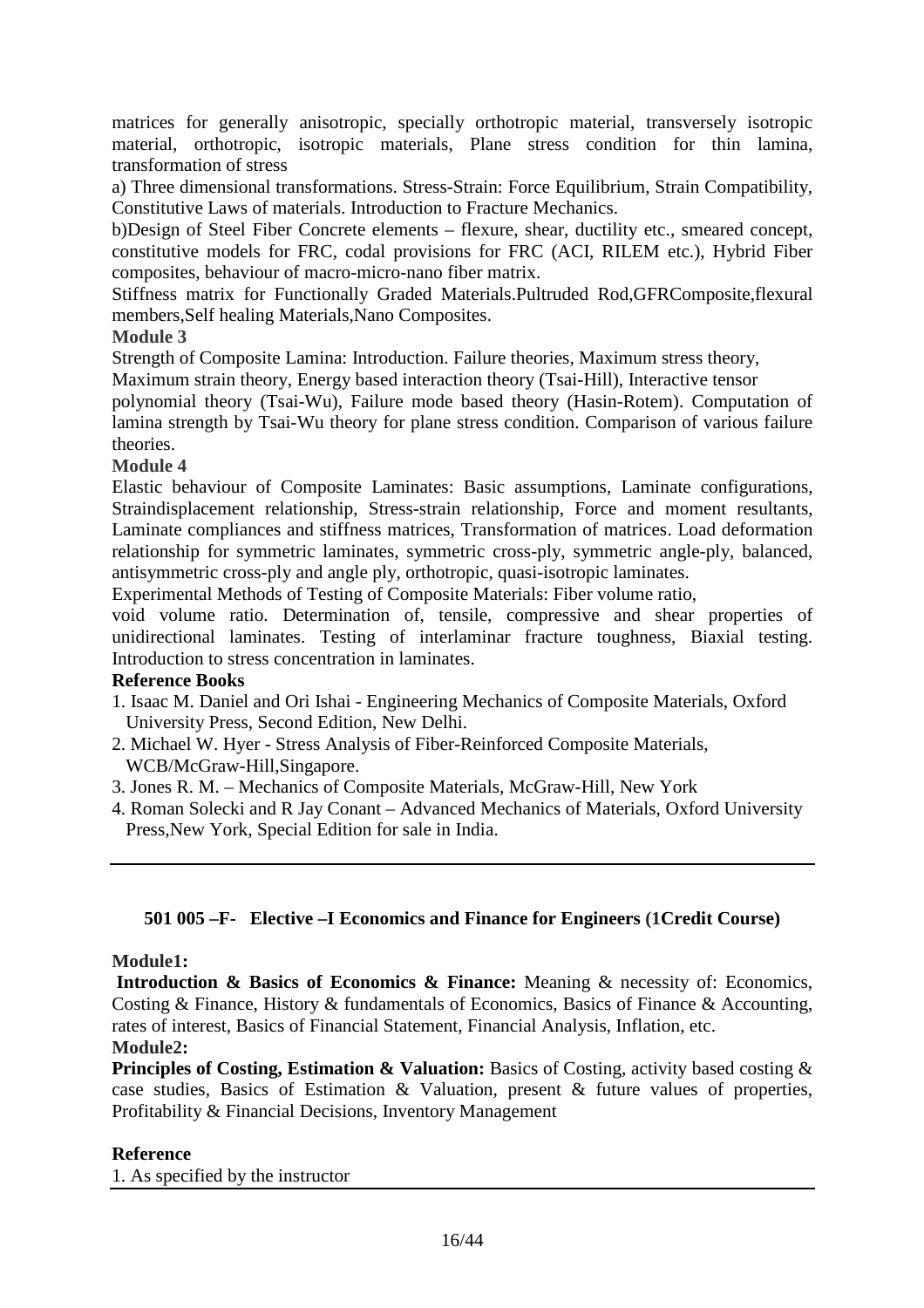## **501 005 –G- Elective –I Foreign Language -I (French-I) (1Credit Course)**

### **Module1:**

Introduction: Glimpse of France, life of French people (Culture, food, etc.), French alphabets, accent, etc., Unit zero of the Text Book (Grammar, Vocabulary, and Lesson), Exercise of Unit zero of Text Book & workbook

### **Module2:**

**French Lessons:** Brief revision, Unit-1 of the Text Book (Grammar, vocabulary), Unit-1, Lesson 1 of the Text Book, Exercise of Unit-1, Lesson 1 of the Text book & workbook

### **Reference**

1. Jumelage-I Text Book by Manjiri Khandekar & Roopa Luktuke (Latest edition) 2. Jumelage-I workbook by Roopa Luktuke

## **501 005 –H- Elective –I Engineering Ethics (1Credit Course)**

### **Module1:**

 **Introduction :** Meaning & scope of Ethics in general & for engineers in particular, Moral obligations and rules in engineering,Categories of moral,Work Culture, Corporate, local & global issues, Rights & responsibilities of Engineers, Conflicts in the profession, Mental Stresses & Emotional Intelligence

### **Module2:**

**Code of Ethics for Engineers:** First principles of Engineering Ethics & Ethical terminology, Social Values, Character, considerations for general Individuals, Engineers & the Society, Recommendations of the Professional bodies (Code of Conduct), Introduction to Copyright, IPR (Intellectual Property Right), Plagiarism & Legal issues

### **Reference**

1.Ethics in Enginerring Practice and Research---Carolin Whitbeck—Cambridge University Press—ISBN—978-1-107-66847-8

## **501 005 –I- Elective –I Intellectual Property Rights (1Credit Course)**

### **Module1**

### **Introduction to Intellectual Property Rights**

Nature of Intellectual Property: Patents, Designs, Trademarks and Copyright. Process of Patenting and Development: technological research, innovation, patenting, development.

### **International Scenario**

International cooperation on Intellectual Property. Procedure for grants of patents, Patenting under PCT.

### **Module2**

### **Patent Rights**

Scope of Patent Rights. Licensing and transfer of technology. Patent information and databases. Geographical Indications.

### **Recent Developments in IPR**

Administration of Patent System. New developments in IPR; IPR of Biological Systems, Computer Software etc. Traditional knowledge Case Studies,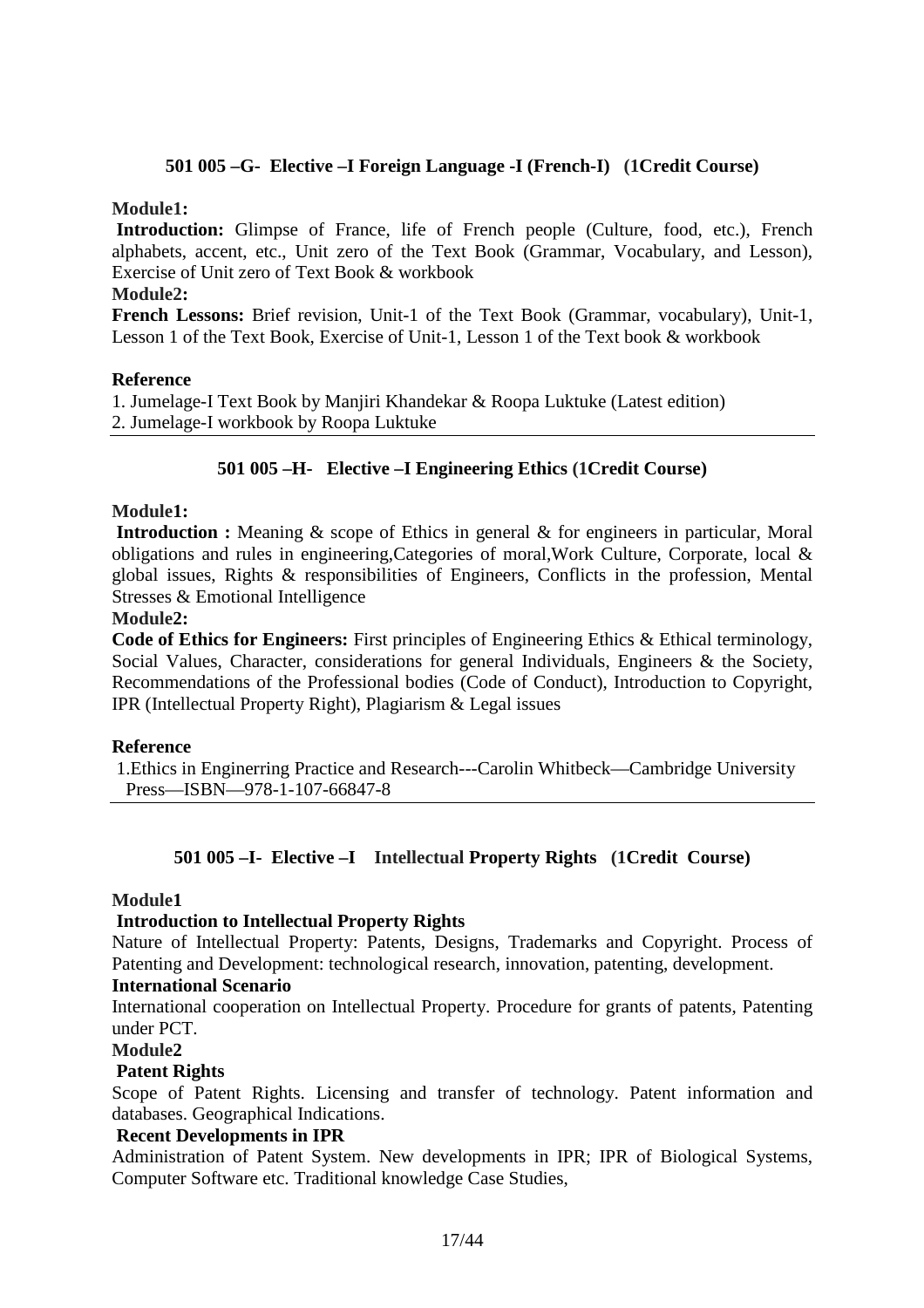## **Reference Books**

1 Prabuddha Ganguly, " Intellectual Property Rights",Tata Mc-Graw Hill.

2 Halbert, "Resisting Intellectual Property", Taylor & Francis Ltd, 2007

3 Robert P. Merges, Peter S. Menell, Mark A. Lemley "Intellectual Property in New",

## **501 005 –K-Elective –I Mass communication, Photography and Videography**

 **(Audit Course—No Credits)**

### **Module 1:**

### **Mass Communication - Theories & methods**

 Concepts and Theories, Communication concepts, Process and Function, Interpersonal & Intra personal, Group behaviour, need for Mass Communication. Relevance of Communication Theories to Practice, Models of Communication, Impact and Effect of Communication Old and new media, Communication Techniques, - Feedback and Evaluation of Communication Effect, Interview and Questionnaires- Method of Data Analysis, use of Information Technology, various methods of mass communication like seminars, conferences, print and digital media, internet, CDs, DVD, movies, U-tube, video conferencing.

### **Module 2 :**

### **Photography and Videography**

 Camera Basics, Still Photography, Lenses, Exposure, Composition, Colour. Shot Angle, Camera Movement, Light techniques and final printing.

Videography Basics – Video camera –types, mounting. Sound Basics, Film Sound appreciation, Sound Track analysis, Editing Basics, Fragmentation

Juxtaposition: Frame, Shot, Sequence, Scene Time, Pace, Rhythm. Learning basic editing software and primary editing on available/given materials.

### **Reference Books**

1. Richard Dimbleby and Graeme Burton, 1995, More than words: An introduction to communication, London: Routledge.

- 2. Melvin L. DeFleur and Everette E. Dennis, 1991, Understanding mass communication, New Delhi: Goyal Saab.
- 3. Marshall McLuhan, 1964, Understanding Media, New York: McGraw –Hill
- 4. Wilbur Schramm, 1964, Mass media and national development, the role of information in developing countries, Stanford: Stanford University Press.
- 5. Holman, Tomlinson, Sound for film and television, Focal Press
- 6. McCormick, Tim and Rumsey, Francis, Sound and recording: An introduction, Focal Press
- 7. Talbot-Smith, Michael, Sound engineering explained*,* Focal Press
- 8. Talbot-Smith, Michael, Sound assistance*,* Focal Press
- 9. Altman, Rick, ed., Sound theory sound practice*,* Routledge Talbot-Smith, Michael, Sound engineer's pocket book, Focal Press
- 10. Truebitt, Rudy and David, Trubitt, Live sound for musicians,
- 11. Hal Leonard Nathan, Julian, Back to basic audio,

### 12. Newnes Yewdall, Lewis, David, Practical art of motion picture sound, Focal Press

13. Leider, N., Colby, Digital audio workstation, McGraw-Hill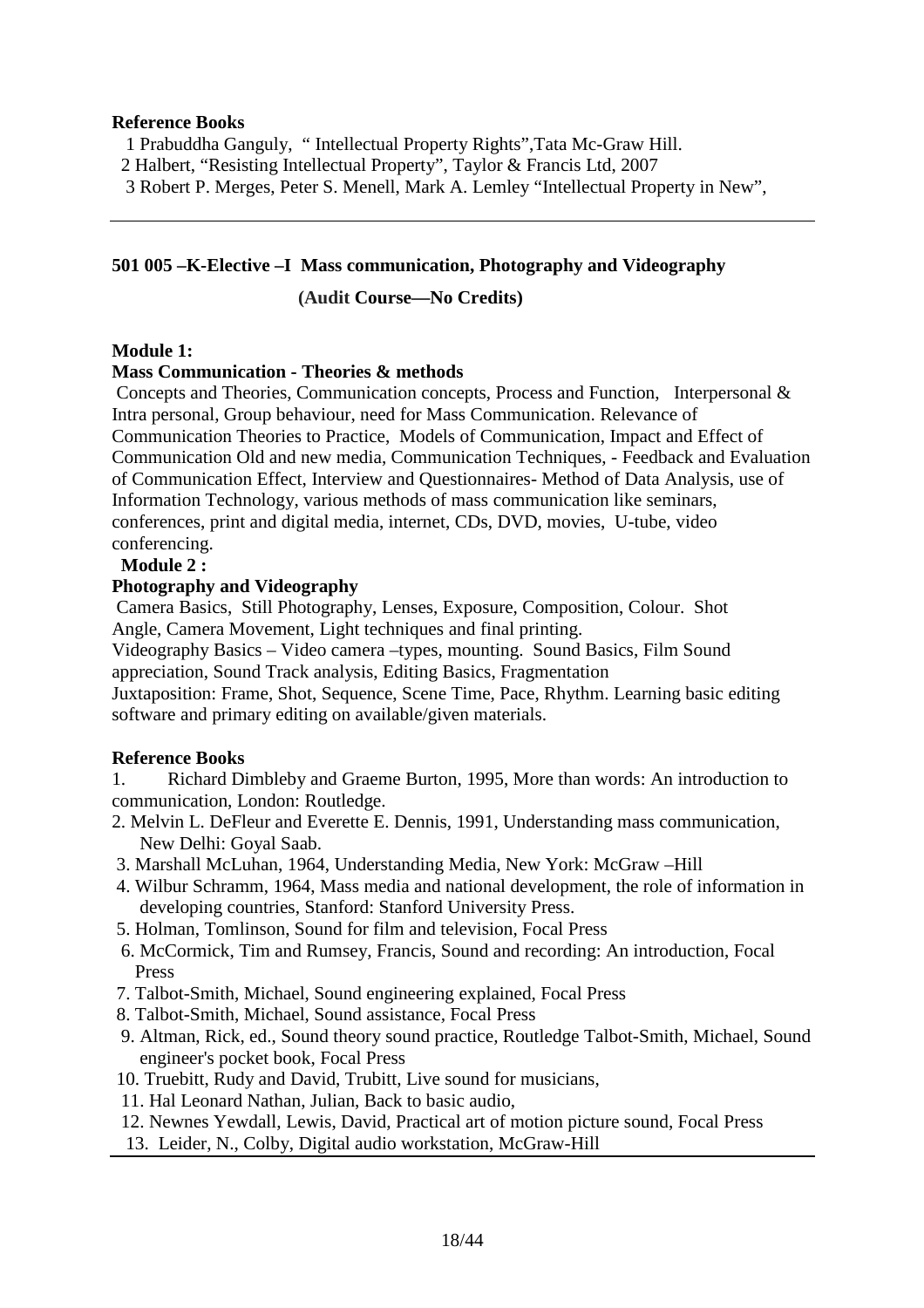## **501 005 –L-Elective I Yoga and Meditation (Audit course--Non Credit course)**

### **Module 1**

**Yoga:**Sukshma (subtle) yoga techniques, Difference between physical exercises and yogasans, Impact of yogasans on human body, benefits of yogasans, Patanjali yoga sutras, Technique of different yogasans like, Trikonasan, Ardhachandrasan, Padmasan, Akarnadhanurasan, Ardhamatsendrasan, Vajrasan, Pachhimottanasan, Bhujangasan, Shalbhasan, Dhanurasan, Naukasan, Makrasan, Pawanmuktasan, Halasan, Sarvangasan, Shavasan, Suryanamaskar( Sun Salutation), Yoga and Food.

### **Module 2**

**Meditation:** Breathing Technique, Pranayam, Benefits of Pranayam, Precautions for Pranayam, Kumbhak, Bandh(Locks), Chakras, Mudra, Technique of Pranayam,Anulom-VilomPranayam, UjjayiPranayam, BhramariPranayam, BhastrikaPranayam, AgnisarPranayam, KapalbhatiPranayam, Meditation(Dhyan).

### **References Books:**

Light on Yoga: by B.K.S. Iyengar, Harper Collins Publishers India

- 1. Light on Pranayama: by B.K.S. Iyengar, Harper Collins Publishers India
- 2. Yoga for Dummies by Georg Feuerstein and larry Payne, Wiley India publishing
- 3. Yoga, Pilates, Meditation & Stress Relief By Parragon Books Ltd
- 4. The Yoga Sutrasby Patanjali, Swami Satchidananda, Integral Yoga Publications
- 5. Meditation Science and Practice by N. C. Panda, D. K. PrintworldPublisher
- 6. YogPravesh by Vishwas VMandlik,YogchaitanyaPrakashan
- 7. Asanand YogVigyan, BhartiyaYogSansthan, Delhi
- 8. PranayamVigyan, BhartiyaYogSansthan, Delhi

### **Reference Web Sites:**

- 1. http://www.artofliving.org/in-en/yoga
- 2. http://www.artofliving.org/in-en/yoga/sri-sri-yoga/sukshma-yoga-relaxation
- 3. http://www.yogsansthan.org/
- 4. http://www.yogapoint.com/
- 5. http://www.divyayoga.com/
- 6. http://www.yogaville.org/about-us/swami-satchidananda/
- 7. http://www.yogaVision.net
- 8. http://www.swamij.com

## **University of Pune M.E. (Civil) (Structures)--2013Course Semester I 1Credit =15 Hrs.**

### **501 006 : Lab.Practice–I**

**Lectures: 4 hours/week Term work : 50marks Credits : 4 Oral : 50 marks** 

**Teaching Scheme Examination Scheme**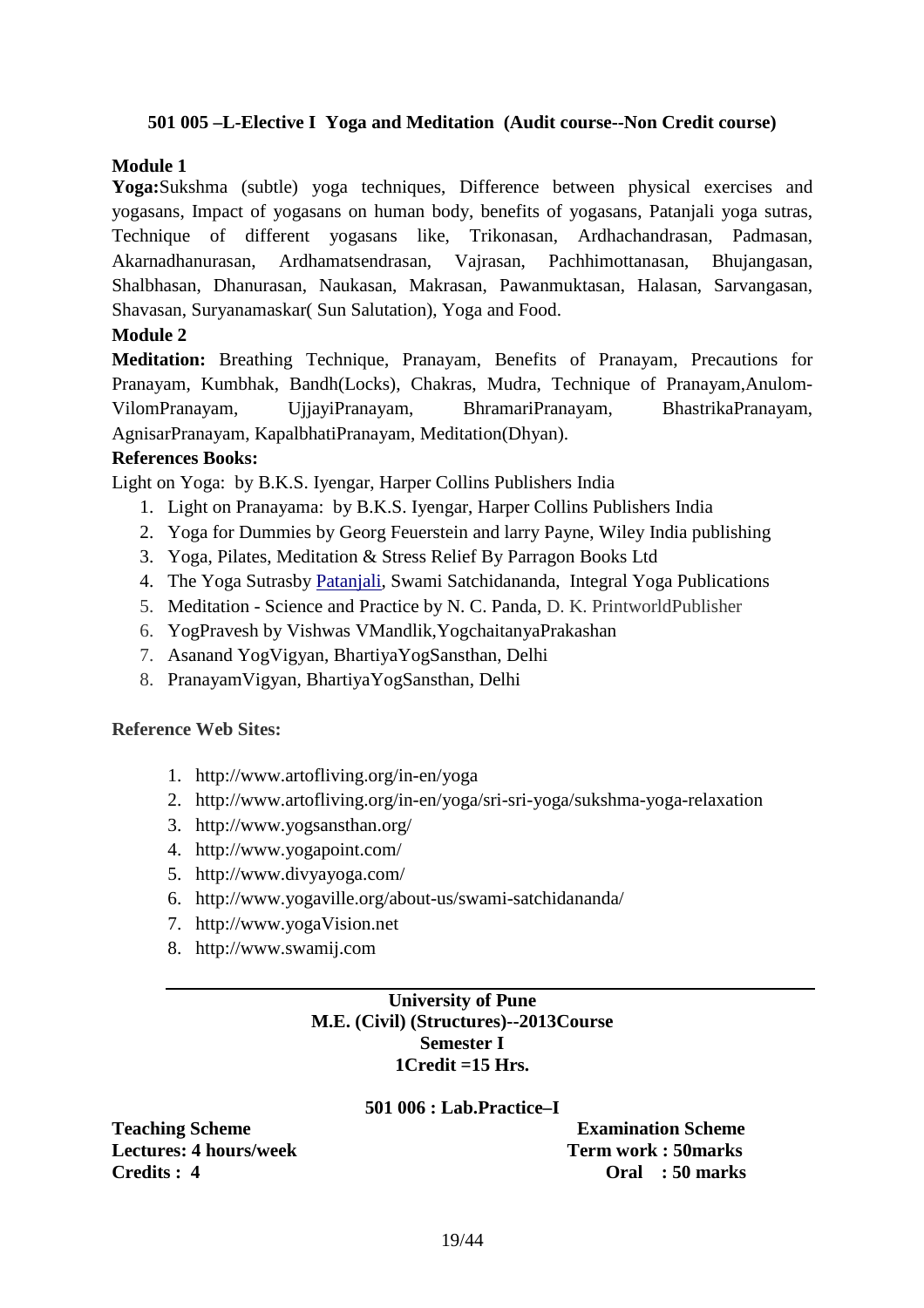### **Lab Practice I**

The lab. practice-I will be based on completion of assignments / practicals / reports of site visits, confined to the course in that semester.

The term work will consist of --

i)Visit reports of minimum three site visits, exploring the field aspects for various subjects

- ii) Report on minimum 3 assignments / designs / laboratory work on each subject. Report on the experimental work based on Horizontal and Vertical Shake Table is mandatory.
- iii)Report on minimum 2 software applications on any subject of the semester.
- iv) Report on atleast one patent with its details studied in any subject of the semester.
- v) Technical review and critique of a research article/paper on any topic from the refereed journal paper related to any subject learnt in the semester–

**University of Pune M.E. (Civil) (Structures)--2013Course Semester II 1Credit =2 Modules=15 Hrs.** 

### **501 007-Finite Element Method**

**Teaching Scheme Examination Scheme Lectures: 4 hours/week In semester Exam: 50 marks Credits 4 End Sem. Exam. : 50 marks Duration of End Sem.Exam:3Hrs** 

### **Module 1:**

a)Background on variational calculus. Galerkin methods, Collocation methods, Leastsquares methods. Variational methods of approximation- Rayleigh-Ritz method.

b)Variational theorem; Principle of minimum potential energy, Use of polynomial displacement function. Variational approach for formulation of element stiffness matrix for truss and beam elements.

### **Module 2:**

a)Two dimensional elements in plane stress /plane strain problems. CST, LST & Rectangular elements, modelling considerations; aspect ratio, Use of polynomial displacement functions, Pascal triangle. Requirements for convergence, Geometric Invariance, Grid refinement

**Module:3** Standard stiffness and load vector formulation procedure using variational principle.

### **Module 4:**

a)Shape functions in cartesian & natural coordinate systems, shape functions for one dimensional element such as truss & beam. Shape function for two dimensional elements.

b)Three dimensional elements such as Tetrahydron, Hexahydron, shape functions, stress strain relations

### **Module 5:**

a)Axisymmetric elements in axisymmetric problems, stress strain relations, triangular and Quadrilateral elements.

### **Module 6:**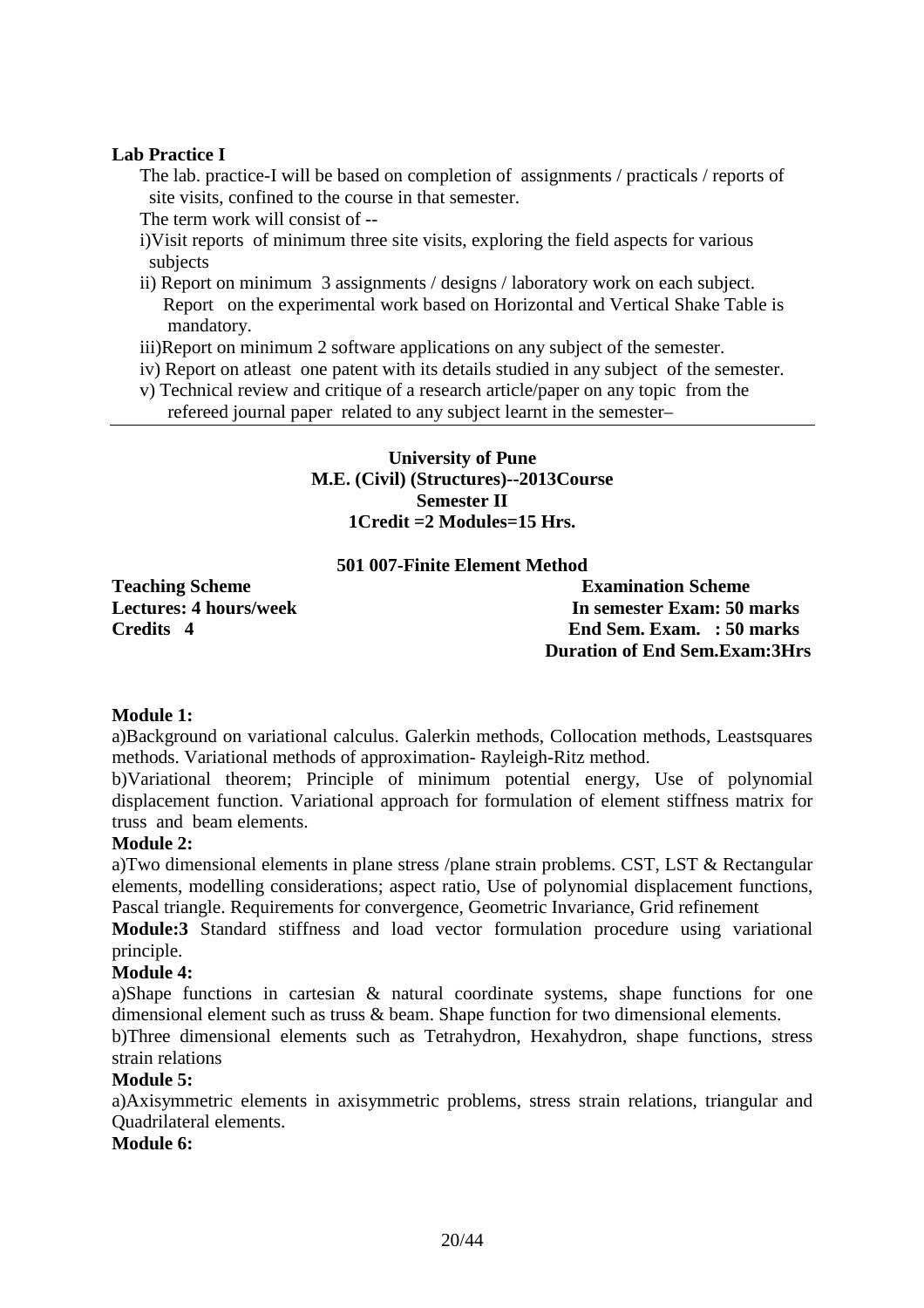Concept of isoparametric elements and isoparametric mapping, Jacobian Matrix, Formulation procedure for 2 D quadrilateral isoparametric element in plane elasticity problem, 3-D isoparametric elements.

## **Module 7:**

a)Thin Plate bending elements, various Triangular and Rectangular elements, ACM (Adini, Clough, Melosh) and BFS (Bogner, Fox, Schimdt) elements

Conforming & nonconforming elements, Concept of four noded & eight nodded isoparametric elements, Mindlin's hypothesis for plate bending element.

## **Module 8:**

a)Flat & curved shell element, elements for cylindered shells, curved solid element b)Ahmad's degenerated solid element, Pawsey's eight noded shell element.

## **Reference Books**

- 1. S.S. Bhavikatti Finite Element Analysis New Age International Publishers, Delhi
- 2. Thompson---Introduction to the Finite Element,Method: Theory, Programming and Applications, Wiley,India
- 3. C.S. Krishnamoorthy Finite Element Analysis Theory & Programming Tata McGraw Hill Publishing Co. Ltd
- 4. Zienkiewicz & Taylor The Finite Element Method 4th Edition Vol I & II McGraw Hill International Edition
- 5. Robert D. Cook, D.S. Malkus, M.E. Plesha Concepts & Applications of Finite Element Analysis – Wiley ,India.
- 6. J.N. Reddy An Introduction to the finite element method Tata McGraw Hill Publishing Co. Ltd
- 7. S.S. Rao The Finite Element Method in Engineering 4th Edition Elsevier Publication
- 8. G.R. Buchanan Finite Element Analysis Schaum's outlines Tata McGraw Hill Publishing Co. Ltd
- 9. Segerlind L.J. Applied Finite Element Analysis John Wiley & Sons.
- 10 Energy & Finite Element Methods in Structural Mechanics by Iriving Shames & Clive Dym, New Age International Publishers,Delhi.

## **Lab Practice assignment for the term work:**

- **1**.Any three assignments based on FEM by using coding tools such as EXCEL, MATLAB etc. for
- a) Formulation of stiffness matrix for any 1-D element
- b) Formulation of stiffness matrix for any 2-D element
- c) Formulation of stiffness matrix for any 3-D element
- d) Assembly procedure using Jacobian matrix
- **2**. Finite Element Method Software applications of any one of following cases using either SATDD-Pro / Anysis / Etabs / SAP .
- a) Plane stress / plane strain problem
- b) Axisymmetric problem
- c) Three dimensional problem
- d) Plate or shell structures

### **University of Pune M.E. (Civil) (Structures)--2013Course Semester II 1Credit =2 Modules=15 Hrs.**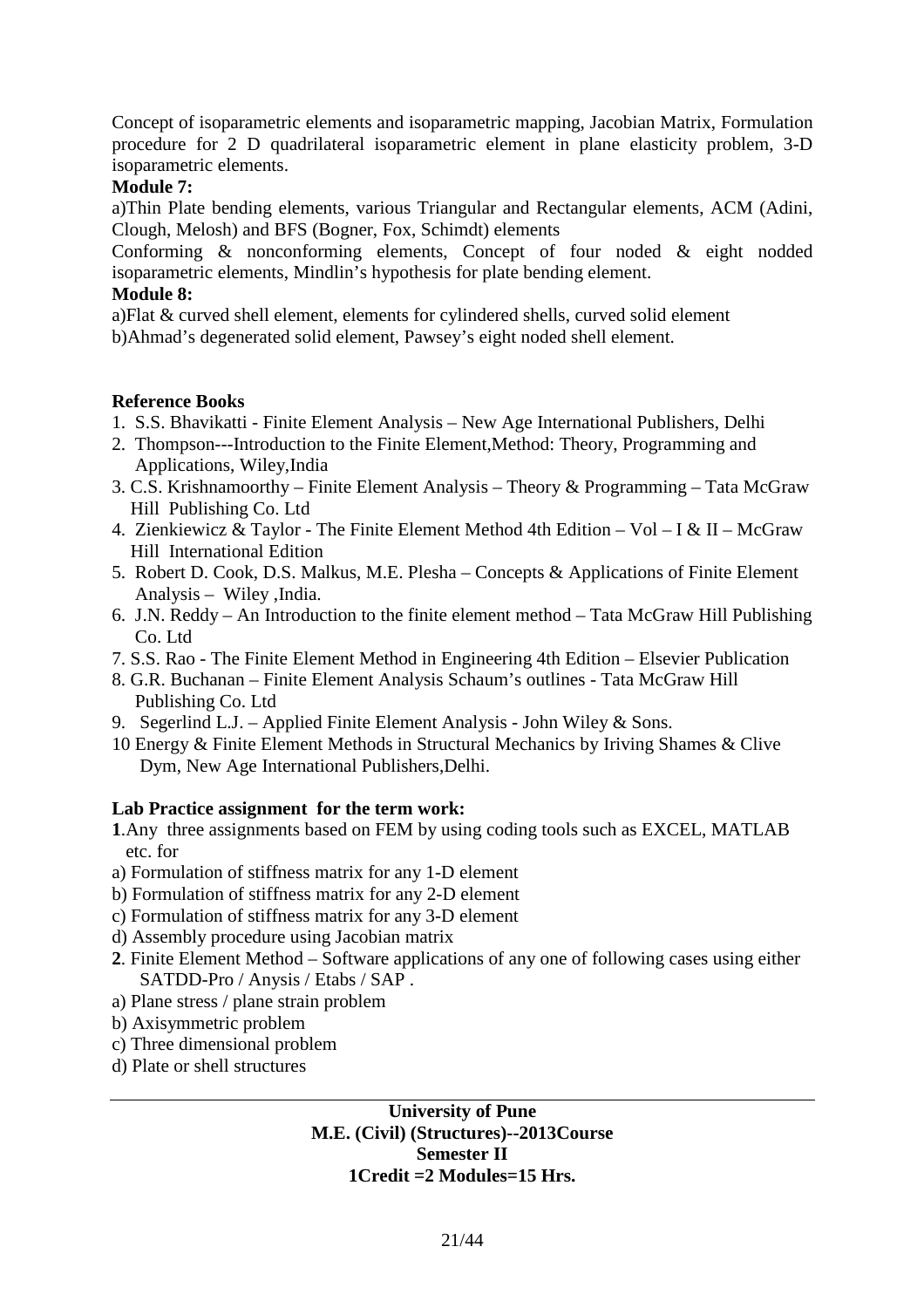## **501 008-Theory of Plates and Shells**

**Teaching Scheme Examination Scheme** 

**Lectures: 4 hours/week In semester Exam. : 50 marks Credits 4 End Semester Exam. : 50 marks Duration of End Sem.Exam:3Hrs** 

## **Module 1:**

a)Introduction: Thin and thick plates, small and large deflections. Small deflection theory of thin plates: Assumptions, Moment Curvature relations. Stress resultants. Governing differential equation in Cartesian co-ordinates, various boundary conditions. Pure Bending of Plates

### **Module 2:**

Analysis of Rectangular Plates: Navier solution for plates with all edges simply supported. Distributed loads, point loads and rectangular patch load.

### **Module 3:**

a) Levy's Method: Distributed load and line load. Plates under distributed edge moments. Raleigh- Ritz approach for simple cases in rectangular plates.

b) Introduction to shear deformation theories. Reissener - Mindlin Theory, Moment curvature relationship for First order shear deformation theory.

### **Module 4:**

a)Circular Plates: Analysis of circular plates under axi-symmetric loading. Moment Curvature relations.Governing differential equation in polar co-ordinates.

b)Simply supported and fixed edges. Distributed load, ring load, a plate with a central hole. **Module 5:** 

a) Introduction: Classification of shells on geometry, thin shell theory, equations to shell surfaces, stress resultants, stress- displacement relations, compatibility and equilibrium equations.

b)Shells of Revolution: Membrane theory, equilibrium equations, strain displacement relations, boundary conditions, cylindrical, conical and spherical shells.

### **Module 6:**

a)Circular cylindrical shells: Membrane theory: Equilibrium equations, strain displacement relations, boundary conditions.

### **Module 7:**

b)Bending Theory: Equilibrium equation, strain displacement relations, governing differential equation, solution for a simply supported cylindrical shell, various boundary conditions. Application to pipes and pressure vessels.

### **Module 8:**

Beam theory of cylindrical shells: Principles of Lundgren's beam theory, beam analysis, arch analysis, application to cylindrical roof shells.

### **Reference Books**

1. S. Timoshenko and W. Krieger, Theory of Plates and Shells, Mc Graw Hill.

- 2. Ansel C. Ugural Stresses in Plates and Shells, Mc Graw Hill
- 3. G. S Ramaswamy, Design and Construction of Concrete Shell Roofs, CBS Publications
- 4. Chandrashekhara K., Analysis of Concrete Shells, New Age International Edition
- 5. Chandrashekhara K., Analysis of Plates, New Age International Edition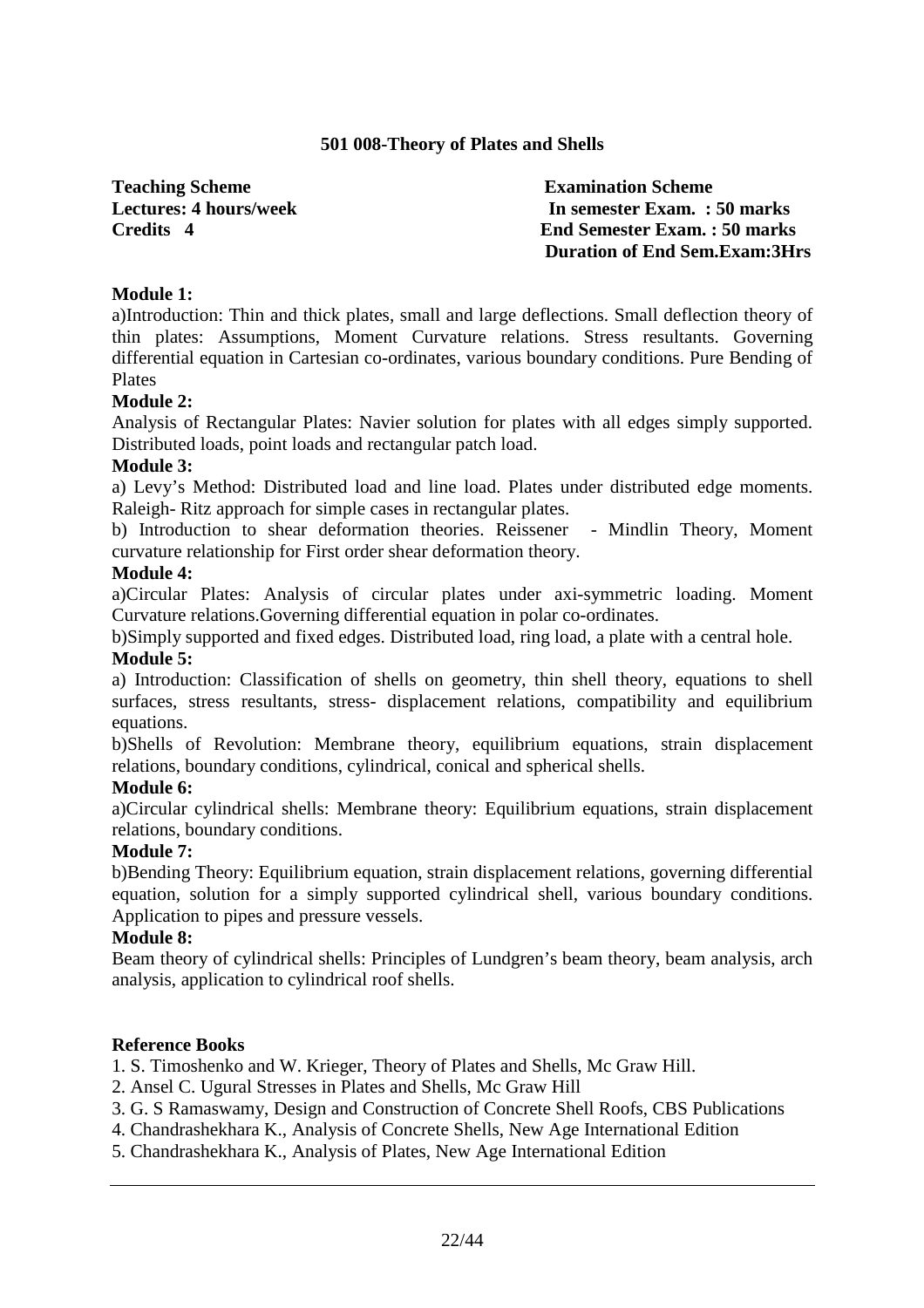## **University of Pune M.E. (Civil) (Structures)--2013Course Semester II 1Credit =2 Modules=15 Hrs.**

### **501 009-Advance Design of Concrete Structures**

| <b>Teaching Scheme</b>        | <b>Examination Scheme</b>            |
|-------------------------------|--------------------------------------|
| <b>Lectures: 4 hours/week</b> | In semester Exam. : 50 marks         |
| Credits 4                     | <b>End Semester Exam.: 50 marks</b>  |
|                               | <b>Duration of End Sem.Exam:3Hrs</b> |

### **Module 1:**

Yield line theory for analysis of slabs, Various patterns of yield lines , Assumptions in yield line theory, Equilibrium and virtual work method of analysis ,

### **Module 2:**

Design of various slabs such as rectangular, triangular, circular with various edge conditions Using yield line theory, Design for limit state of strength and serviceability orthotropically reinforced slabs,

## **Module3 :**

- Grid and coffered floors, general features , rigorous and approximate method of analysis design of grid floor by approximate method, Design of flat slab, column and middle strip, proportioning of flat slab element,

## **Module 4:**

Design methods for flat slabs , Design by direct method only of intermediate and end panel , total design moment , distribution of moments , effect of pattern loading, Design for shear.

### **Module 5 :**

Elevated service reservoir – Rectangular and Circular type only flat bottom, Design of staging for wind and earthquake forces, Effect of joint reactions and continuity

### **Module6:**

Design of Bunkers, Silos, and chimney—Square and circular bunkers, silos shallow and deep **Module 7:**

Design of raft foundations, Pile foundations, single pile, group of piles, Pile cap **Module 8:**

Design of Shear wall, design of form work for slabs, girders, columns etc.

## **Reference Books-**

1**.** Advance R.C.C.DesignBy S.S.Bhavikatti, New Age International Publishers

- 2. B.C. Punmia, Ashok K. Jain, Arun K. Jain Reinforced Concrete Structures Vol. II, Laxmi Publications, New Delhi
- 3. N.C. Sinha, S.K. Roy Fundamentals of Reinforced Concrete, S. Chand & Co. Ltd, New Delhi
- 4. P.C. Varghese Advanced Reinforced Concrete Design, Prentice Hall of India Pvt. Ltd., New Delhi
- 5- Reinforced Concrete design ---Dr.H.J.Shah—Charotar publishing house
- 6- Design of R.C.C—S.Ramaamruthum -- Dhanpat Rai publications
- 7. IS: 456-2000 Indian Standard code of practice for plain and reinforced concrete, Bureau of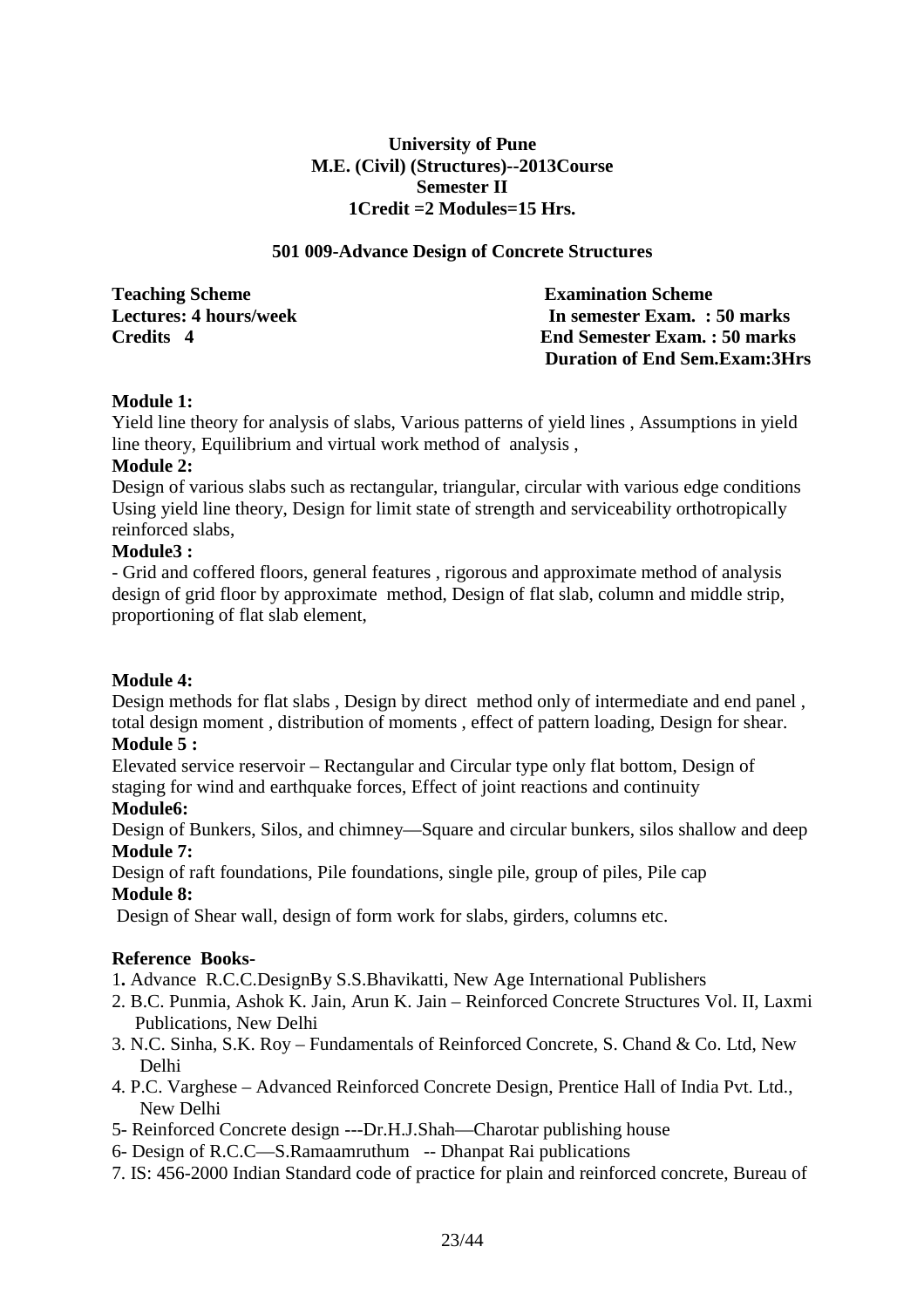Indian Standards, New Delhi.

8. IS: 1893:-2002 Indian Standard Code of practice for criteria for Earthquake resistant design of Structures, Bureau of Indian Standards, New Delhi.

9. IS: 3370-Indian Standard code of practice for concrete structures for storage of liquids, Bureau of Indian Standards, New Delhi

### **University of Pune M.E. (Civil) (Structures)--2013Course Semester II 1Credit =2 Modules=15 Hrs.**

### **501 010 - Elective –II**

**Teaching Scheme Examination Scheme Lectures: 5 hours/week In semester Exam: 50 marks Credits 5 credits 5 marks End Sem. Exam. : 50 marks End Sem. Exam. : 50 marks 2007.** End Sem. Exam. : 50 marks  **Duration of End Sem.Exam:3Hrs** 

**Select any combination having total of 5 credits from following technical / interdisciplinary courses** 

| Code         | 2 Credits<br>Course<br>L                                 | Code         | 1 Credit<br>Course                                     | Code           | <b>Audit Course</b><br>(No Credit<br>Course) |
|--------------|----------------------------------------------------------|--------------|--------------------------------------------------------|----------------|----------------------------------------------|
| 501          | Human                                                    | 501          | Foreign                                                | 501 010        | Performing Arts                              |
| 010 A        | Rights                                                   | 010 E        | Language II                                            | 1              | - Music and<br>Dance                         |
| 501 010<br>B | Design of<br>precast<br>components<br>and<br>Ferrocement | 501 010<br>F | <b>Building</b><br>Services and<br>Maintenance         | 501<br>$010$ J | Principle Centred<br>Leadership              |
| 501<br>010 C | Design of<br>Foundations                                 | 501<br>010 G | Green<br><b>Building</b><br>Design and<br>Construction |                |                                              |
| 501<br>010 D | Non linear<br>Analysis of<br>structure                   | 501<br>010 H | Forensic<br>Civil<br>Engineering                       |                |                                              |

## **501 010 –A-Elective II Human Rights (2 Credits course)**

### **Module 1**

 **Human Rights – Concept, Development, Evolution**

- Philosophical, Sociological and Political debates
- Benchmarks of Human Rights Movement.

### **Human Rights and the Indian Constitution**

- Constitutional framework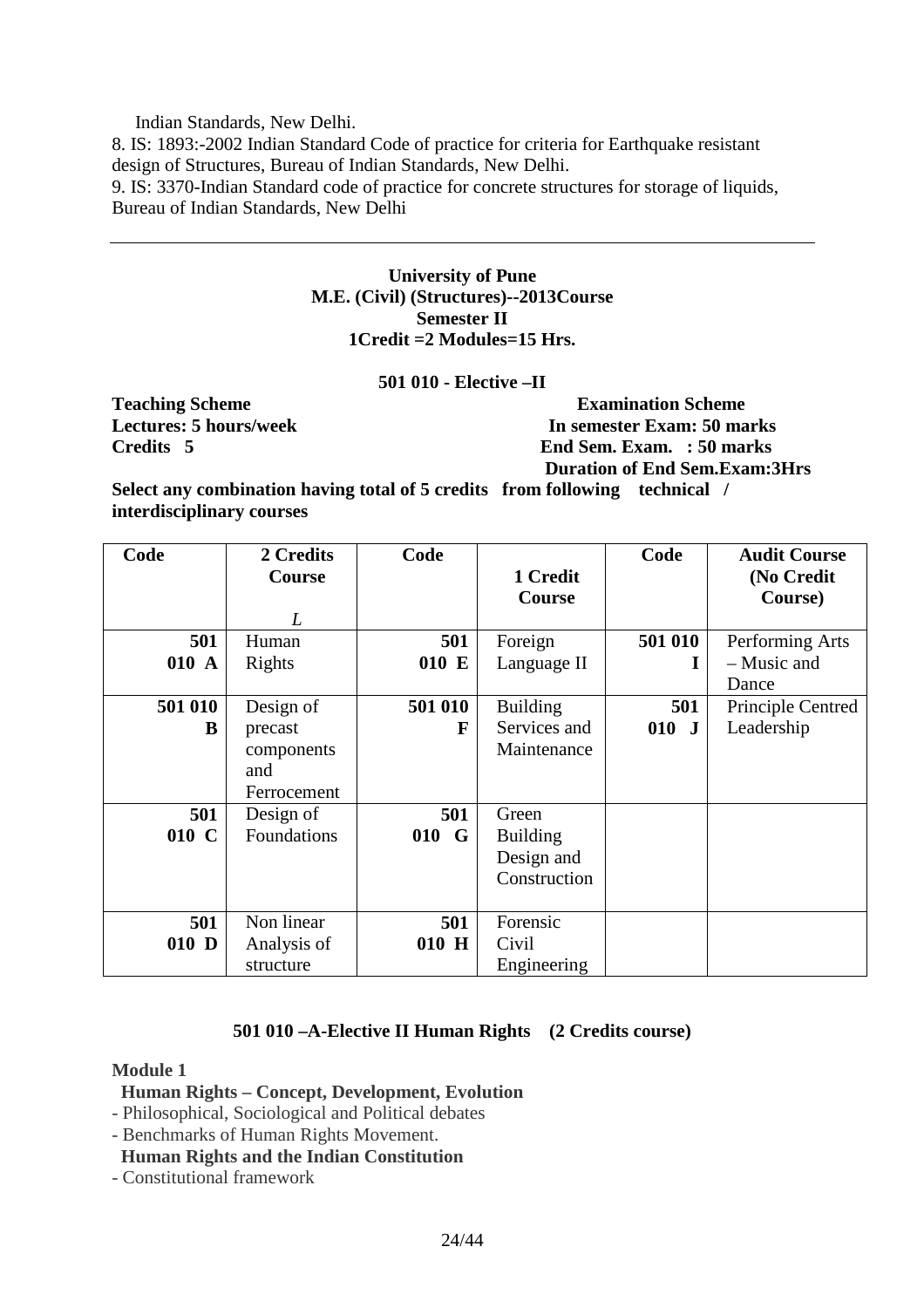- Fundamental Rights & Duties
- Directive Principles of State Policy
- Welfare State & Welfare Schemes
- **Module 2:**

## **Human Rights & State Mechanisms**

- Police & Human Rights
- Judiciary & Human Rights
- Prisons & Human Rights
- National and State Human Rights Commissions

### -**Module 3:**

- **Human Rights of the Different Sections** and contemporary issues
- Unorganized Sector ,
- Right to Environment, particularly Industrial sectors of Civil Engineering and Mechanical Engineering .
- -Globalization and Human Rights
- Right to Development,

## **Module 4. :**

## **Citizens' Role and Civil Society**

- Social Movements and Non-Governmental Organizations
- Public Interest Litigation
- -Role of Non Government organizations in implementation of Human rights.
- Right to Information

### **Human Rights and the international scene** –Primary Information with reference to Engineering Industry.(2 hrs)

- UN Documents
- International Mechanisms (UN & Regional)
- International Criminal Court

## **Reference Books:**

1. Introduction to International Humanitarian Law by Curtis F. J. Doebbler **-** CD Publishing 2.Human Rights in India- A Mapping ,Usha Ramanathan: free download from http://www.ielrc.org/content/w0103.pdf

3. Study material on UNESCO,UNICEF web site

4.Information, by Toby Mendel **-** UNESCO **,** 2008

## **501 010 –B-Elective II Design of Precast Components and Ferrocrete (2 Credits course)**

## **Module 1**

.

## **Introduction**

History and Development of Precast concrete construction, Advantages and disadvantages of precast concrete construction; different types of units involved in general building construction, including residential, factory and industrial framed structure; their general principles of design; mechanical handling of large projects like stadium, bridges etc.

Materials viz. Concrete, Self Compacting Concrete, Grout, Reinforcement and structural welded wire cages.Requirements of industrialized buildings, standardization of precast elements and unification of building design. Influence of manufacture, transport and erection technologies on design solution (Modular and Tilt-Up); expansion and contraction joints.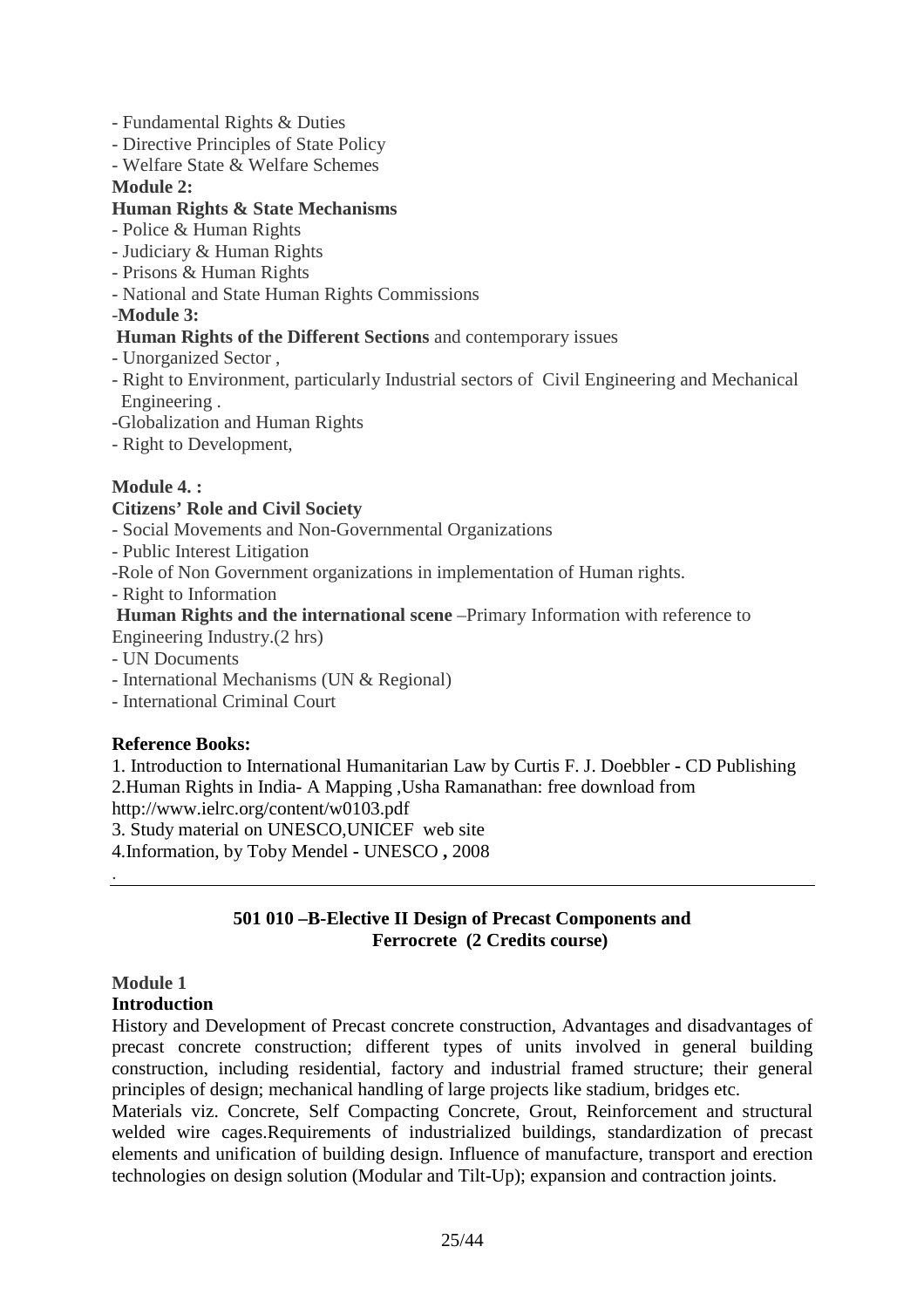## **Module 2**

## **Prefabricated Components and Its Behaviour**

Design of Precast Concrete Components and Behaviour of structural components, large panel constructions, Construction of roof and floor slabs, Wall panels, Beams, Columns, Shear walls.

Design for Flexure: Strength Design (Depth of Stress block, Flanged Elements, Strength reduction factor, Limitations on reinforcement, Critical sections), Service load design.

Design for Shear: Horizontal and vertical shear resistance.

## **Module 3**

## **Joints and Connections**

Joints and connections in precast construction; classification and their requirements.

Design of Concrete bracket and corbels; Cantilever beam-design method, Strut-and-tie method. Introduction to Hanger Connections. Design of bearing pads, column bases and moment connections. Typical connection designs for lateral load resisting systems.

## **Module 4**

## **Design of Ferrocrete Structures**

Design, analysis and optimization, Special design considerations, Typical features of ferrocrete affecting design, Design criteria, Rational method of design ferrocrete structure. Strength through shape, Shape and form of a structure, various structural forms and their behaviour, Comparative study of various forms

## **Reference Books--**

1--.Ferrocement Construction Mannual-Dr. D.B.Divekar-1030,Shivaji Nagar,Model Colony, Pune

2.--.CBRI, Building materials and components, India, 1990

3--Gerostiza C.Z., Hendrikson C. and Rehat D.R., Knowledge based process planning for construction and manufacturing, Academic Press Inc., 1994

- 4---.PCI Design Handbook Precast and Prestressed Concrete (6th Edition), ISBN 0- 937040-71-1.
- 5---Koncz T., Manual of precast concrete construction, Vols. I, II and III, Bauverlag, GMBH, 1971.
- 6---.Structural design manual, Precast concrete connection details, Society for the studies in the use of precast concrete, Netherland Betor Verlag, 1978.
- 7-- State-of-the-art report and guide for Design,Construction and Repairs of Ferrocement; ACI committee Report. No ACI549R- 88 and ACI 549.1R.88. Published by American Concrete Institute, Detroit, USA
- 8--- Ferrocement--- B R Paul and R P Pama. Published by International Ferrocement Information Centre. A.I.T.Bangkok, Thailand.
- 9---Ferrocement and laminated cementitious composites--- A E Naaman.: Techno-press, Ann Arbor, Michigan, U S A.
- 10 --Ferrocement- Materials and applications-- Publication SP 61, A C I Detroit. U S A
- 11---Concrete Technology by Kulkarni & Ghosh, New Age International Publishers
- 12----Ferrocement code -ACI 549.1R

## **501 010 –C- Elective I - Design of Foundations (2 Credits course)**

### **Module 1**

### **Soil Structure Interaction**

Foundation objectives and their importance, Classification of foundations, Soil classification. Geotechnical design parameters, bearing capacity, settlements and factors affecting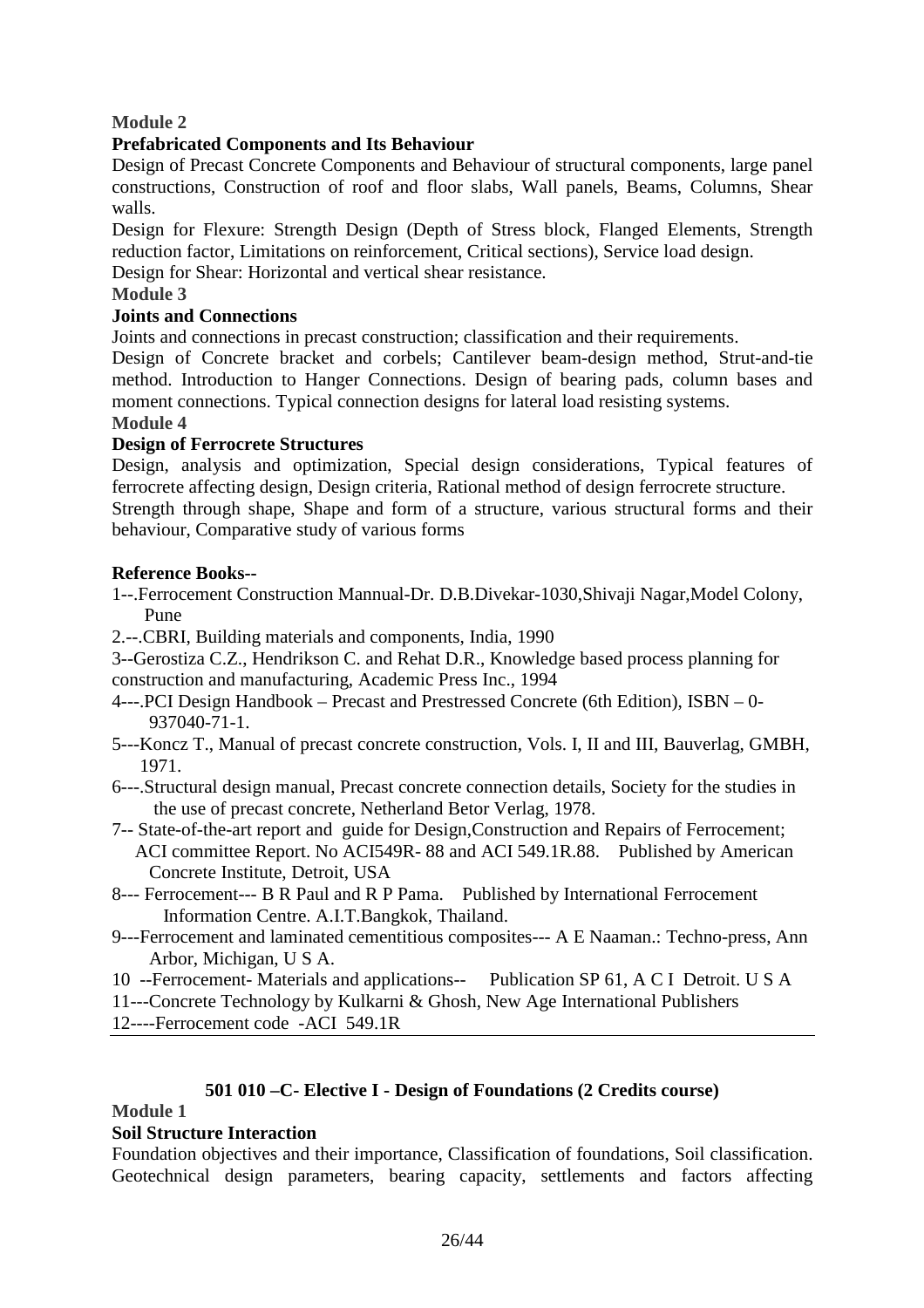settlement. Loads for design, depth of foundation and depth of soil exploration. Parameters for design of foundation on various types of soil, soil structure interaction.

**Module 2** 

## **Design of Raft Foundations**

Types of rafts, Design of Flat slab raft foundation .Design of beam and slab raft foundation. **Module 3** 

## **Pile Foundation –I**

Function and Classification of piles, Concrete piles, Precast and cast-in-situ piles. Static point and skin resistance capacity of a Pile, Pile settlements.

Laterally loaded Piles. Various pile group patterns, Efficiency of Pile in group, Negative skin friction. Shell Foundations: Types and applications, Soil structure interaction, Membrane analysis for Hyper and Conical RC shells with and without edge beams, detailing of critical sections.

**Module4** 

## **Pile Foundation-II**

IS code recommendations for structural design for various piles. Design of RC cast-in-situ and precast pile by IS code method. Pile group analysis by rigid and flexible methods, Design of pile cap.

## **References Books**

1.Kurain N.P, Modern Foundations: Introduction to Advance Techniques: TataMcGraw Hill,1982

2.Kurain N. P, Design of foundation systems Principles and Practice, Narosa Publishing house, New Delhi, 2005.

3.Dr. H.J.Shah, Reinforced Concrete, Vol II, Charotar Publishing House.

4.Winterkorn H.F. and Fang H.Y. Ed., Foundation Engineering Hand Book, Van-Nostrand Reynold, 1975

5.Bowles J.E., Foundation Analysis and Design (4th Ed.), Mc.Graw –Hill, NY, 1996

6.Poulose H.G. and Davis E.H., Pile foundation Analysis and Design, John-Wiley Sons, NY, 1980.

7.Leonards G. Ed., Foundation Engineering, Mc.Graw-Hill, NY, 1962

8.Shamsher Prakash, Soil Dynamics, McGraw Hill

9.Sreenivasalu & Varadarajan, Handbook of Machine Foundations, Tata McGraw Hill

10.O'Neil, M.W. and Reese, L.C. "Drilled Shafts: Construction Procedures and Design Methods", FHWA Publication No. FHWA-IF-99-025, Federal HighwayAdministration, Washington, D.C., USA, 1999.

11.P. C. Varghese, "Design of Reinforced Concrete Foundations", PHI Learning Pvt. Ltd., New Delhi, 2009.

12.IS 1904: 1986 Code of practice for design and construction of foundations in soils: general requirements (Third Revision)

13.IS 2911: Part 1 : Sec 1 to3 : 1979 Code of practice for design and construction of pile foundations: Part 1 Concrete piles

14.IS 2911: Part 1: Sec 4 : 1984 Code of practice for design and construction of pile foundations: Part 1 Concrete piles

15.IS 2911: Part 3: 1980 Code of practice for design and construction of pile foundations: Part 3 Under-reamed piles

16.IS 2950: Part 1: 1981 Code of Practice for design and construction of raft foundations: Part 1: Design

17.IS 2974: Part 1to 5: 1982 Code of practice for design and construction of machine foundations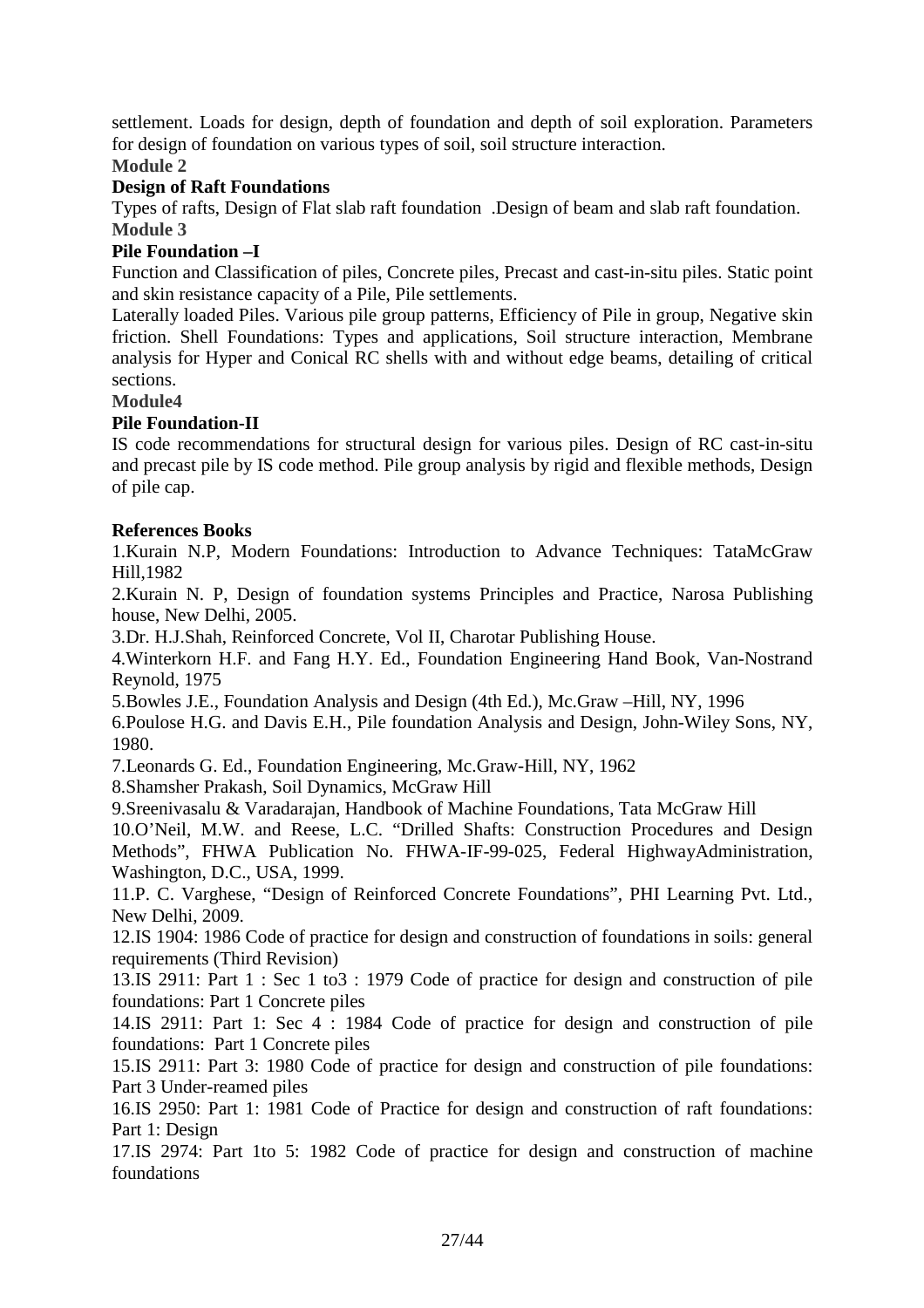## **General Reading Suggested :Codes:**

1)Reese, L.C. and O'Neill, M.W., 1988. "Drilled Shafts: Construction and Design." FHWA, Publication No.HI-88-042, USA.

2)FHWA-NHI-10-016, "Drilled Shaft: Construction Procedures and LRFD Design Methods,"2010, U.S. Department of Transportation Federal Highway Administration, Washington, D.C., USA.

(http://www.fhwa.dot.gov/engineering/geotech/foundations/nhi10016/nhi10016.pdf) Hand books:

1)"Foundation Engineering Handbook," H.-Y. Fang, Editor, Van Nostrand Reinhold, Kulhawy, F.H. (1991). "Drilled Shaft Foundations." Chapter 14, 2nd Ed., New York, pp. 537-552.

### **e-Resources:**

1)http://www.fhwa.dot.gov/engineering/geotech/library\_listing.cfm … … (Free Reports) 2)www.Wikipedia.com

## **Lab Practice assignment for the term work:**

Technical review and critique of a research article/paper on any one of the topics – (1)Drilled Shaft (2) Caisson - Construction, Analysis, Design, Problems, Case Study A detailed review and critique of a research article/paper in writing (5-10 pages) is expected from the students.

# **501 010 –D- Elective I -Non Linear Structural Analysis(2 Credits course)**

### **Module 1**

Types of Nonlinearities - Geometric Nonlinearity, Material Nonlinearity, Nonlinear Governing Equation for Beams: Moment-curvature Nonlinearity, Geometric Nonlinearity Due to Strectching, Material Nonlinearity, Geometrically Nonlinear Beam Problems - Moment-Curvature Nonlinearity-Cantilever Beam, Centrally

Loaded beam with two supports, Cantilever Beam subjected to Tip Load

### **Module 2**

Nonlinear Analysis of Columns- Post buckling of cantilever column, Large deflection of column with both ends hinged

### **Module 3**

Nonlinear Analysis of Trusses and Nonlinear Elastic Analysis of Frames - Derivation of non linear stiffness matrix, Matrix displacement method for nonlinear analysis of structures, Nonlinear analysis of plane

frames.

### **Module 4**

Nonlinear Static Analysis of Plates - Geometric and Material Nonlinearities, Governing Nonlinear Equations of Plates: Stress Function Approach, Displacement Equations Approach. Nonlinear Static Analysis of Plates - Boundary Conditions and method of solution, Large Deflection of Rectangular Plates.

### **Reference Books**

1. M.Sathyamoorthy, 'Nonlinear Analysis of Structures', CRC Press, New York

2. K.I. Majid, 'Non Linear Structures', Butter worth Publishers, London.

3. N G R Iyengar, 'Elastic Stability of Structural elements', Macmillan India Ltd.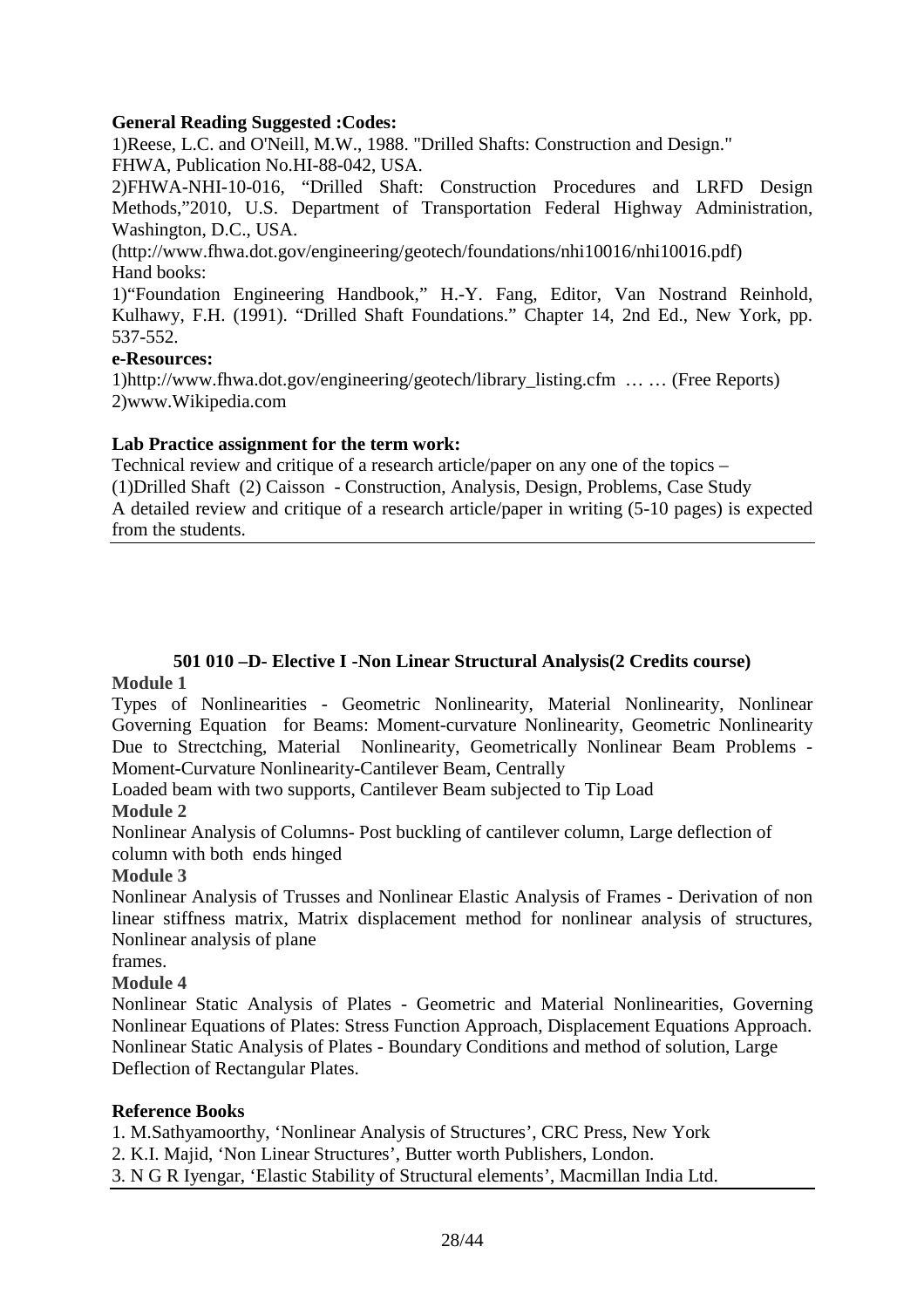## **501 010 –E-Elective II Foreign Language –II French-II (1 Credit course)**

### **Module 1**

French Grammar and Vocabulary: Unit-1, Lesson 2 of the Text Book (Grammar & Vocabulary), Unit-1, Lesson 1 of the Text Book, Exercise of Unit-1, Lesson 2 of the Text Book & workbook

### **Module 2**

Advance Vocabulary, Writing & Speaking: Unit-1, Lesson 3 of the Text Book (Grammar & Vocabulary), Unit-1, Lesson 3 of the Text Book, Exercise of Unit-1, Lesson 3 of the Text Book & workbook, Revision & speaking practice

## **Reference**

1. Jumelage-I Text Book by Manjiri Khandekar & Roopa Luktuke (Latest edition) 2. Jumelage-I workbook by Roopa Luktuke

**-----------------------------------------------------------------------------------------------** 

## **501 010 –F--Elective II Building Services and Maintenance (1 Credit course)**

### **Module 1**

Integrated design: factors affecting selection of services/systems, Provision of space in the building to accommodate building services, Structural integrity of building services equipment. Sound and vibration attenuation features, Provisions for safe operation and maintenance,Building services engineering system for intelligent buildings: Introduction to information transmission systems, communication and protection system, call systems, public address system and Building automation/management systems.

### **Module 2**

The concepts and importance of energy conservation and energy efficiency for environmental protection, environmental protection and maintenance of building services systems, selection of environmentally friendly products and materials used in building services systems.

Co-ordination and management of design and installation of various building services systems during the design and construction stages in particular the builder's works. Computer-aided design and installations of building services. Testing and commissioning of building services systems: fire safety systems, vertical transportation equipment ventilation systems, etc. Sick building syndrome. The impacts of life-cycle-cost on planning and implementation. An appreciation of capital and operating costs. Implication of low cost, inefficient equipment, poor installation, inadequate access for maintenance.

### **Reference books**

- **1.** Buiding Services—S.M.Patil---(ISBN-978-81-7525-980-5), 1-C,102,Saamana Pariwar Society,Gen A.K.Vaidya Marg, Goregaon (E),Mumbai-65
- 2. Building Maintenance Management, 2ed,---Chanter, Wiley India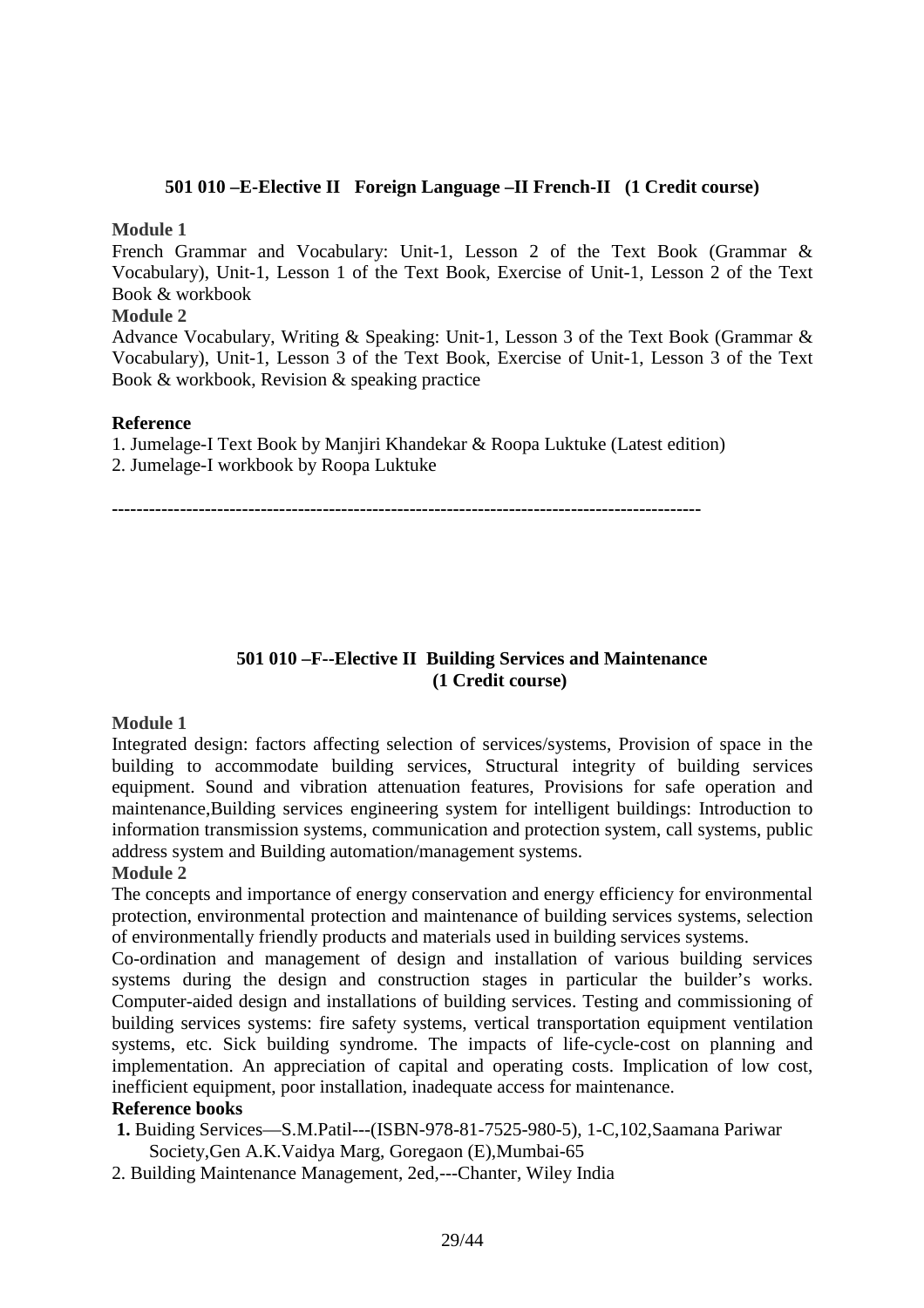3. Miantenance of Buildings—A.C.Panchodhari—New Age International Publishers.

## **501 010 –G-Elective II Green Building Design and Construction (1 Credit course)**

### **Module 1**

### **Principles of Sustainability, Energy Conservation and Water Conservation**

 Introduction to Course, Sustainability, Major Environmental Challenges, Global Warming, Introduction to Green Buildings; LEED, Sustainable Urban Development.

Building energy system strategies, Energy Conservation in Buildings, HVAC Systems, Energy and Atmosphere - LEED Credits, eQuest Energy Simulations, Conducting an Energy Audit, Fossil Fuels vs. Renewable Energy.

Water Conservation in Buildings, Storm Water Harvesting and Management, Water cycle strategies

**Module 2**

### **Green Materials and Green building codes**

Green Construction Materials, Materials and Resources - LEED Credits, Building Deconstruction, C&D Recycling, Indoor Environmental Quality – Basic, IEQ - LEED Credits, Building Commissioning, Materials selection strategies,Green building codes and standards, International Green Construction Code,Carbon accounting, Green Building Specifications

### **Reference Books**

1.C.J. Kibert (2008) "Sustainable Construction: Green Building Design and Delivery", 3rd Ed., John Wiley, Hoboken, New Jersey 2.G.T. Miller Jr. (2004) "Living in the Environment: Principles, Connections, and Solutions", 14th Ed., Brooks Cole, Pacific Grove, California 3. Energy Conservation Building Code (ECBC)

### **501 010 -H-Elective II Forensic Civil Engineering (1 Credit course)**

### **Module 1**

Introduction to forensic engineering, Forensic investigations-tools and techniques, Failurestypes, causes and mechanisms ,Monitoring and instrumentation, Mitigation of failure **Module 2** 

Professional practice and ethics, Legal issues, Repairs and remediation, Risk and risk assessement, Assessement of damage,Forensic analysis of R.C.frames,Case studies.

### **References**

Proceedings, Conference on Forensic Civil Engineering, Association of Consulting Civil Engineers(I),Banglore, August,2013

### **501 010 –I-Elective II Performing Arts – Music and Dance (Audit course--Non Credit course)**

**Module 1 : Indian Music**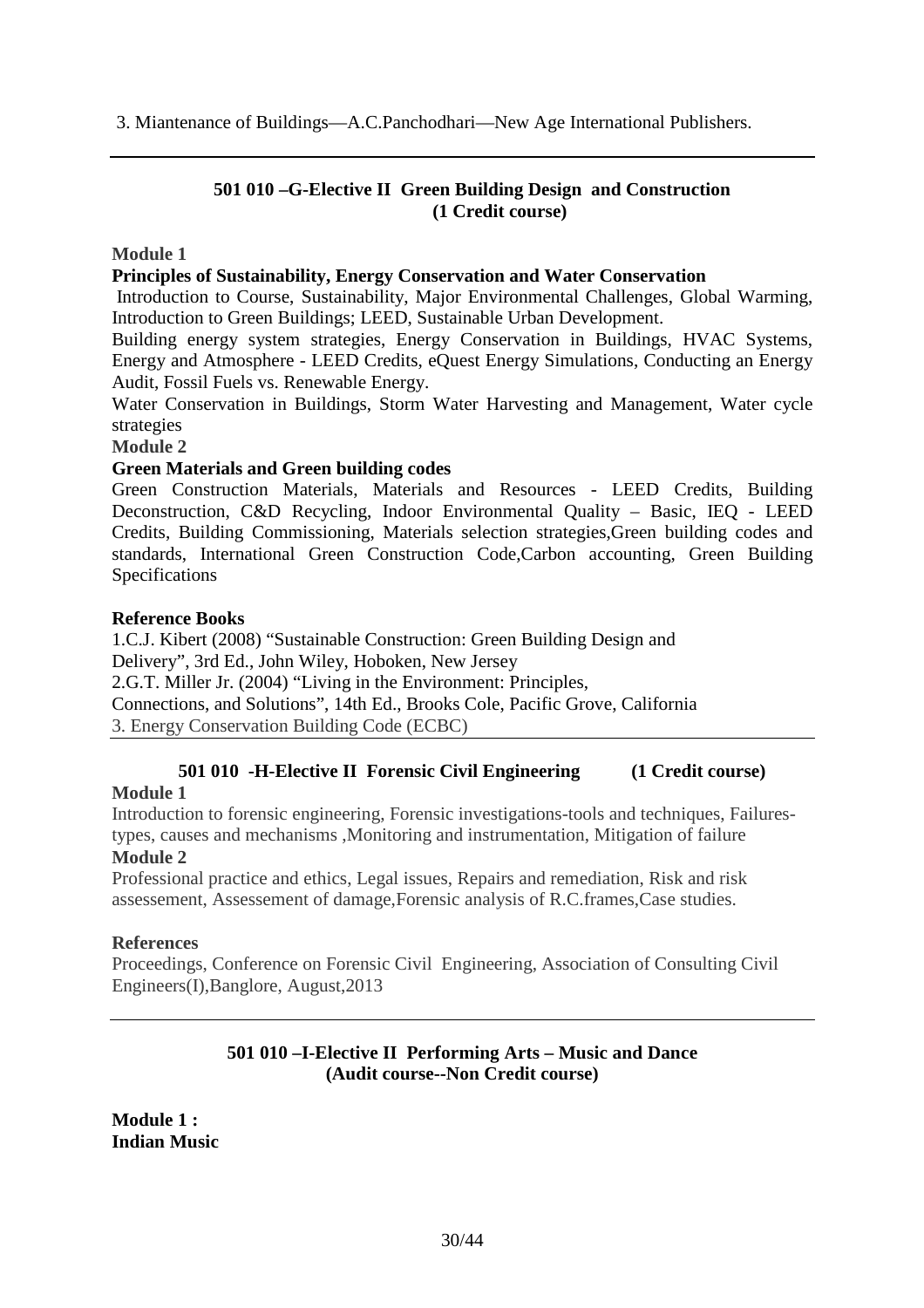Vocal, Instrumental, Sur, Laya, Tal. Ragas and their classification based on time and "Raasa-Nirmitee". Seasons and Ragas. Various "Bandishes" and "Gharanas" or styles. Light Indian Music-different types.

Experiencing ethos and bliss by listening to performances of various reputed artists. Experiencing oneness with nature and the super power by performing individually or in a group.

## **Module 2 : Indian Classical Dance**

Types –Kathak, Bharatnatyam, Kuchipudi, Odissy etc. Importance of "Abhinaya" (acting) in dance. Role of "Taala" and "Laya" in dance. Various dance form. Various gharanas in traditional dance types Fusion with other dance styles. Experiencing the Indian cultural power through individual and group performances.

### . **Books/Audio CD**

1.Hindustani Sangeet Paddhati by Pt.Vishnu Narayan Bhatkhande publ. Swarganga Foundation.

2.Jivi Jivai (Golden Voice Golden Years) Pt.Jasraj, Publ. Bandishes with notations composed by the author.

3.Pranav Bharati, by Pt.Ompraksh Thakur, publ. Swarganga foundation.

4.Rasa Gunjan by Pt.Birju Maharaj, Publ. Swarganag foundation

5.Anup Rag Vilas by Pt.Kumar Gandharava, Bandishes composed and sung by author mostly available on cassettes Swarganga Foundation.

6.The dance Orissi – Mohan Khokar published by (2010) Abhinav Publications, New Delhi

- 7.Introduction to Bharata's Natyashastra by Adya Rangacharya, Munshiram Manoharlal publication.
- 8. Art of Dancing classing and folk dance by priyabala Shah, Parimal publication
- 9.Tantra Mantra Yantra in Dance: An Exposition of Kathaka, by Ranjana Shrivastava, D.K.Prinword Pvt. Ltd.

## **501 010 –J-Elective II Principle Centered Leadership (Audit course--Non Credit course)**

### **Module 1 :**

## **Motivation, Leadership and Competency**

### **a) Motivation:--**

Necessity, types, means of providing extrinsic motivation. Leadership. Qualities of a leader. Types of Leadership viz. Lassez Fairre, transactional, transformational. Principle centered leadership based on Stephen Covey habits.

### **b) Competency Mapping:-**

Definition of competency. Generic, functional and Strategic Competencies. Importance of developing competencies. Identification of competency gaps at managerial cadre level through benchmarking requirements based on role, mapping and assessment. Training and Developmental programs for competency gap closure.

### **Module 2 :**

## **Entrepreneurship and strategic Management**

 **a) Entrepreneurship: -** Qualities of an entrepreneur. Business ideas generation methods—creative imagination, brainstorming, newspaper exercise activity. Ideas evaluation based on John Mullion's 7 point test concept of a B—plan.

## **b)Strategic Management: --**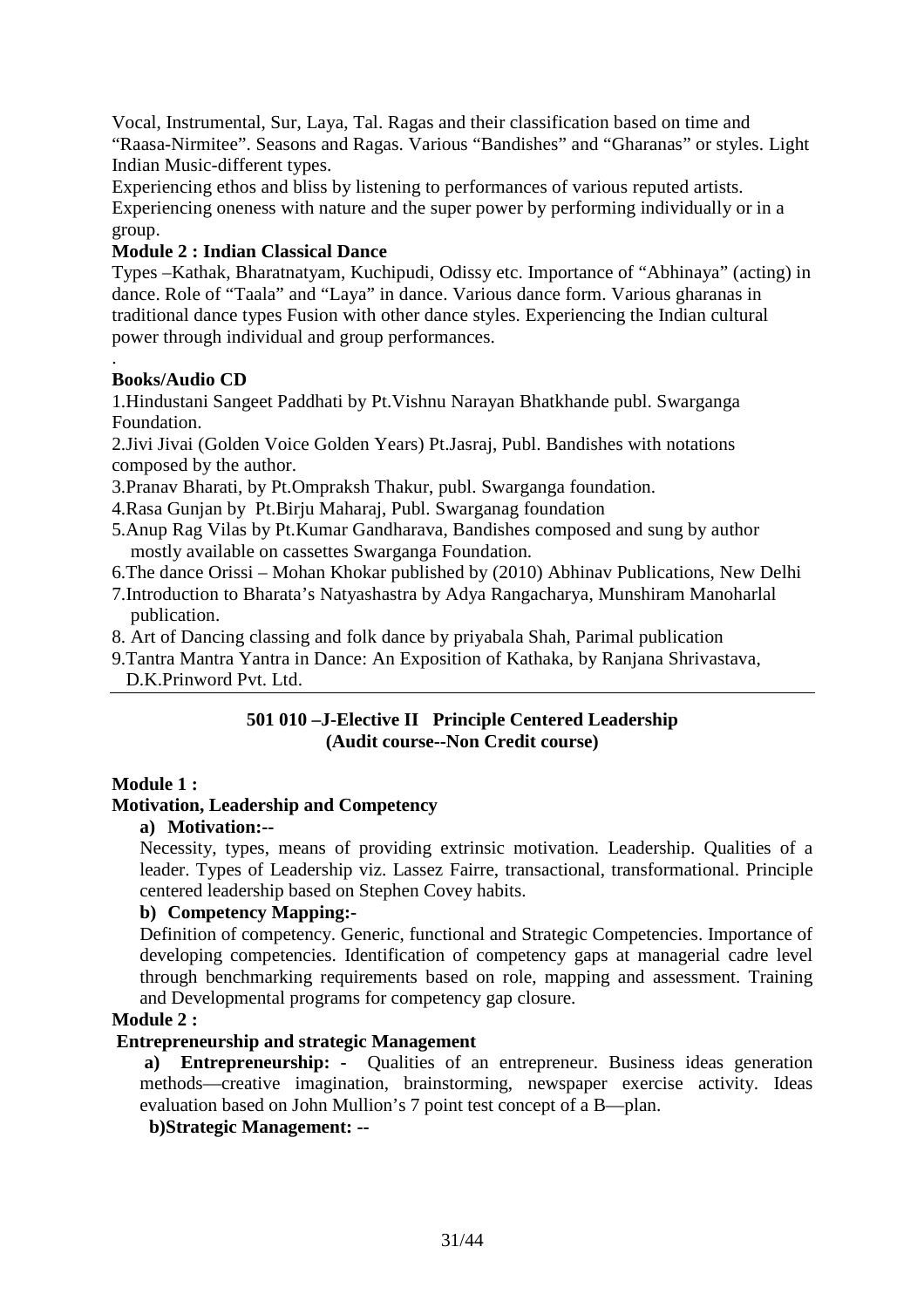Necessity in the context of global challenges. Objectives of strategic management. Forecasting abilities and methods. Developing organizations for the achievement of strategic objectives. Dealing with uncertainties.

### **Reference Books**

- 1. Seven habits of highly effective people—Stephen Covey—Franklin Covey Publications
- 2. Living the seven habits Stephen Covey—Franklin Covey Publications
- 3. 8<sup>th</sup> Habit from effectiveness to greatness Stephen Covey—Franklin Covey Publications
- 4. Human Resource Development In The Building Industry, Vinita Shah, published by NICMAR
- 5. Human Resources Management & Human Relations , V P Michael , Himalaya
- 6. Human Resource Management Biswajeet Pattanayak published by Prentice Hall
- 7. Construction project Management, integrated approach—Feedings First Indian Reprint 2011—Yesdee publications
- 8. Cases in Strategic Management, Amita Mital , Tata Mcgraw Hill

### **University of Pune M.E. (Civil) (Structures)--2013Course Semester II 1Credit =15 Hrs.**

### **501 011- Lab.Practice–II**

| <b>Teaching Scheme</b>        | <b>Examination Scheme</b> |
|-------------------------------|---------------------------|
| <b>Lectures: 4 hours/week</b> | Term work: 50 marks       |
| Credits: 4                    | Oral: 50 marks            |

The lab. practice-II will be based on completion of assignments / practicals / reports of site visits, confined to the courses in that semester.

The term work will consist of --

- i) Visit reports of minimum two site visits, exploring the field aspects for various subjects
- ii) Report on minimum 3 assignments / designs / laboratory work on each subject.
- iii) Finite Element Method Software applications of any one of following cases using either SATDD-Pro / Anysis / Etabs / SAP .
	- a) Plane stress / plane strain problem
	- b) Axisymmetric problem
	- c) Three dimensional problem
	- d) Plate or shell structures
- iv) Report on atleast one patent with its details studied in any subject of the semester.
- v) Technical review and critique of a research article/paper on any one of the topics –
- (1)Drilled Shaft (2) Caisson Construction, Analysis, Design, Problems, Case Study vi) A detailed review and critique of a research article/paper in writing (5-10 pages) is
	- expected from the students
- vii)Any three assignments based on FEM by using coding tools such as EXCEL, MATLAB etc. for
	- a) Formulation of stiffness matrix for any 1-D element
	- b) Formulation of stiffness matrix for any 2-D element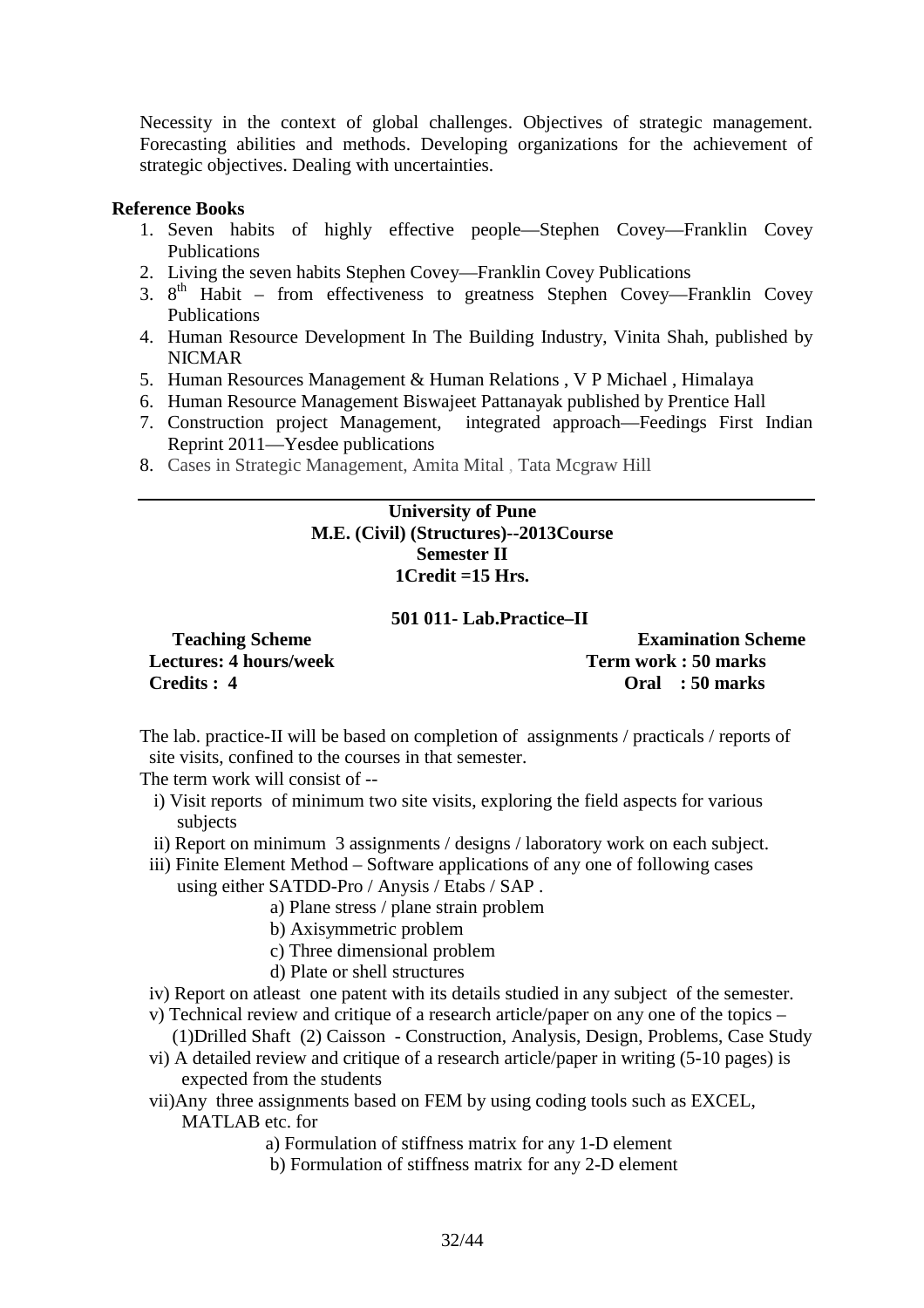c) Formulation of stiffness matrix for any 3-D element

d) Assembly procedure using Jacobian matrix

## **University of Pune M.E. (Civil) (Structures)--2013Course) Semester II 1Credit =15 Hrs. 501 012 - Seminar – I**

Pract. 4 hrs./week Oral : 50 Marks,

Teaching Scheme **Examination** Scheme TW :: 50 Marks Credits 4

The seminar I shall be on state of the art topic of own choice approved by the guide Term work of the seminar should consist of spiral bound report ,preferably printed on both the sides of pages on any technical topic of interest associated with the post graduate course and should be submitted in a standard format having the following contents .

- i. Introduction
- ii. Literature Survey
- iii. Theoretical contents
- iv. Relevance to the present national and global scenario of construction industry
- v. Strengths and weaknesses of the particular area of seminar
- vi. R & D in the particular area
- vii. Field Applications / case studies / Experimental work / software application / Benefit cost studies – feasibility studies
- viii. Vendors associated
	- ix. Conclusions
	- x. References

Students should prepare a power point presentation to be delivered in 15 minutes and should be able to answer questions asked in remaining five minutes.

It is desired that based on the seminar work, a paper be prepared and presented in a state / national conference.

At the end of first year, the students are required to undergo through a field training of minimum 2 weeks duration. The presentation and separate report of the vacational training will be submitted along with report of seminar II.

> **University of Pune M.E. (Civil) (Structures)--2013Course) Semester III 1Credit =2Modules=15 Hrs.**

### **601 013-Earthquake Engineering and Disaster Management**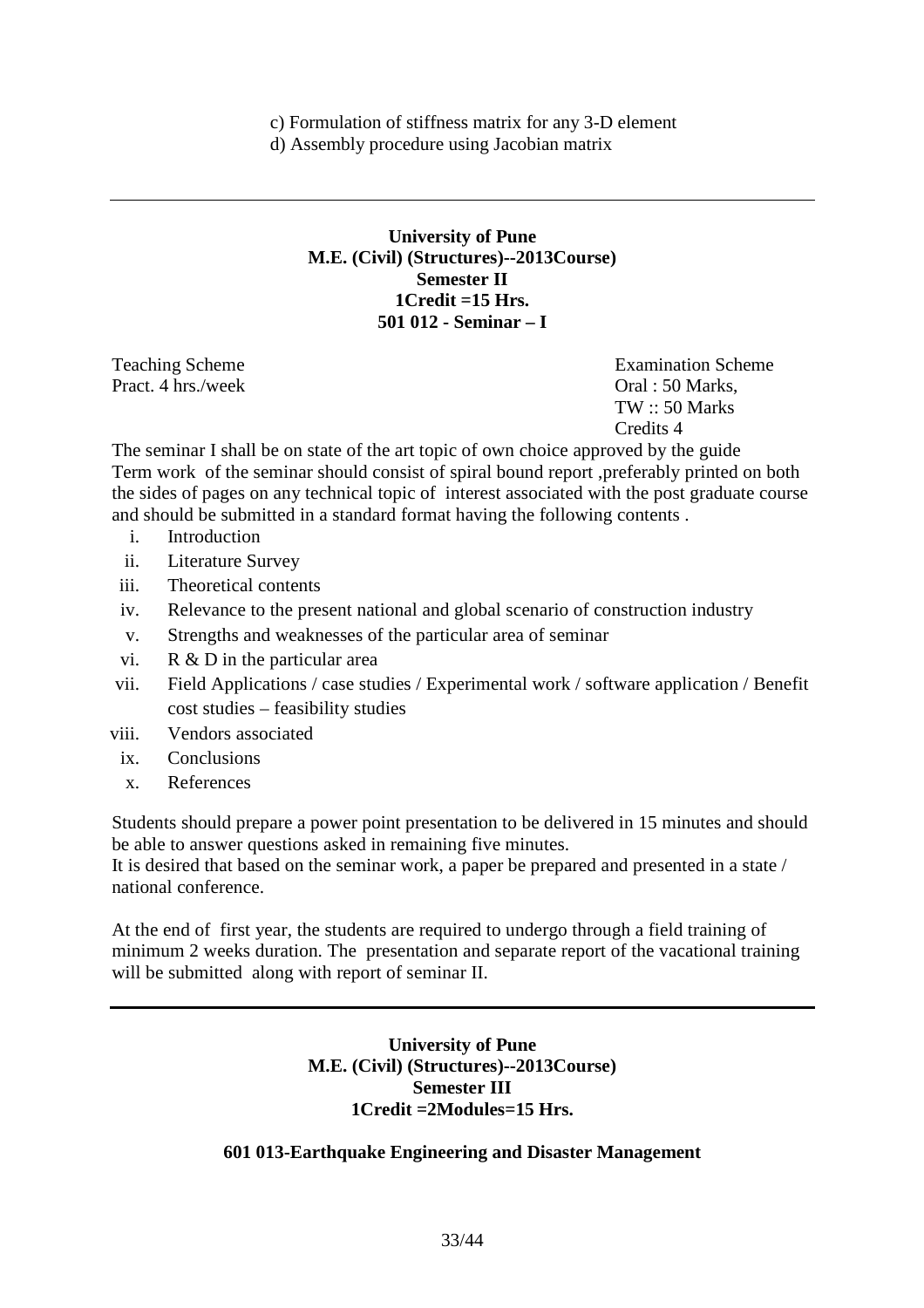**Teaching Scheme Examination Scheme** 

**Lectures: 4 hours/week In semester Exam. : 50 marks Credits 4 End Semester Exam. : 50 marks Duration of End Sem.Exam:3Hrs** 

### **Module 1:**

### **Introduction to Disaster and its Management**

Definition of Disaster, Types of Disasters i.e. Natural and Man Made Disasters. Natural: Earthquake, Volcanoes and TsunamisMan Made: Fire, Blast etc.

### **Module 2:**

Develop an understanding of why and how the modern disaster manager is involved with predisaster and post-disaster activities. Effect on structural elements.

### **Module 3:**

### **Design of RCC Structures**

Design of multi-story RC structure with foundation as per latest IS: 1893 by Equivalent static lateral load method and Response Spectrum Method.

### **Module 4:**

### **Design of Steel Structures**

Introduction to Time history method,Capacity based design of soft story RC building, design of Shear Walls. Ductile detailing as per latest IS:13920.

### **Module5 :**

### **Blast Loading**

Introduction to Blast Loading, Blast Wind, Clearance Time, Decay Parameter, Drag Force, Ductility Ratio, Dynamic Pressure, Equivalent Bare Charge, Ground Zero, Impulse, Mach Number, Overpressure, Reflected Overpressure,Shock Wave Front, Side-on Overpressure Transit Time,Yield.

### **Module 6:**

General Characteristics of Blast and Effects on structures, Blast force, Blast load on above and below ground structures, Response of structural elements, Time period of structural members, Design Stresses for Steel and Reinforced Concrete, Load combinations, Design of structure for blast loading.

### **Module7 :**

 **Fire** Analysis of steel structure subjected to fire, Design consideration of structural steel members as per IS-800: 2007.

### **Module 8 :**

### **Post Disaster Measures**

Retrofitting of Structures, Sources of weakness in framed buildings, Classification of retrofitting techniques, Conventional and non-conventional methods, Comparative study of various methods and case studies. Introduction to Base Isolation systems. IS code provisions for retrofitting of masonry structures, failure modes of masonry structures and repairing techniques.

### **Reference Books:**

- i. P. Agarwal and M. Shrikhande Earthquake Resistant Design of Structures, Prentice-Hall Publications.
	- ii. Earthquake resistant design of building strucures building----Hosure, Wiley India**.**

iii. Seismic Design of Reinforced Concrete and Masonry Buildings---Paulay, Wiley India

- iv. IS:1893 Indian Standard Criteria for Earthquake Resistant Design of Structures, Bureau of Indian Standards, New Delhi.
- v. IS:13935 Repair and Seismic Strengthening of Buildings Guidelines, 1993
- vi. IS: 4326 Earthquake Resistant Design and Construction of Buildings Code of Practice, 1993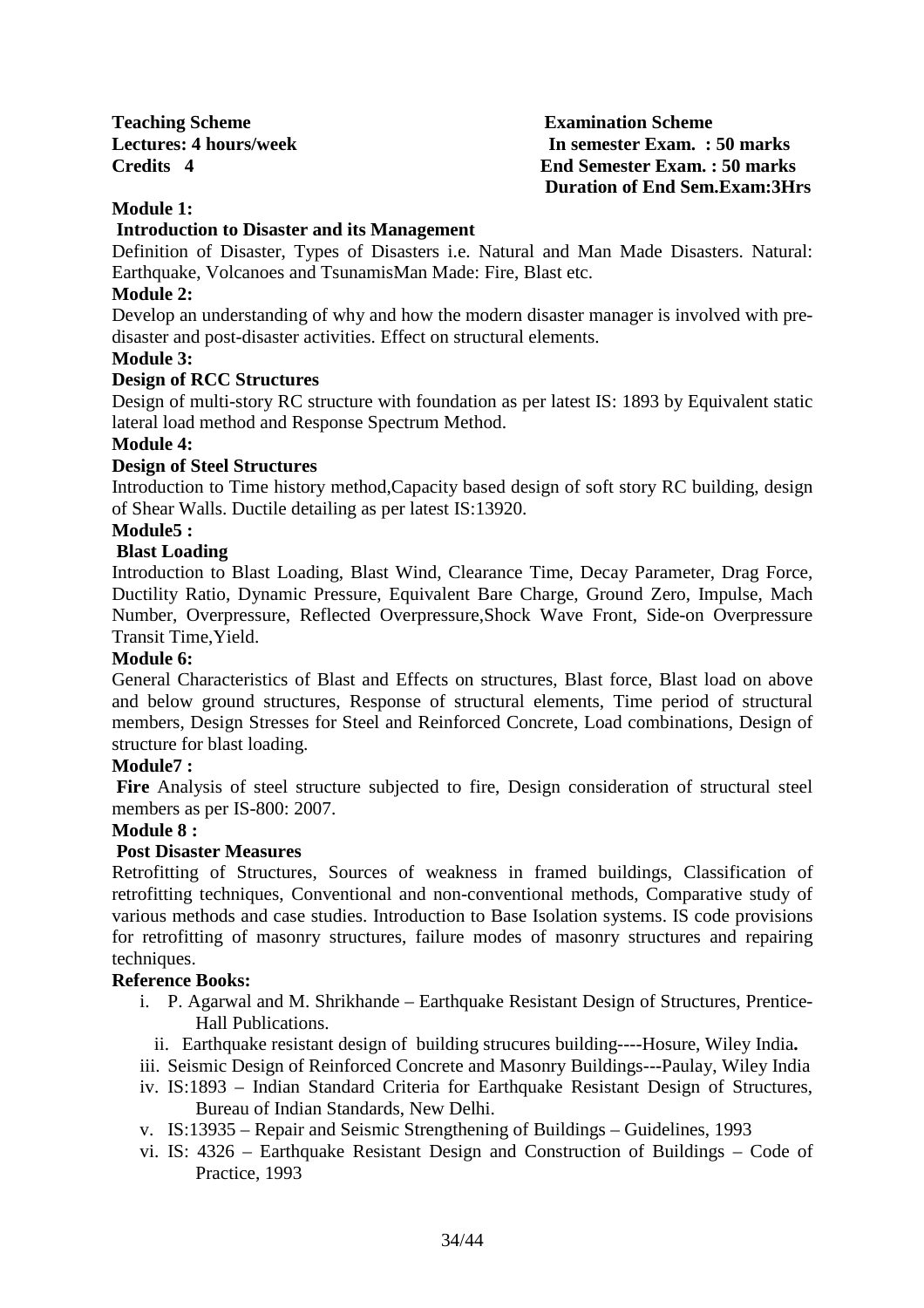- vii. IS: 13828 Improving Earthquake Resistance of Low Strength Masonry Buildings, 1993
- viii. IS : 4991 1968 Criteria For Blast Resistant Design of Structures for Explosions above ground.
- ix. IS: 800 2007 Code for general construction in steel structures
- x. IS:13827 Improving Earthquake Resistance of Earthen Buildings, 1993
- xi. IS:13920 Ductile Detailing of Reinforced Concrete Structures Subjected to Seismic Force, 1993
- xii. IS: 3370- Indian Standard code of practice for concrete structures for storage of liquids, Bureau of Indian Standards, New Delhi.
- xiii. Clough and Penzin Dynamics of Structures, Mc-Graw Hills Publications.
- xiv. Jai Krishna, A.R. Chandrashekharan and B Chandra Elements of Earthquake Engineering, South Asian Publishers Pvt. Ltd.
- xv. Joshi P S et al. Design of Reinforced Concrete Structures for Earthquake Resistance Published by Indian Society of Structural Engineers, 2001

### **University of Pune M.E. (Civil) (Structures)--2013Course) Semester III 1Credit =15 Hrs.**

### **601 014-Structural Design of Concrete and Prestressed Bridges**

**Teaching Scheme Examination Scheme** 

**Lectures: 4 hours/week In semester Exam. : 50 marks Credits 4 End Semester Exam. : 50 marks Duration of End Sem.Exam:3Hrs** 

### **Module 1:**

Introduction to bridge engineering, classification and components of bridges, layout, planning.Structural forms of bridge decks, beam and slab decks, cellular decks.

### **Module 2:**

 Standard specification for bridges, IRC loadings for road bridges, loading standards for railway bridges.

### **Module 3:**

Design of slab culvert, box culvert and skew bridge.

### **Module 4:**

Introduction to Courbon's method, Henry-Jaegar method and Guyon-Massonet method. Design of T-beam PC bridges using Courbon's method.

### **Module 5:**

Structural classification of Rigid Frame bridge, analysis and design of Rigid Frame bridge. **Module 6:** 

Classification and design of bearings. Expansion joints. Forces acting on abutments and piers, **Module 7:** 

Analysis and design, types and design of wing walls.

### **Module 8:**

Bridge foundations, design of open well, pile and caisson foundation.

### **Reference Books**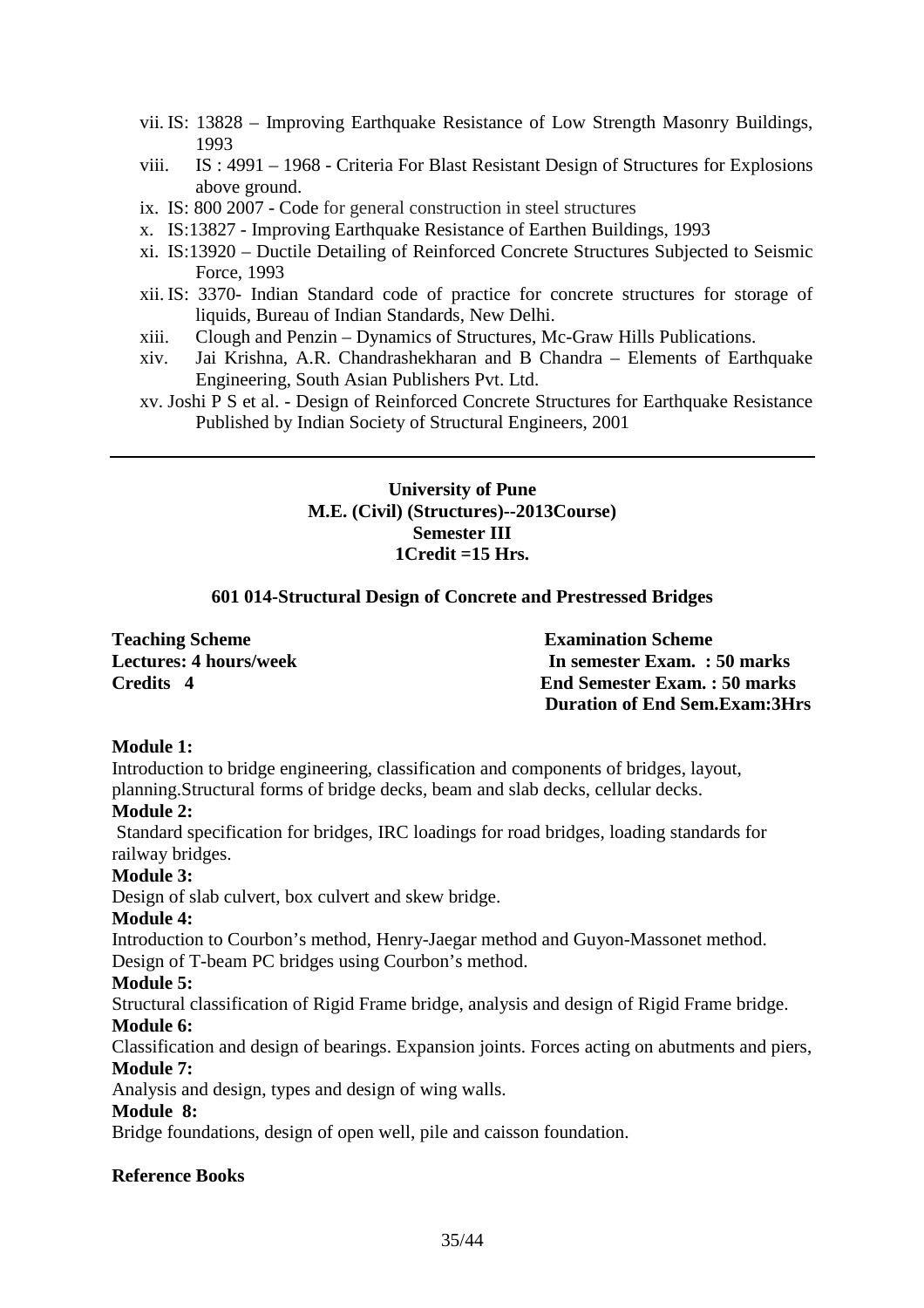1. D. Johnson Victor - Essentials of Bridge Engineering Fifth Edition, Oxford & IBH Publishing Co. Pvt. Ltd., New Delhi

2. T.R. Jagadeesh, M.A. Jayaram - Design of Bridge Structures, Prentice-Hall of India 3. N. Krishna Raju - Design of Bridges, Oxford & IBH Publishing Co. Pvt. Ltd., New Delhi

4. David Lee – Bridge Bearings and Expansion Joints,E & FN Spon

5. V.K. Raina – Concrete Bridge Practice Analysis, design and Economics, Tata McGraw Hill

6. IRC Codes – IRC: 5, IRC: 6, IRC: 18, IRC: 27, IRC: 45, IRC: 78, IRC: 83

7. Joseph E. Bowles – Foundation Analysis and Design, McGraw-Hill International Edition

8. Nainan P. Kurian – Design of Foundation Systems, Narosa Publishing House

## **University of Pune M.E. (Civil) (Structures)--2013Course) Semester III 1Credit =15 Hrs.**

### **601 015: Elective –III**

**Teaching Scheme Examination Scheme Lectures: 5 hours/week In semester Exam: 50 Marks Credits 5 End Sem. Exam. : 50 marks Duration of End Sem.Exam:3Hrs** 

**Select any combination having total of 5 credits from following technical / interdisciplinary courses ---**

| Code     | 2 Credits         | Code     |               | Code     | <b>Audit</b>      |
|----------|-------------------|----------|---------------|----------|-------------------|
|          | Course            |          | 1 Credit      |          | Course            |
|          |                   |          | Course        |          | (N <sub>0</sub> ) |
|          | L                 |          |               |          | <b>Credit</b>     |
|          |                   |          |               |          | Course)           |
|          |                   |          |               |          |                   |
| 601 015A | <b>Bio</b>        | 601 015E | Design of     | 601 015H | Chess             |
|          | Mechanics         |          | Composite     |          |                   |
|          | and Bio           |          | Construction  |          |                   |
|          | Materials         |          |               |          |                   |
| 601 015B | Adv analysis      | 601 015F | Foreign       | 601 015I | Abacus            |
|          | of steel          |          | Language-III  |          |                   |
|          | Frames            |          |               |          |                   |
| 601 015C | Theory of         | 601 015G | Safety        |          |                   |
|          | Plasticity        |          | Practices in  |          |                   |
|          |                   |          | construction. |          |                   |
| 601 015D | Design of         |          |               |          |                   |
|          | Concrete          |          |               |          |                   |
|          | Plate and         |          |               |          |                   |
|          | Shell             |          |               |          |                   |
|          | <b>Structures</b> |          |               |          |                   |
|          |                   |          |               |          |                   |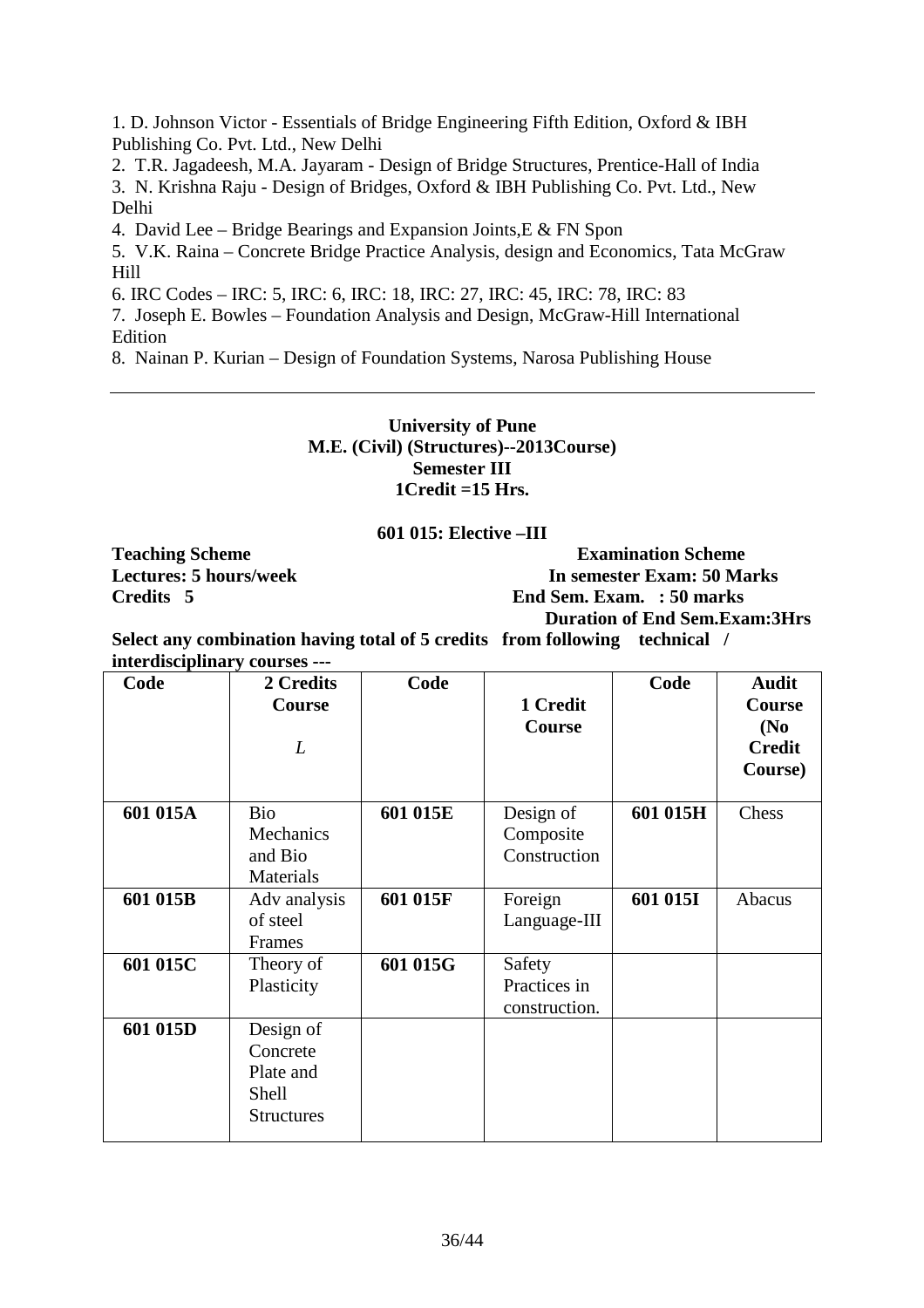## **601 015-A- Elective –III Bio Mechanics and Bio Materials ( 2 Credit Course)**

### **Module 1:**

A)Structure of biomaterials, classification of bio materials, mechanical properties, isoelasticity, elasticity of non-Hookean materials..

B)Metallic Biomaterials and ceramic biomaterials ,Polymeric Biomaterials, Composite Biomaterials, Bio degradable Polymeric Biomaterials. stainless steel Co-Cr-alloys Ti & its alloys, medical applications, corrosion of metallic implants. Non-absorbable or relatively

### **Module 2:**

Hard Tissue replacement, Preservation techniques for Biomaterials. Hip Joint Prosthesis fixation : Problems and possible solutions. Polymeric Biomaterials and composite biomaterials, medical applications, deterioration of polymers.

### **Module 3:**

Introduction to Biomechanics of Human movement. Fundamentals of Biomechanics .Mechanical properties of cartilage. Structure and properties of articular cartilage, mechanical properties of

Bone tissue. Mechanics of musculoskeletal system, response of tissue to forces,stress,strain, stiffness, mechanical strength, viscoelasticity.

### **Module 4:**

Biomecnics of Bone tissue Linear Kinetics and kinematics of joints elobow, Hip, Knee joint; Evaluation of joint forces and moments. Equilibrium of joint, fundamental concepts of Gait analysis.

Design of artificial fixation devices. Orthopedic fixation devices. Fundamentals of design of joint prosthesis. Mechanical testing of joint prosthesis Principles involved in study of rehabilitation engineering.

### **Reference books**

1. Y. C. Fung, Bio-mechanics,Mechanical Properties of Living Tissues Edition 2, 1993.

2. Dowson D.V., Wright, Introduction to Biomechanics of joints and joint replacement, Mechanical

Engineering Publication 1987.

3. Van. C.Mow, Antony Ralcliffe, Savio, Bio-mechanics of diarthrodial joints, Springer Verlag 1990.

4. Frederick H.Silver, Bio-materials Medical Devices and Tissue Engineering, Chapman & Hall

5. Park Joon Bu, Bio-Materials Science & Engineering, Plenum Press 1990.

- 6. Buddy D. Ratner & Allen S.Hoffman, Bio-Materials Science an Introduction to Materials in Medicine, Academic Press 1996.
- 7. Hand book of Biomedical Engineering, Kline Jacob Academic Press 1988.

## **601 015-B-Elective –III Advanced Analysis of Steel Frames ( 2 Credit Course)**

### **Module 1:**

Elastic stability & structural Instability, Review of critical loads of long columns for various boundary conditions; beam-columns, critical load of simple rectangular frames. Columns with initial imperfection.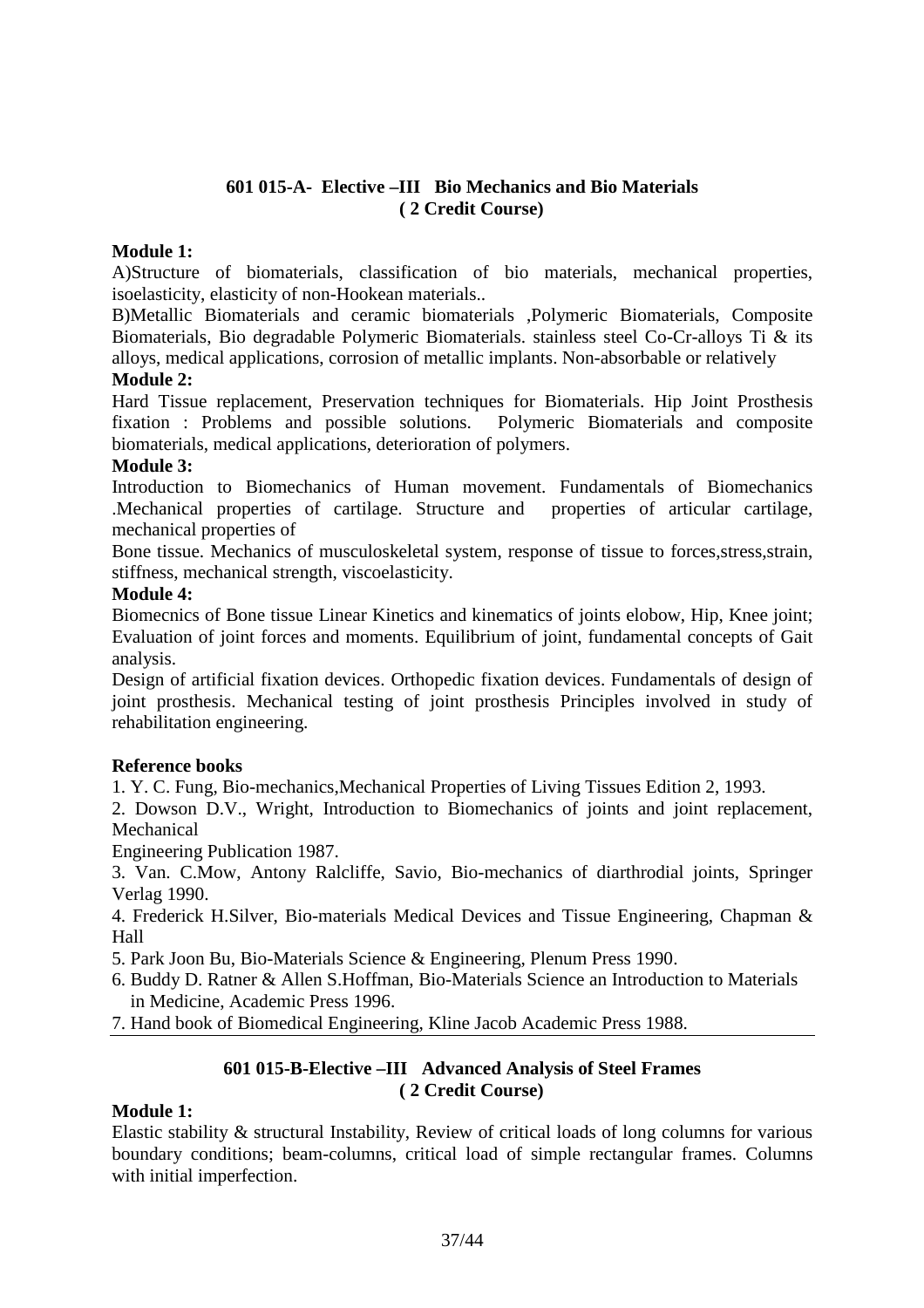## **Module 2:**

First order elastic (FOE) & first order inelastic(FOIE) (Plastic) analysis of rectangular portal frames. Elastic & limit state of strength of frame.

## **Module 3:**

Second order considerations in elastic analysis of frames P-δ & P-∆ effect. Critical load of single bay, single storey portal frame using P- $\delta \& P-\Delta$  effect; classical  $\&$  semi geometrical approach.Direct second order elastic analysis (SOE), international codal provisions, application for simple frame.

## **Module 4:**

Second order inelastic (SOIE) analysis of frames, elastic plastic hinge analysis, plastic zone method, use of finite element method Refined plastic hinge analysis, reduction in stiffness of member due to plasticity at hinge. Advantages of advanced analysis.

Design of frame using advanced analysis. Use of suitable software illustrating difference in analytical results among all methods such as FOE, FOIE, SOE, SOIE.

## **Reference Books :**

1 "Stability Analysis & design of Structures" M.L. Gambhir, Springer, SIE

- 2 "Stability of structures" , Ashwini Kumar, Allied Publishers Ltd.
- 3."Advanced Analysis of steel frames, Theory Software and application", W F Chen, S. Toma, CRC press, Tokyo
- 4." Plastic Analysis and Design of Steel Structures", M Bill Wong, Elsevier
- 5." LRFD steel design using Advanced Analysis", W F Chen, S. Kim, CRC press.

## **General Reading Suggested:**

**Codes:**  1.IS: 800 - 2007 Code of Practice for General Construction in Steel 2.AISC Steel Construction Manual

**-**

## **601 015-C- Elective –III Theory of Plasticity ( 2 Credit Course)**

### **Module 1:**

Basic equations of theory of elasticity: Index notation, equations of equilibrium, constitutive relations for isotropic bodies, strain-displacement relations, compatibility, displacement and traction boundary conditions, admissibility of displacement and stress fields, plane stress and plane strain problems.

### **Module 2:**

Plastic behaviour in simple tension, generalisation of results in simple tension, yield surfaces, uniqueness and stability postulates, convexity of yield surface and normality rule, limit surfaces.Initial Yield Surfaces for Polycrystalline Metals: Summary of general form of plastic constitutive equations, hydrostatic stress states and plastic volume change in metals, shear stress on a plane, thevon Mises initial yield condition, the Tresca initial yield condition, consequences of isotropy.

### **Module 3:**

Plastic Behaviour under Plane Stress Conditions: Initial and subsequent yield surfaces in tension-torsion, the isotropic hardening model, the kinematic hardening model, yield surfaces made of two or more yield functions, piecewise linear yield surfaces, elastic perfectly plastic materials. Plastic Behaviour of Bar Structures - Behaviour of a three bar truss, behaviour of a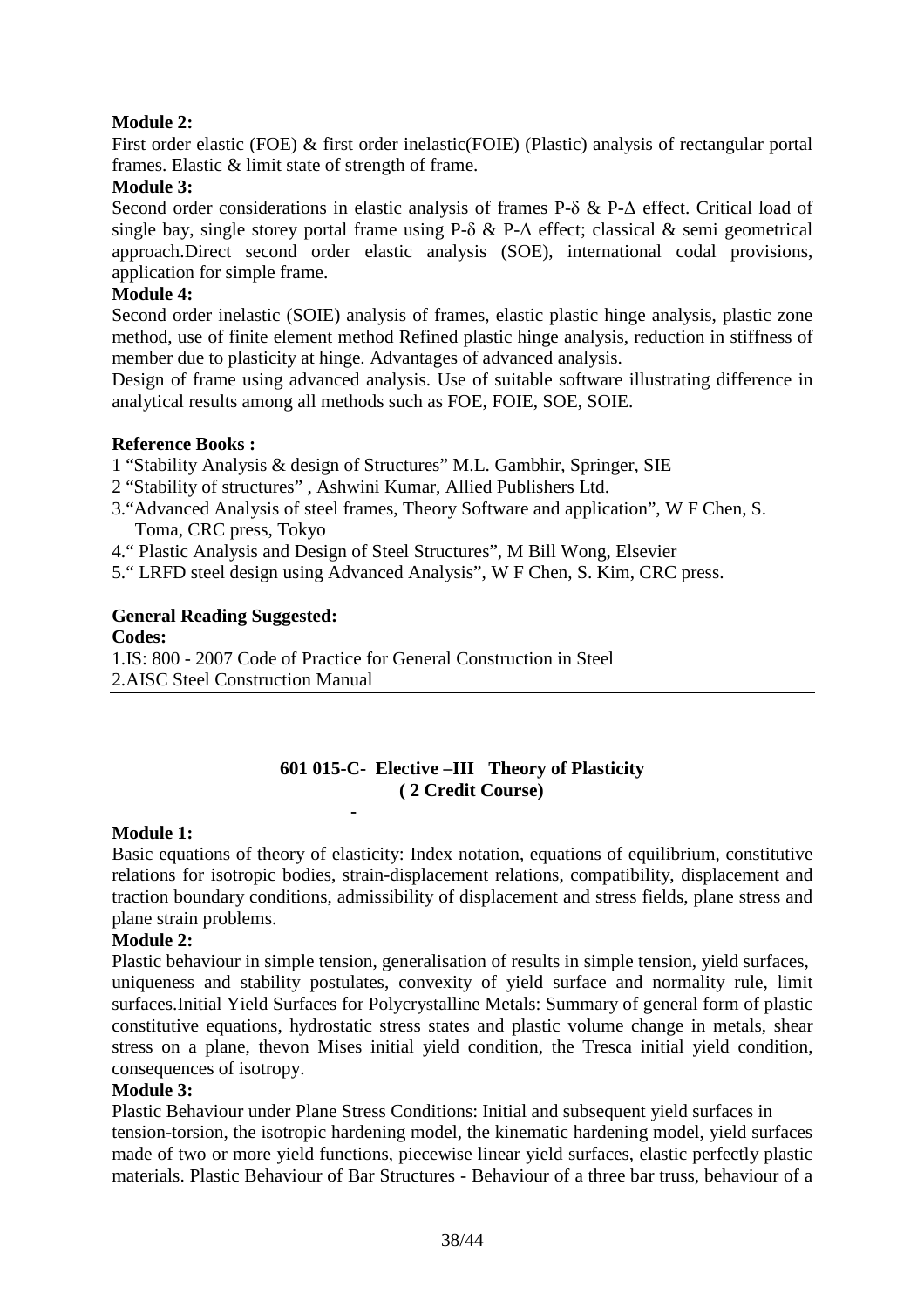beam in pure bending, simply supported beam subjected to a central point load, fixed beams of an elastic perfectly plastic material, combined bending and axial force.

## **Module 4:**

Theorems of Limit Analysis - Alternative statement of the limit theorems, the specific dissipation function, cold bending of bar beyond elastic limit, spring back, plastic bending with strain hardening material, plastic bending of wide plate.

Limit Analysis in Plane Stress and Plane Strain: Discontinuities in stress and velocity fields, the Tresca yield condition in plane stress and plane strain, symmetrical internal and external notches in a rectangular bar, the punch problem in plane strain, remarks on friction.

## **Reference Books**

1. Martin, J.B., Plasticity, Fundamentals and General Results, MIT Press, London.

- 2. Kachanov, L.M., Fundamentals of the Theory of Plasticity, Mir Publishers, Moscow.
- 3. Chakrabarty, J, Theory of Plasticity, McGraw Hill, New York.
- 4. Hill, R., Mathematical Theory of Plasticity, Oxford University Press.
- 5. Chen, W.F., and Han, D.J., Plasticity for Structural Engineers, Springer Verlag.
- 6. Timoshenko, Theory of Plasticity, McGraw Hill

## **601 015-D- Elective –III Design of Concrete Plate and Shell structures 2 Credit Course**

### **Module 1 :**

Types of plates, scope and assumptions, Simpson and Iteration method of analysis and design, Ridge load resolution, edge shear, stress distribution, deflection and rotations, joint moment effect, design of north-light folded plate

### **Module 2 :**

Design of flat and concave plate circular in shape resting on ring beam, Continuous folded plate design

## **Module 3 :**

Membrane and bending theory of shells,Theories in Matrix form, Boundary conditions, Shell Parameter selection, Stress resultant calculation, Reinforcement parameters and details, composition of Ferro-cement shells

### **Module 4:**

Design by Beam theory, Beam and arch analysis, modified beam method, Design of Multiple bay cylindrical shell, Design of North light cylindrical shell, continuous cylindrical shell, hyperbolic paraboloid shell, Design of Pre-stressed cylindrical shell and dome, selection of optimum pre-stressing force, effect of pre-stressing force on stress distribution in shell

### **Reference Books :**

1.G. S. Ramaswamy, 'Design and construction of concrete shell roofs', CBS publication 2.Naaman `Ferrocement Construction `

3.S. Timoshenko and W. Krieger, Theory of Plates and Shells, McGraw Hill.

4.Ansel C. Ugural'Stresses in Plates and Shells', McGraw Hill

5.Chandrashekhara K., 'Analysis of Concrete Shells', New Age International Edition

6.Chandrashekhara K., 'Analysis of Plates', New Age International Edition

6.S. S. Bhavikatti, 'Theory of plates and shells', New Age International Publication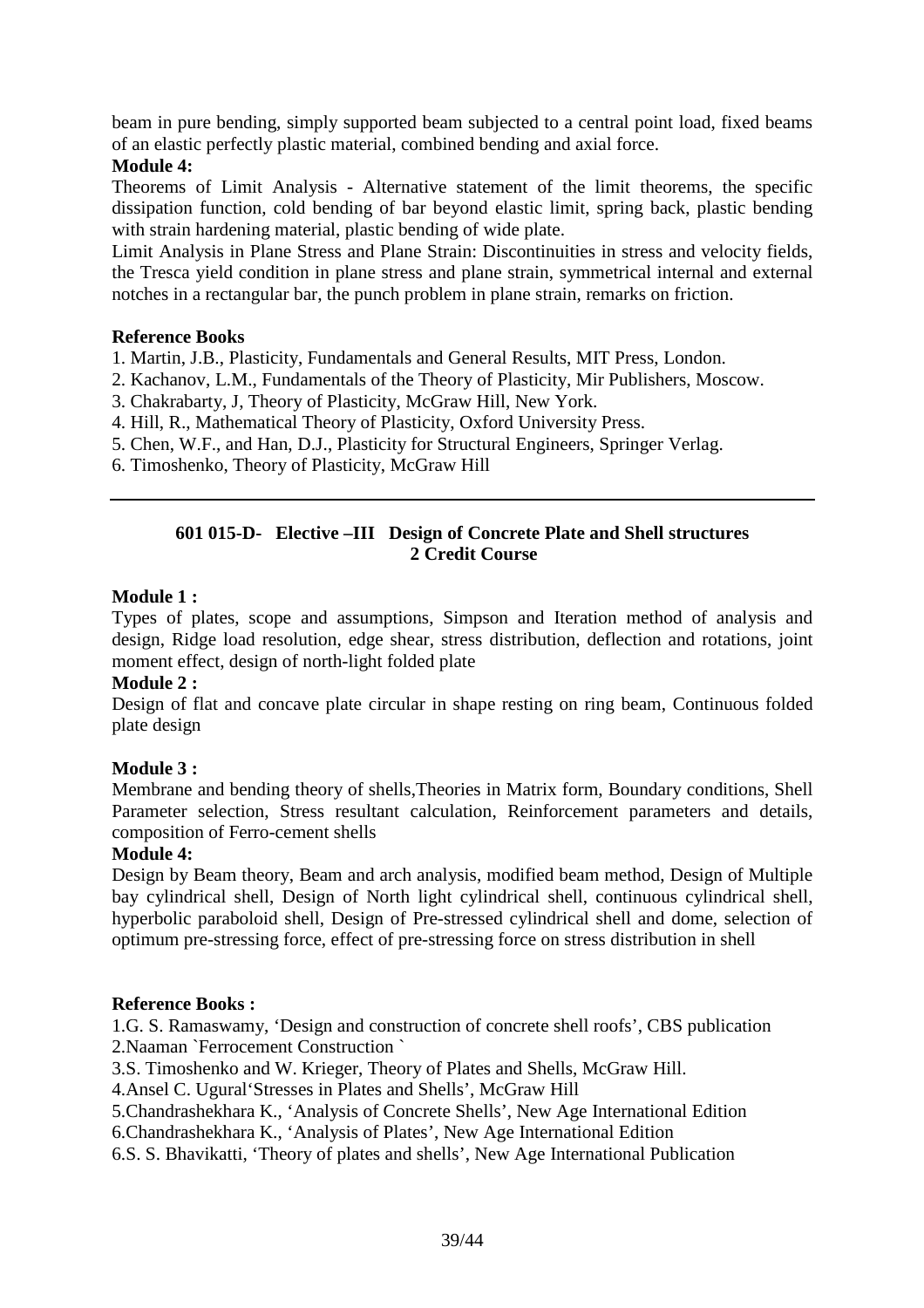7.T.Y. Lin & Ned H. Burns – Design of Prestressed Concrete Structures, John Wiley Publication

8.N. Krishna Raju – Prestressed Concrete, Tata McGraw Hill Publication Co **Codes**:

IS: 456: Indian Standard code of practice for plain and reinforced concrete, Bureau of Indian Standards, New Delhi.

IS: 1343: Indian Standard code of practice for Prestressed concrete, Bureau of Indian Standards, New Delhi.

IS: 1893: Indian Standard Code of practice for criteria for Earthquake resistant design of structures, Bureau of Indian Standards, New Delhi.

IS: 875 – 1964 Code of Practice for Structural Safety of Building: Loading Standards.

### **601 015-E-Elective III Design of Composite Construction (1 Credit course)**

### **Module 1:**

 Introduction of Composite Constructions. Benefits of Composite Construction, Introduction to IS, BS and Euro codal provisions. Composite beams, elastic behaviour of composite beams, No and Full Interaction cases, Shear Connectors, Ultimate load behaviour, Serviceability limits,Effective breadth of flange, Interaction between shear and moment, Basic design consideration and design of composite beams.

Composite floors, Structural elements, Profiled sheet decking, Bending resistance, Serviceability criterion, Analysis for internal forces and moments

### **Module 2:**

Composite Columns, Materials, Concrete filled circular tubular sections, Non-dimensional slenderness, local buckling of steel sections, Effective elastic flexible stiffness, resistance of members to axial compressions, Composite Column design, Fire Resistance.

Design of Multi-storeyed commercial and residential composite building, Design basis, load calculations, Design of composite slabs with profile decks, composite beam design, design for compression members, vertical cross bracings, design of foundation.

### **Reference Books**

1). Johnson R. P. – Composite Structures of Steel and Concrete, Vol I, Beams, Columns and Frames in Buildings, Oxford Blackwell Scientific Publications.

 2)Composite Structures of Steel and Concrete: Beams, Slabs Columns and Frames for Buildings, 3ed Johnson, -Wiley India.

3). INSDAG teaching resources for structural steel design Vol – 2, Institute for Steel Development and Growth Publishers, Calcutta

4). INSDAG Handbook on Composite Construction – Multi-Storey Buildings, Institute for Steel Development and Growth Publishers, Calcutta.

### **601 015-F-Elective III Foreign Language-- French-III (1 Credit course)**

### **Module 1:**

French Grammar and Vocabulary: Unit-1, Lesson 4 of the Text Book (Grammar & Vocabulary), Unit-1, Lesson 4 of the Text Book, Revision & speaking practice **Module 2:**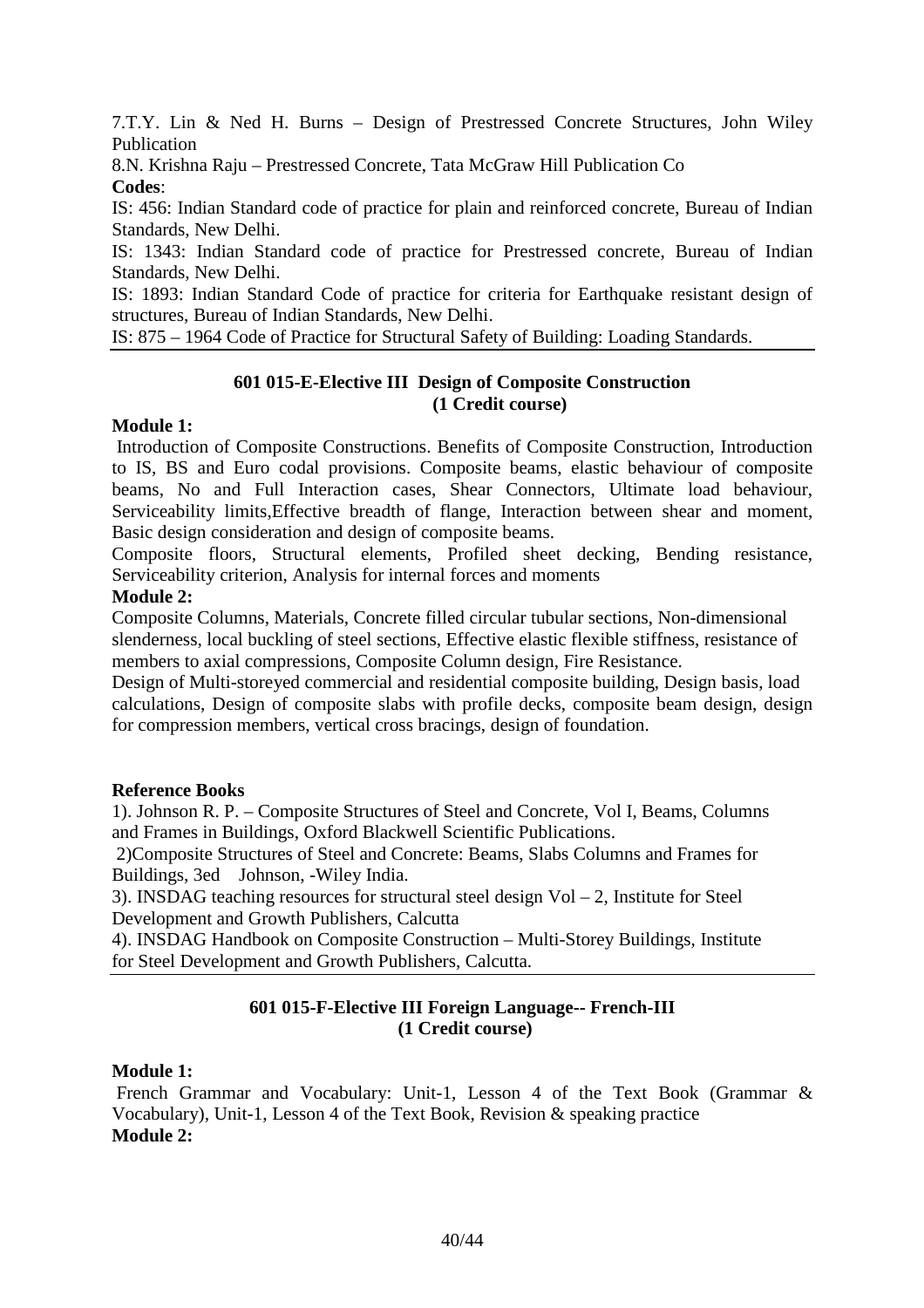Advance Vocabulary, Writing & Speaking, Exercise of Unit-1, Lesson 4 of the Text Book & workbook , Practicing Simple conversation in French, Revision & practice of conversation (Simple questions & answers)

**Reference:** Jumelage-I Text Book by Manjiri Khandekar & Roopa Luktuke Jumelage-I workbook by Roopa Luktuke

## **601 015—G--Elective III Safety Practices in Construction (1 Credit course)**

## **Module 1:**

Introduction to Construction Safety And Safety Technology--Introduction to construction safety; historical background and current perspective; Government's policy in industrial safety; safety & health legislation in India, Construction Sites (Safety) Regulations; Codes of practice; Potential hazards/risks associated with construction sites and high risk activities such as the use of hoist, Working at height and working in confined space. Safety in typical civil structures – Dams-bridges-water Tanks-Retaining walls-Critical factors for failure-Regular Inspection and monitoring. Safety in Erection and closing operation - Construction materials –Specifications – suitability – Limitations – Merits and demerits – Steel structures – Concrete structure.

Workplace ergonomics including display screen equipment and manual handling, personal protective equipment, first aid and emergency preparedness, fire safety, electrical hazards. **Module 2:**

Construction Safety Management and Accident Prevention

Safety training; safety policy; safety committees; safety inspection; safety audit; reporting accidents and dangerous occurrences.

Accident Prevention: Principles of accident prevention; job safety analysis; fault tree analysis; accident management

## **References**

1. Accident Prevention Manual for Industrial Operations, NSC, Chicago, 1982.

2. Fulman, J.B., Construction Safety, Security, and Loss Prevention, John Wiley and Sons,1979.

## **601 015—H--Elective III CHESS (Audit course--Non Credit course)**

### **Module 1**

Introduction of chess game, What is chess board, the place of chess board , Chess pieces position & its moves, The concept of attacking, , The concept check with different pieces, Mate/Checkmate, Castling, Pawn Promotion, Notation, Stalemate, Pointing

## **Module 2**

End game, attacking a piece, Opening principles, Piece exchange, Pin, Defining the draws in **Chess** 

**Reference:** As specified by the instructor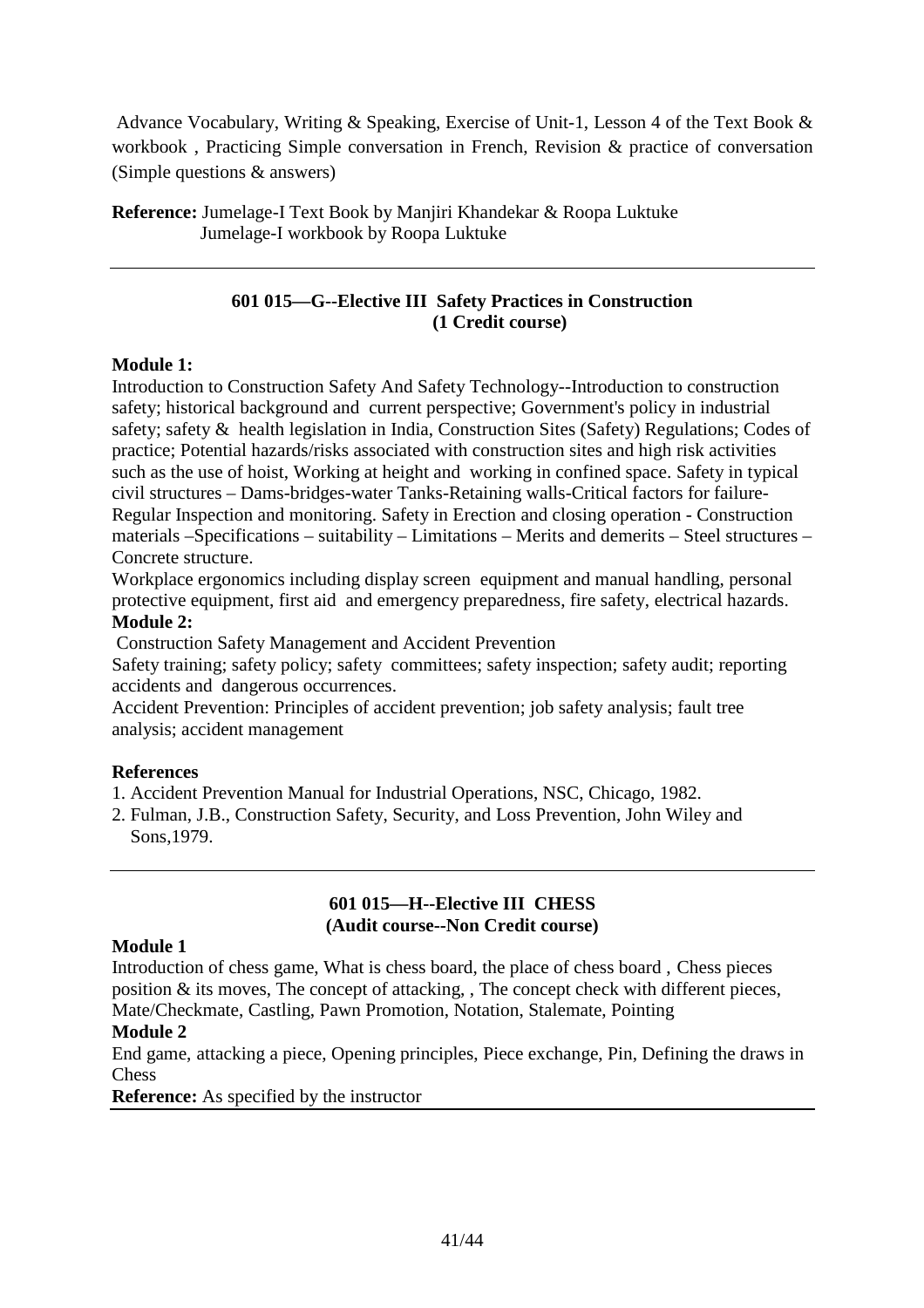### **601 015—I--Elective III ABACUS (Audit course--Non Credit course)**

### **Module 1**

 Introduction of Abacus, addition & subtraction with help of help of small friends, big friends & big family, Concept of visualization, Multiplication & Division

### **Module 2**

Additional & Subtraction with decimal concept, Determine cube root & square root **Reference:** As specified by the instructor

## **UNIVERSITY OF PUNE M.E. (CIVIL) (Structures) SEMESTER III**  1Credit =15 Hrs. **601 016--Seminar – II**

Pract. 4 hrs./week Oral : 50 Marks,

Teaching Scheme **Examination** Scheme **Examination** Scheme TW :: 50 Marks Credits 4

Seminar II shall be on the topic relevant to latest trends in the field.

Term work should consist of ---

- **I)** Spiral bound report preferably, printed on both the sides of paper on the topic of dissertation work and should be submitted in a standard format having the following contents.
	- i) A report on training undergone on a construction project site/organization/for a period of minimum 15 days, including the data collection necessary for the project work.
	- ii) A report on the topic of dissertation, containing the following:
		- a) Literature review and problem statement formulation.
		- b) Research Methodology and proposed schedule of completion of project work. Students should prepare a power point presentation to be delivered in 15 minutes and should be able to answer questions asked in remaining five minutes.
- **II)** Spiral bound report preferably, printed on both the sides of paper on vacational training of 2 weeks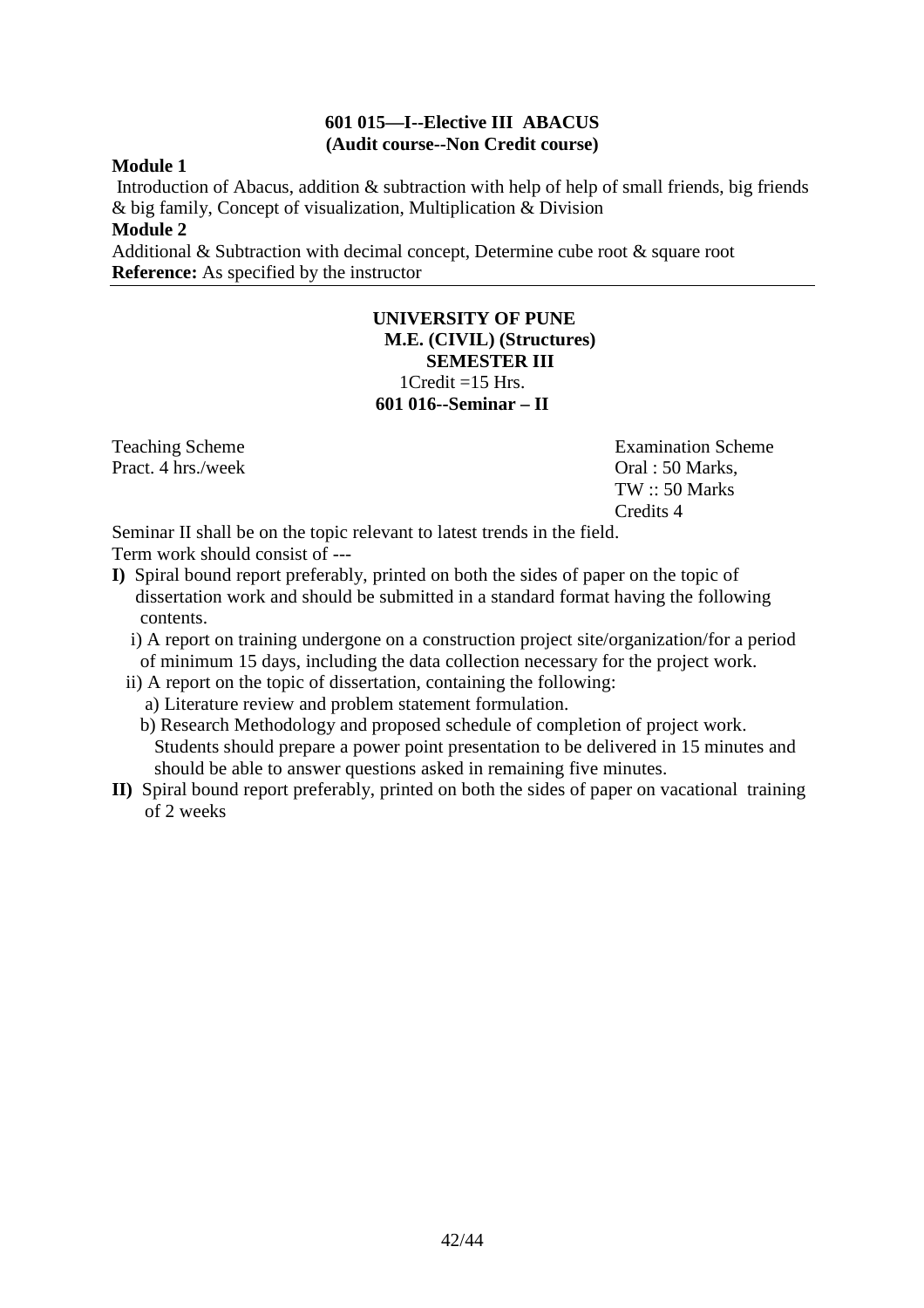### **UNIVERSITY OF PUNE M.E. (CIVIL) (Structures) SEMESTER III**   $1C$ redit  $=15$  Hrs.

### **601 017- Project Stage I**

Pract. 8 hr./week Oral: 50 marks,

Teaching Scheme **Examination** Scheme **Examination** Scheme TW ; 50 marks Credits 8

The project work will start in semester III, and should preferably be a live problem in the industry or macro-issue of industry and should involve scientific research, design, collection, and analysis of data, determining solutions and must preferably bring out the individuals contribution.

The dissertation stage I report should be presented in a standard format, in a spiral bound hard copy, preferably printed on both the sides of paper, containing the following contents.

- i. Introduction including objectives, limitations of study.
- ii. Literature Survey, background to the research.
- iii. Problem statement and methodology of work
- iv. Theoretical contents associated with topic of research
- v. Field Applications, case studies
- vi. Data collection from field/organizations or details of experimental work/analytical work
- vii. Part analysis / inferences
- viii. Details of remaining work to be completed during the project work stage II
- ix. References

Students should prepare a power point presentation to be delivered in 25 minutes and should be able to answer questions asked in remaining five minutes.(It is preferred that at least one paper on the research area be presented in a conference or published in a referred journal.)

## **UNIVERSITY OF PUNE M.E. (CIVIL) (Structures) SEMESTER IV**   $1C$ redit  $=15$  Hrs.

### **601 018 -Seminar – III**

Teaching Scheme **Examination** Scheme Pract. 5 hrs./week TW: 50 marks Credits : 5 Oral / Presentation-50 marks